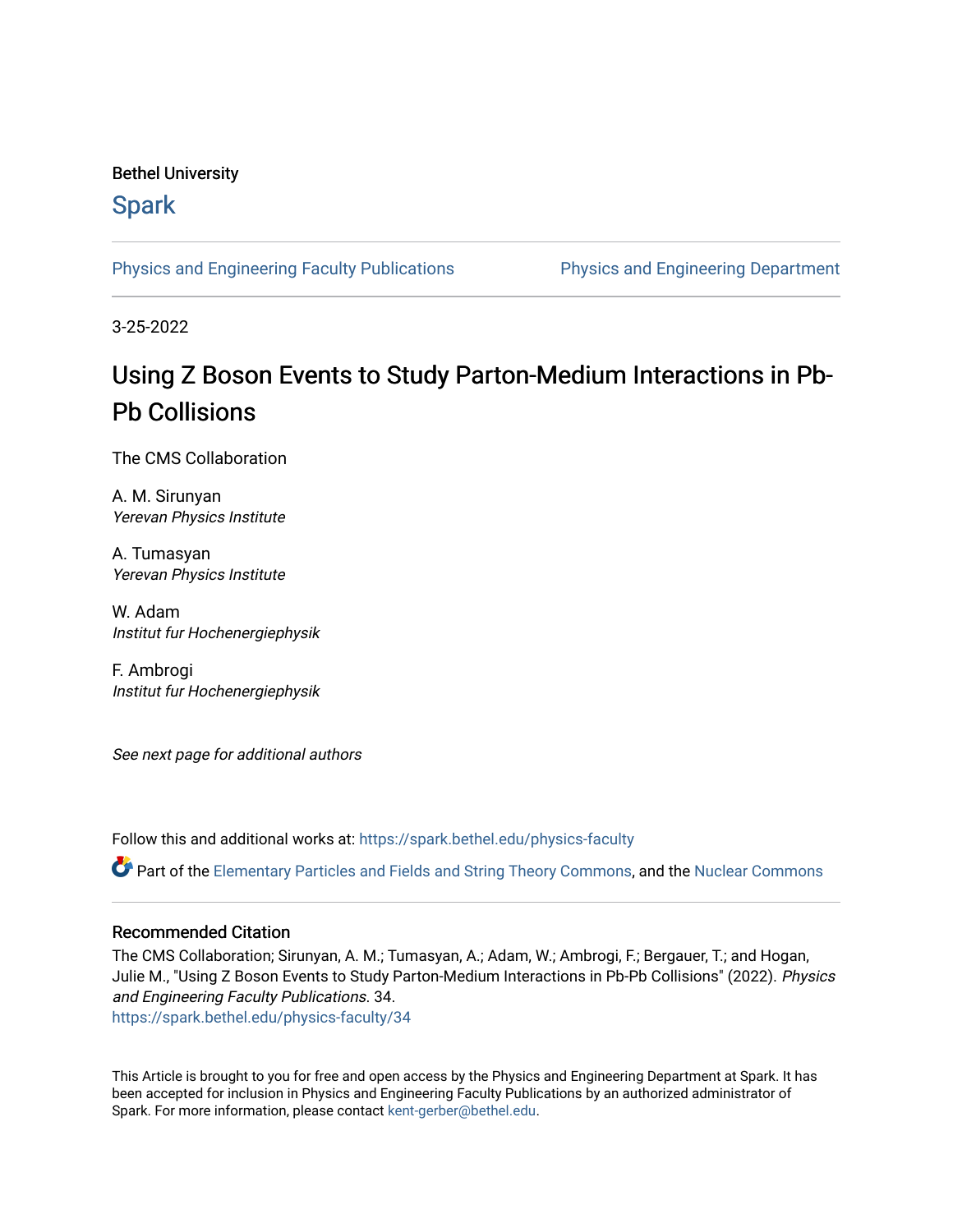# Authors

The CMS Collaboration, A. M. Sirunyan, A. Tumasyan, W. Adam, F. Ambrogi, T. Bergauer, and Julie M. Hogan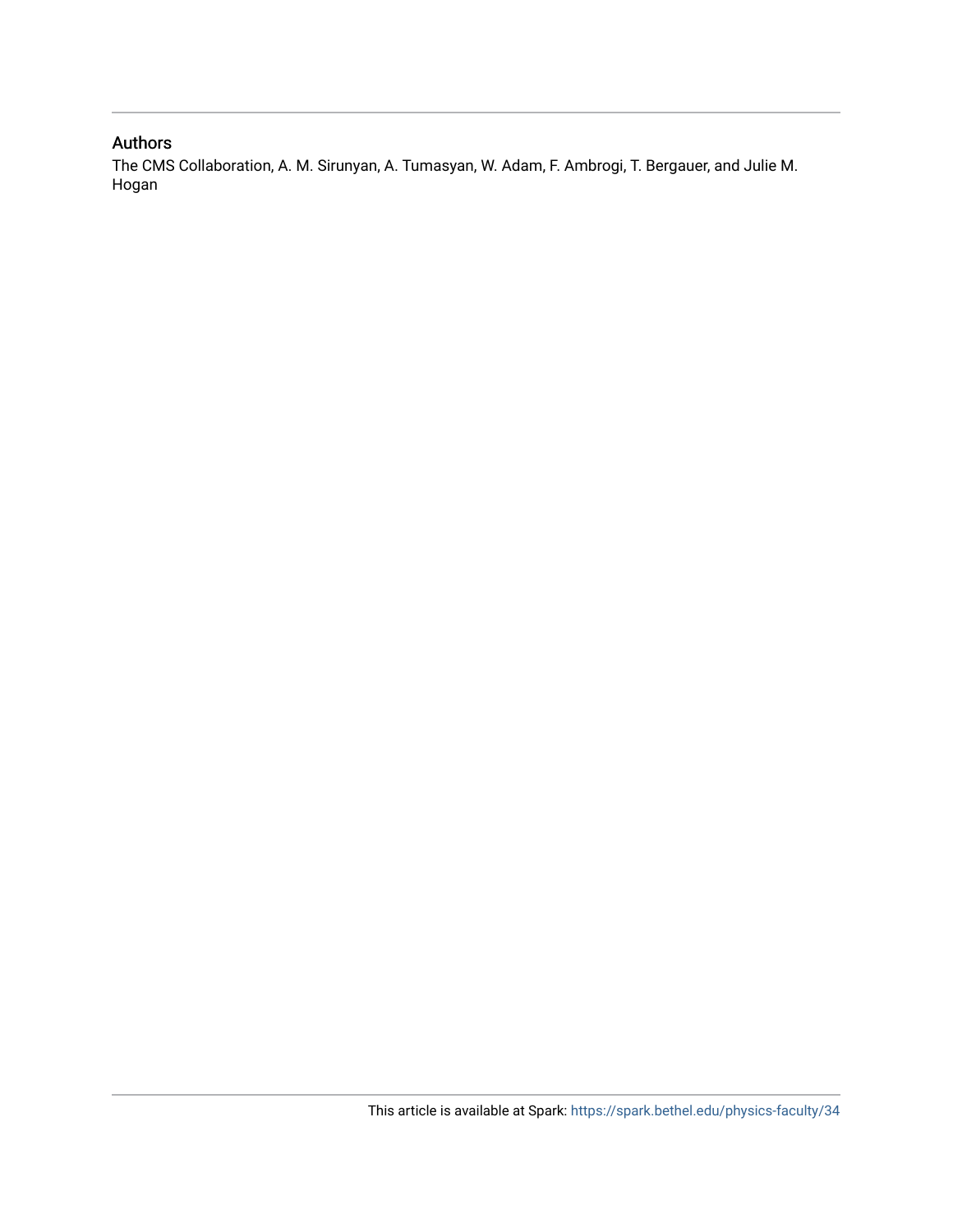## Using Z Boson Events to Study Parton-Medium Interactions in Pb-Pb Collisions

A. M. Sirunyan et al.\* (CMS Collaboration)

(Received 7 March 2021; revised 16 January 2022; accepted 25 February 2022; published 23 March 2022)

The spectra measurements of charged hadrons produced in the shower of a parton originating in the same hard scattering with a leptonically decaying Z boson are reported in lead-lead nuclei (Pb-Pb) and protonproton  $(pp)$  collisions at a nucleon-nucleon center-of-mass energy of 5.02 TeV. Both Pb-Pb and pp data sets are recorded by the CMS experiment at the LHC and correspond to an integrated luminosity of 1.7 nb<sup>-1</sup> and 320 pb<sup>-1</sup>, respectively. Hadronic collision data with one reconstructed Z boson candidate with the transverse momentum  $p_T > 30 \text{ GeV/c}$  are analyzed. The Z boson constrains the initial energy and direction of the associated parton. In heavy ion events, azimuthal angular distributions of charged hadrons with respect to the direction of a Z boson are sensitive to modifications of the in-medium parton shower and medium response. compared to reference data from  $pp$  interactions, the results for central Pb-Pb collisions indicate a modification of the angular correlations. The measurements of the fragmentation functions and  $p<sub>T</sub>$  spectra of charged particles in Z boson events, which are sensitive to medium modifications of the parton shower longitudinal structure, are also reported. Significant modifications in central Pb-Pb events compared to the  $pp$  reference data are also found for these observables.

DOI: [10.1103/PhysRevLett.128.122301](https://doi.org/10.1103/PhysRevLett.128.122301)

In relativistic heavy ion collisions, quantum chromodynamics (QCD) predicts that a state of deconfined quarks and gluons, known as quark-gluon plasma (QGP), can be formed [\[1](#page-7-0)[,2](#page-7-1)]. Parton scatterings with large momentum transfer, which occur very early in the collision compared to the timescale of QGP formation, can act as tomographic probes of the plasma [\[3\]](#page-7-2). The outgoing partons interact strongly with the QGP and lose energy [\[4,](#page-7-3)[5\]](#page-7-4), resulting in showers with more particles of lower energy. This phenomenon, known as "jet quenching," has been observed through measurements of hadrons with high transverse momentum with respect to the beam direction  $(p_T)$  [[6](#page-7-5)–[11\]](#page-7-6) and of jets [\[12](#page-7-7)–[20\]](#page-7-8), both created by the fragmentation of energetic partons.

This Letter presents the measurement of charged hadrons from the shower of a parton (quark or gluon) produced in association with a Z boson in lead-lead nuclei (Pb-Pb) and proton-proton  $(pp)$  collisions. Both Pb-Pb and  $pp$  data sets are collected at a nucleon-nucleon center-of-mass energy  $\sqrt{s_{NN}}$  = 5.02 TeV and correspond to integrated luminosities of 1.7 nb<sup>-1</sup> and 320 pb<sup>-1</sup>, respectively. The advantage [\[21](#page-7-9)–[23\]](#page-7-10) of measuring jets produced in the same hard scattering with an electroweak boson (e.g., photon, Z or

W bosons) arises because these do not interact strongly with the QGP [[24](#page-7-11)–[27](#page-7-12)]. The initial direction and energy of the associated parton that fragments into the jet, before any medium-induced energy loss happens, is determined, in the transverse plane, by the momentum of the electroweak boson (the "tag"), on average (i.e., the kinematic balance of the outgoing particles can be slightly distorted by processes that happen even in the absence of a QGP). There are several advantages to using a Z boson as a tag instead of a photon: minimal contributions from other background channels [[23](#page-7-10),[28](#page-7-13)–[30](#page-7-14)], absence of irreducible background sources [\[25](#page-7-15)[,31\]](#page-7-16), and smaller uncertainties arising from the experimental selection and identification of Z boson candidates.

The goals of this measurement are the following: (i) to study the medium modification of the hadron momentum spectra coming from hard-scattered partons tagged by Z bosons [\[23](#page-7-10)[,32,](#page-8-0)[33\]](#page-8-1), (ii) to reveal possible angular decorrelations between the unmodified Z boson direction and the charged hadrons because of  $p_T$  broadening originating from interactions of the parent parton with the medium [\[34](#page-8-2)[,35\]](#page-8-3), and (iii) to study the possible effects of medium recoil in the angular correlation functions between the charged hadrons from the shower of a parton produced in association with a Z boson [\[32](#page-8-0)[,33](#page-8-1)[,36\]](#page-8-4). This analysis correlates Z bosons (reconstructed when decaying to pairs of electrons or muons) and charged-particle tracks in the relative azimuthal angle ( $\phi$ ). The  $N_{\text{trk},Z}/N_Z$ , the number of tracks normalized by the number of Z bosons, is measured as a function of the difference between the  $\phi$  angle of the Z boson  $(\phi^Z)$  and the angles  $(\phi^{\text{trk}})$  of the other tracks

<sup>\*</sup> Full author list given at the end of the article.

Published by the American Physical Society under the terms of the [Creative Commons Attribution 4.0 International](https://creativecommons.org/licenses/by/4.0/) license. Further distribution of this work must maintain attribution to the author(s) and the published article's title, journal citation, and DOI. Funded by SCOAP<sup>3</sup>.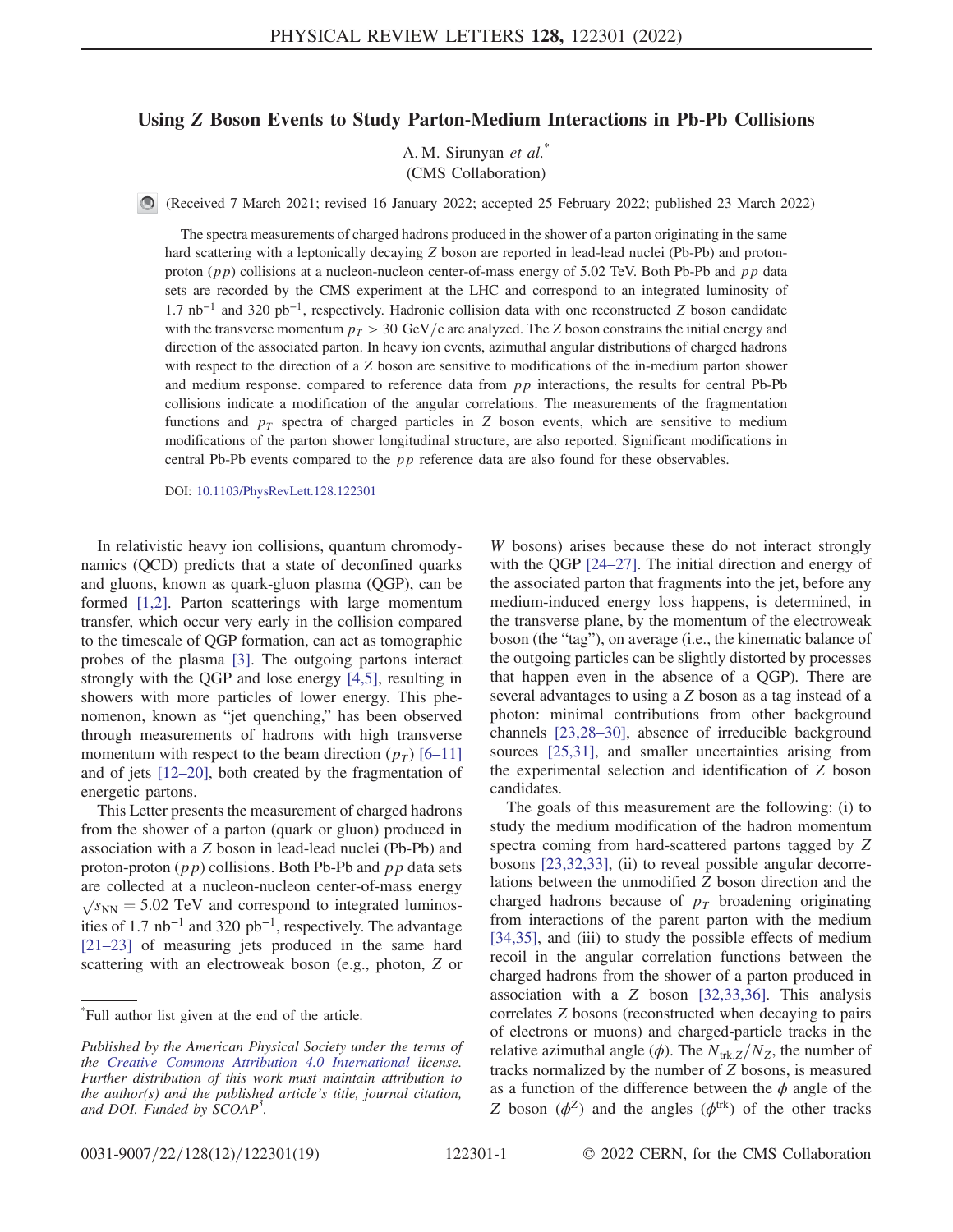reconstructed in the event,  $\Delta \phi_{\text{trk},Z} = |\phi^{\text{trk}} - \phi^Z|$ . This Letter also presents measurements of the longitudinal momentum distribution of Z-tagged jet constituents, i.e., the jet fragmentation variable  $\xi_T^{\text{trk},Z} = \ln \left[-\left|\vec{p}_T^Z\right|^2 / \left(\vec{p}_T^{\text{trk}} \cdot \vec{p}_T^Z\right)\right],$ where  $\vec{p}_T^{\text{Z}}$  and  $\vec{p}_T^{\text{trk}}$  are the  $p_T$  vectors with respect to the beam direction of the Z boson and charged-particle track, respectively [[29](#page-7-17)]. These results are distinct from previous  $\xi$ measurements [\[37\]](#page-8-5) in which the  $\vec{p}_T^Z$  in the denominator is replaced by the  $p<sub>T</sub>$  of a jet after it suffered medium-induced energy loss. They are complementary to photon-tagged measurements [\[38,](#page-8-6)[39\]](#page-8-7) (where effects were probed for partons with higher initial  $p<sub>T</sub>$ ) and to other Z-tagged measurements [[40](#page-8-8)] (where different  $p_T^Z$  selections were used to test the sensitivity of energy loss processes to various initial  $p<sub>T</sub>$  of the partons).

The central feature of the CMS detector [\[41\]](#page-8-9) is a superconducting solenoid of 6 m internal diameter, providing a magnetic field of 3.8 T. Within the solenoid volume are a silicon pixel and strip tracker, a lead tungstate crystal electromagnetic calorimeter (ECAL), and a brass and scintillator hadron calorimeter. Hadron forward (HF) calorimeters extend the pseudorapidity coverage up to  $|\eta| = 5.2$ . For Pb-Pb events, the HF signals are used to determine the degree of overlap ("centrality") of the two colliding nuclei [[18](#page-7-18)]. Muons are measured in gas-ionization detectors located outside the solenoid.

The event samples are selected in real time with dedicated lepton filters ("triggers") [\[42\]](#page-8-10), and offline by removing noncollision events [\[11\]](#page-7-6). The  $Z \rightarrow e^+e^-$  events are triggered if one ECAL cluster has transverse energy greater than 20 GeV and  $|\eta|$  < 2.1, while the  $Z \rightarrow \mu^+\mu^-$  triggers require one muon of  $p_T > 12$  GeV/c and  $|\eta| < 2.4$  [\[42](#page-8-10)]. The average pileup (the mean of the number of additional collisions within the same bunch crossing) is 2 in  $pp$ , and is negligible in Pb-Pb collisions. For Pb-Pb collisions, the results are presented in four centrality intervals, 70%–90%, 50%–70%, 30%–50%, and 0%–30%. The centrality measurement is based on percentiles of the distributions of the total energy deposited in the HF calorimeters, which corresponds to the fraction of the total inelastic hadronic cross section, starting at 0% for the most central collisions [\[18\]](#page-7-18).

The PYTHIA8.212 [[43](#page-8-11)] Monte Carlo (MC) event generator with the underlying event (UE) tune CP5 [[44](#page-8-12)], and MADGRAPH5\_aMC@NLO8.212 [\[45\]](#page-8-13) next-to-leading order (NLO) program (interfaced with PYTHIA) are used to simulate  $Z + jet$  signal events. In the Pb-Pb case, "embedded " samples are created by overlapping PYTHIA and MADGRAPH 5\_aMC@NLO signal events with minimum bias (MB) heavy ion events generated with the HYDJET1.9 MC event generator [\[46\]](#page-8-14). The generated embedded events are propagated through the CMS apparatus using the GEANT4 toolkit [[47](#page-8-15)]. These MC samples are used to evaluate reconstruction and selection efficiencies, calibrations, and to study the background. All evaluations and studies are carried separately for the *pp* and Pb-Pb data.

Electrons are identified as ECAL superclusters [\[48\]](#page-8-16) matched in position and energy to tracks reconstructed in the tracker, using the particle-flow algorithm [\[49\]](#page-8-17). They must have  $p_T > 20 \text{ GeV/c}$ , and their supercluster must be within the acceptance of the trigger,  $|\eta| < 2.1$ . Muons are selected by requiring reconstructed track segments in at least two muon detector planes and a good-quality fit when connecting them to tracker segments [[50](#page-8-18)]. For both pp and Pb-Pb data, the muons are required to have  $p_T > 20$  GeV/c, and they must fall within the acceptance of the muon detectors,  $|\eta| < 2.4$ .

The track reconstruction used in  $p p$  and Pb-Pb collisions is described in Ref. [[51](#page-8-19)]. Corrections for the tracking efficiency, detector acceptance, and misreconstruction rate are obtained following the procedure in Ref. [[11](#page-7-6)]. Additional corrections are applied to account for a difference in tracking efficiency (∼1%), from a different particle density, seen between HYDJET and embedded MADGRAPH 5\_aMC@NLO samples. The selection criteria are the same as in Ref. [\[11\]](#page-7-6) for both the  $pp$  and Pb-Pb data.

The Z candidates are identified using an electron or muon pair, with a reconstructed invariant mass in the interval 60–120 GeV/c<sup>2</sup> and  $p_T^Z > 30$  GeV/c. After all selections, there are ∼5 K (23K) Z boson events in the Pb-Pb  $(pp)$  data. Electron and muon pairs are corrected for losses in acceptance and efficiency during reconstruction and identification and trigger selections [\[48,](#page-8-16)[50\]](#page-8-18). Each Z candidate is paired with all tracks in the same event that pass the  $p_T^{\text{trk}} > 1$  GeV/c and  $|\eta^{\text{trk}}| < 2.4$  selections. To avoid including the tracks of the Z candidate decay products, each track used in the correlations is required to fall outside a cone radius [defined as  $\sqrt{(\Delta \eta)^2 + (\Delta \phi)^2}$ ] of 0.02 (the smallest value for which no significant contamination is observed) around the direction of a lepton from the Z decay. Intermediate results, corrected for lepton efficiencies only, are obtained separately for Z candidates reconstructed from oppositely charged electron or muon pairs. The residual  $( $3\%$ ) contamination from QCD jet$ physics processes is estimated using same-charge lepton pairs, whose distributions are subtracted from those of opposite-charge leptons for each of the two decay channels.

Combinatorial background originating from tracks from the UE in Pb-Pb collisions is subtracted to obtain the correlation between the Z boson candidate and all tracks coming from the shower of a parton produced in the same nucleon-nucleon interaction. This background is estimated from data with an event mixing procedure [[38](#page-8-6),[52](#page-8-20)], where the Z candidate is paired with tracks found in events chosen randomly from an MB Pb-Pb dataset with similar event characteristics (i.e., similar energy deposited in the HF, and interaction vertex z position). Events are split into bins of total HF calorimeter energy,  $E^{\text{HF}}$ . To ensure that the Z boson and MB events have the same size UE, an event with a Z boson candidate and with  $E^{\text{HF},Z}$  is mixed with MB events in the  $E^{\text{HF}}$  bin containing events with HF energy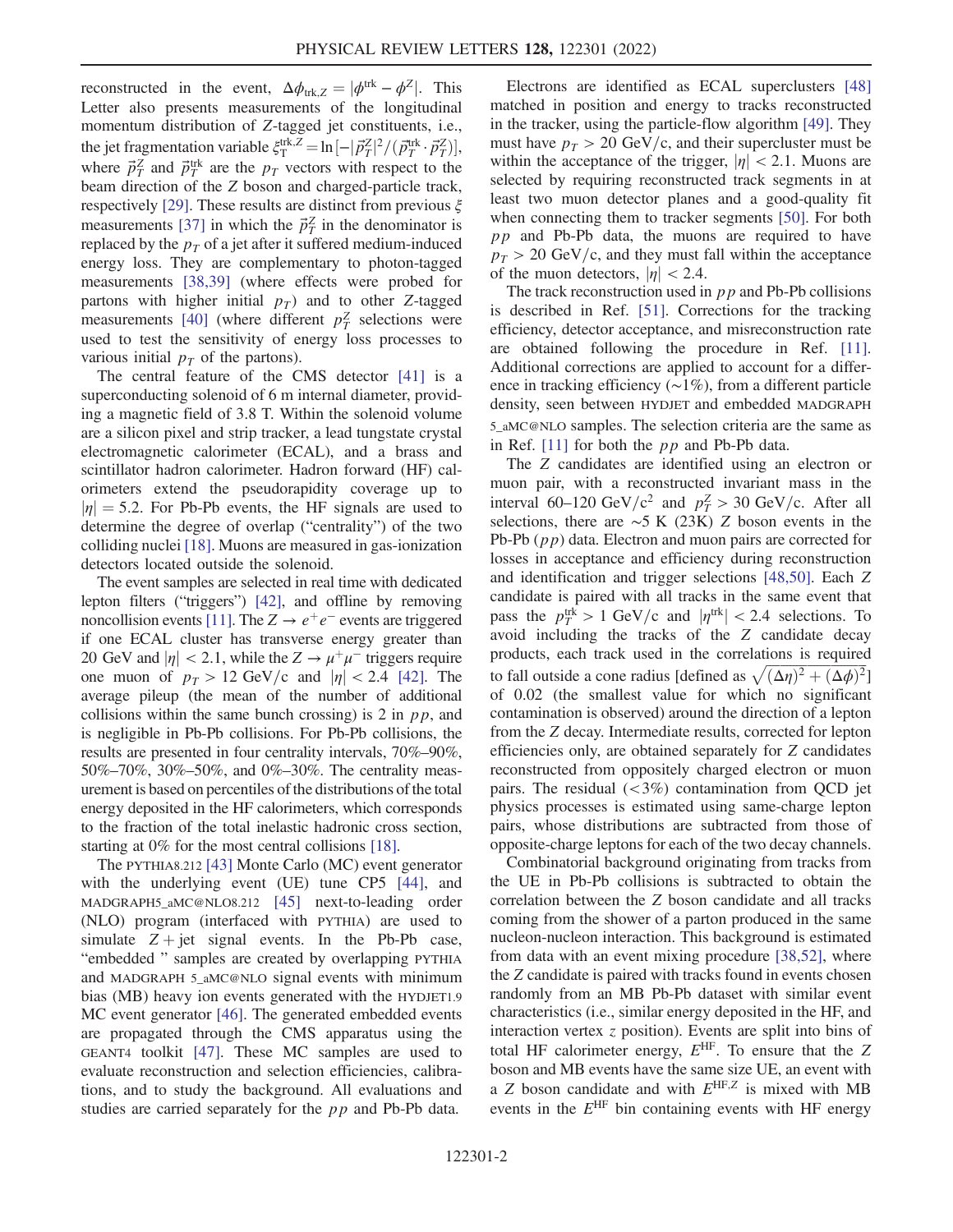equal to  $E^{\text{HF},Z} - \langle E^{\text{HF},Z,pp} \rangle$ . The quantity  $\langle E^{\text{HF},Z,pp} \rangle$  is the average of  $E^{\text{HF}}$  over events in the pp data selected such that they contain a  $Z$  boson but no additional  $p p$  pileup. The bin size is chosen such that it is narrow enough to have "closure" during MC tests (i.e., an agreement between generated charged particle yields from  $Z + jet$  events, and reconstructed track yields from background-subtracted events). For the events within a given  $E^{\text{HF}}$  bin, the variation in the number of UE tracks before subtraction can be much larger than the number of tracks after subtraction. In order to reflect this statistical effect of the UE, the statistical uncertainties of the Pb-Pb distributions are calculated using the bootstrap method [[53](#page-8-21)]. Dedicated tests based on control samples in data show that the UE produced by a Z boson process in a Pb-Pb collision is the same as in a pp collision, within the statistical uncertainties of the present samples. It was checked that the results obtained using information only from the  $\eta$  < 0 or only from the  $\eta > 0$  regions of the HF calorimeters are consistent with the main result. The UE subtraction procedure was validated by performing the whole analysis on MC embedded samples. The results obtained using the generated particles versus using the reconstructed (after UE subtraction) particles were compared, and any discrepancy was included in the systematic uncertainties.

Several variations in the analysis are considered in order to account for the uncertainties related to the tracking efficiency and corrections, lepton efficiency and energy scale, as well as pp pileup and Pb-Pb background subtraction. No significant differences are observed in the results obtained with electron and muon pairs separately; therefore, uncertainties are quoted after combining the two. With the exception of the lepton energy scale and efficiencies, there are no assumed correlations between the  $pp$ and Pb-Pb uncertainties. Unless noted otherwise, the systematic uncertainties are evaluated as the differences between the final results and results obtained with varied settings. In the following, we list the variations considered, and provide in the Supplemental Material [\[54\]](#page-8-22) the numerical values for the average uncertainties corresponding to the most extreme cases, i.e., the  $p p$  and most central  $0\% - 30\%$ Pb-Pb collisions.

The uncertainty related to the tracking efficiency is estimated as the difference in the track reconstruction efficiency between data and simulation [\[11\]](#page-7-6). The uncertainty related to the correction for the observed efficiency difference between HYDJET and embedded MADGRAPH 5\_aMC@NLO samples is obtained by comparing the corrections obtained from MADGRAPH 5\_aMC@NLO and PYTHIA embedded samples. Lepton efficiencies are varied by the uncertainty in their data-to-MC differences obtained using the "tag-and-probe" method [[55](#page-8-23)]. To assess the uncertainty related to the lepton energy scale corrections, the  $p<sub>T</sub>$  of leptons is shifted by their energy correction uncertainties. No corrections are applied to remove the residual pileup effects in pp data. Nominal distributions (no requirement on pileup) are compared to those from events without pileup, i.e., events with only one interaction vertex. The uncertainty in the event-mixing procedure is obtained by repeating the procedure after shifting the  $\langle E^{\text{HF},Z,pp} \rangle$  by 5%, the maximum difference in the HF response between the Pb-Pb and pp data-taking periods. Because the difference in the HF response between the beginning and end of the Pb-Pb run was found to be negligible  $\left($  < 1%), no additional uncertainty was assigned.

Three theoretical calculations are compared to the results; they use the same kinematic selection as data and incorporate the phenomenon of jet quenching, and differ just in their treatment of the medium response to the passing parton:  $SCET_G$  [\[33,](#page-8-1)[56](#page-8-24),[57](#page-8-25)], which does not consider any medium response to jet propagation; Hybrid [\[35](#page-8-3)[,36\]](#page-8-4), which considers the effects of a "wake," induced by the jet as it passes through and interacts with the QCD medium; and CoLBT [\[32,](#page-8-0)[58\]](#page-8-26) in which the quenched jet energy feeds into the hydrodynamic evolution.

Figure [1](#page-5-0) shows  $1/N_ZdN_{trk,Z}/d\Delta\phi_{trk,Z}$ , i.e., the distributions of the  $\phi$  angle difference between charged particles and Z bosons, normalized by the number of Z bosons in each dataset (and for the Pb-Pb case, in each centrality interval). This type of angular correlation function could reveal medium-induced modification of the away-side  $(\Delta \phi_{trk,z} \sim \pi)$  jet constituents, and effects of the medium response (i.e., modification of the medium induced by the jet traversing through), over all  $\Delta\phi_{trk,Z}$ . Different pairs of datasets were compared using  $\chi^2$  tests. With a p value cutoff of 0.05, the tests show that the 0–30% Pb-Pb distribution is compatible (i.e., statistically indistinguishable) with all datasets except the most peripheral one. In turn, the  $pp$  distribution is found to be compatible only with the 70%–90% PbPb dataset. The distributions in both *pp* and Pb-Pb collisions are peaked at  $\Delta\phi_{trk,Z} \sim \pi$ , which is the signature of an away-side jet emitted back-to-back with the Z boson. None of the Pb-Pb or  $pp$  distributions reach zero even in the  $\Delta \phi_{trk,Z} \sim 0$  region, around the tag Z boson, in its direction of propagation. This happens even if (i) the random combinations from UE (between the Z candidates and tracks produced in nucleon-nucleon interactions that are independent of the  $Z + jet$  process) have been removed using the event-mixing procedure, (ii) the Z boson does not interact strongly with the medium in Pb-Pb collisions while traversing it, and (iii) it is not produced during the fragmentation of a parton in Pb-Pb or  $pp$  collisions (processes that could create more particles in the direction of propagation of the Z boson).

The difference in the number of associated particles, between the Pb-Pb and pp results, is also shown in Fig. [1](#page-5-0).  $A \chi^2$  test was done to assess the hypothesis that the excess observed is  $\Delta \phi_{trk,Z}$ -dependent: with the current precision of the measurement this hypothesis is rejected at the 95% confidence level (i.e., the data are consistent with an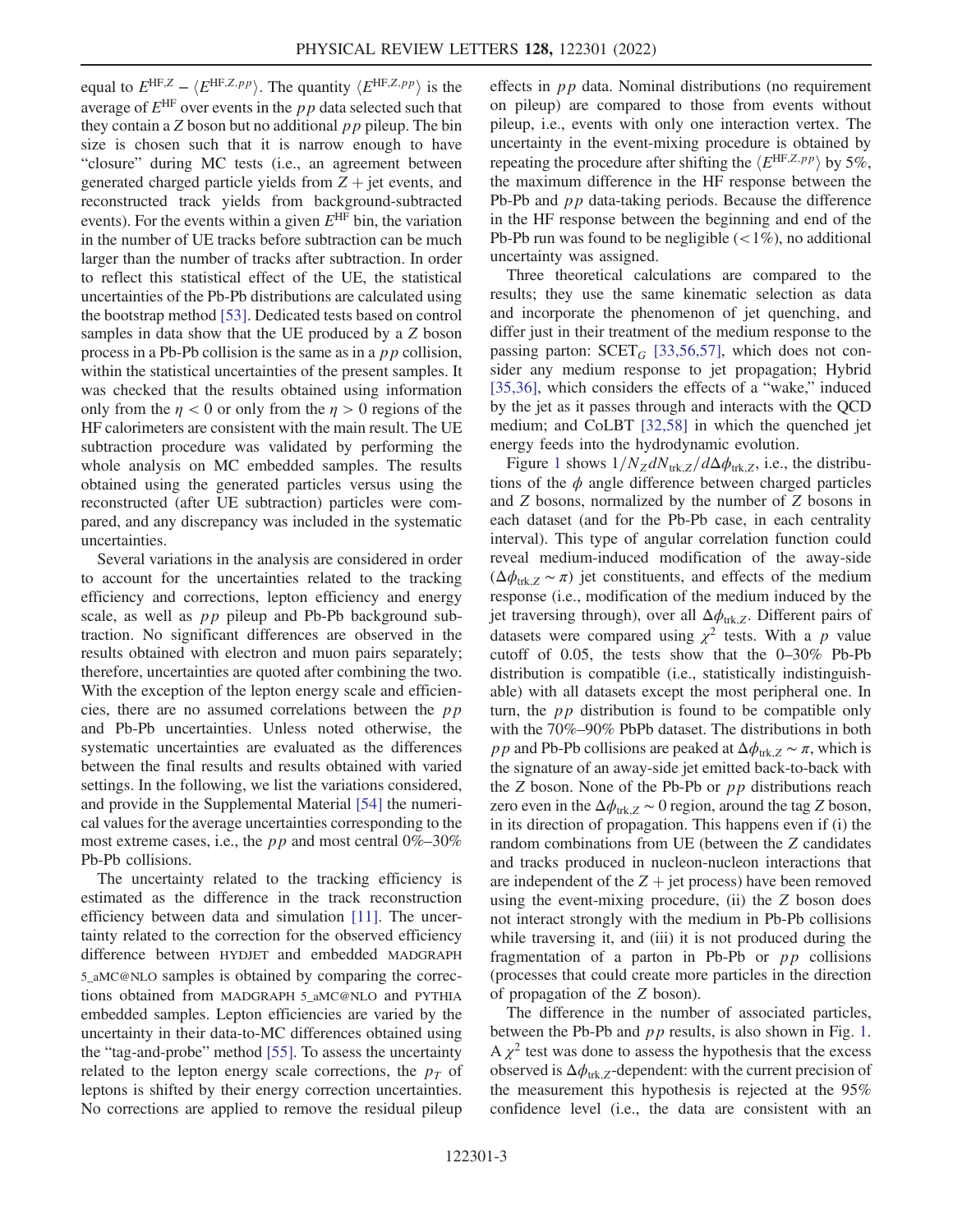<span id="page-5-0"></span>

FIG. 1. Upper: distributions of  $\Delta\phi_{trk,Z}$  in pp collisions compared to Pb-Pb collisions (left to right) in the 70%–90% (left), 50%–70%, 30%–50%, and 0%–30% (right) centrality intervals. Lower: difference between the Pb-Pb and pp distributions. The vertical bars and shaded boxes represent the statistical and systematic uncertainties, respectively. Several model calculations are added for comparison: Hybrid [\[36\]](#page-8-4) and CoLBT [\[32](#page-8-0)[,58\]](#page-8-26).

increase of the yield that is independent of  $\Delta\phi_{trk,Z}$ ). The excess observed in all bins except the most peripheral (i.e., the most  $pp$ -like) could be caused by medium response, where the traversing jet excites the medium around it. Another possible contribution to the excess could be medium modifications of partons originating from the same nucleon-nucleon collision as the  $Z + jet$  process, but from a different parton-parton interaction, and which would add a flat contribution over the entire  $\Delta \phi_{trk}$  z range [\[58\]](#page-8-26). The comparison with the CoLBT and the Hybrid (with and without wake) models supports these scenarios, although the Hybrid model fails to reproduce the magnitude of the difference between  $pp$  and Pb-Pb collisions, in particular in the  $\Delta \phi_{trk, Z} \sim 0$  region.

The fragmentation function of the parton emitted back-to-back with the Z boson is studied via the  $1/N_Z dN_{\text{trk},Z}/d\xi_T^{\text{trk},Z}$  distributions, shown in Fig. [2.](#page-6-0) For these results (as well as for those shown in Fig. 1 in the Supplemental Material, tracks are required to satisfy  $\Delta\phi_{\text{trk }Z} > 7\pi/8$ . Because the interest is in the shape dissimilarities, the ratios of the  $pp$  and Pb-Pb distributions are presented. All distributions are normalized by the number of Z candidates found in each dataset.

In Fig. [2](#page-6-0), the low and high  $\xi_T^{\text{trk},Z}$  regions (i.e., below and above  $\sim$ 3) correspond to high- and low- $p_T$  particles (or lower- and higher- $p_T^Z$ ), respectively. For instance, for  $p_T^Z \sim 30(60) \text{ GeV/c}$ , the high- $\xi_T^{\text{trk},Z}$  region corresponds to ~1.5(3) GeV/c. No significant modification is observed in the 70%–90% Pb-Pb collisions compared to the  $p p$  data. In central collisions, charged particles are suppressed in the <3 (high-energy particles) interval, and enhanced in the >3 interval. These features are consistent with a scenario in which the initial parton loses energy (i.e., jet quenching) and the medium induces modification of the parton shower. The enhancement is also consistent with a picture in which additional low-energy particles are produced from the recoil of the medium caused by the traversing parton.

To confirm the onset of medium-induced effects and further help pinpoint the transition point in momentum space for different parton-medium interactions, a comparison of the per-Z-boson associated yields in Pb-Pb and pp collisions  $(1/N_z dN_{\text{trk},Z}/d)$  is needed. Figure 1 in the Supplemental Material shows such a comparison, together with the ratio of the Pb-Pb and  $p p$  distributions. In the most peripheral event class, there is no significant modification of the charged-particle  $p_T$  spectrum in Pb-Pb collisions. In central events and at high ( $>2-5$  GeV/c), the particle production is suppressed in Pb-Pb compared to the pp reference data. At the same time, at low  $(1-2 \text{ GeV}/c)$ , an enhancement is observed consistent with the one seen in the  $\Delta \phi_{\text{trk},Z}$  results. Modifications of the  $\xi_T^{\text{trk},Z}$  and  $p_T^{\text{trk},Z}$  distributions are the largest in the 0%–30% centrality interval, indicating the strongest medium effects. Qualitatively similar observations were reported in photon- [\[38,](#page-8-6)[39\]](#page-8-7) and Z-tagged [[40](#page-8-8)] measurements.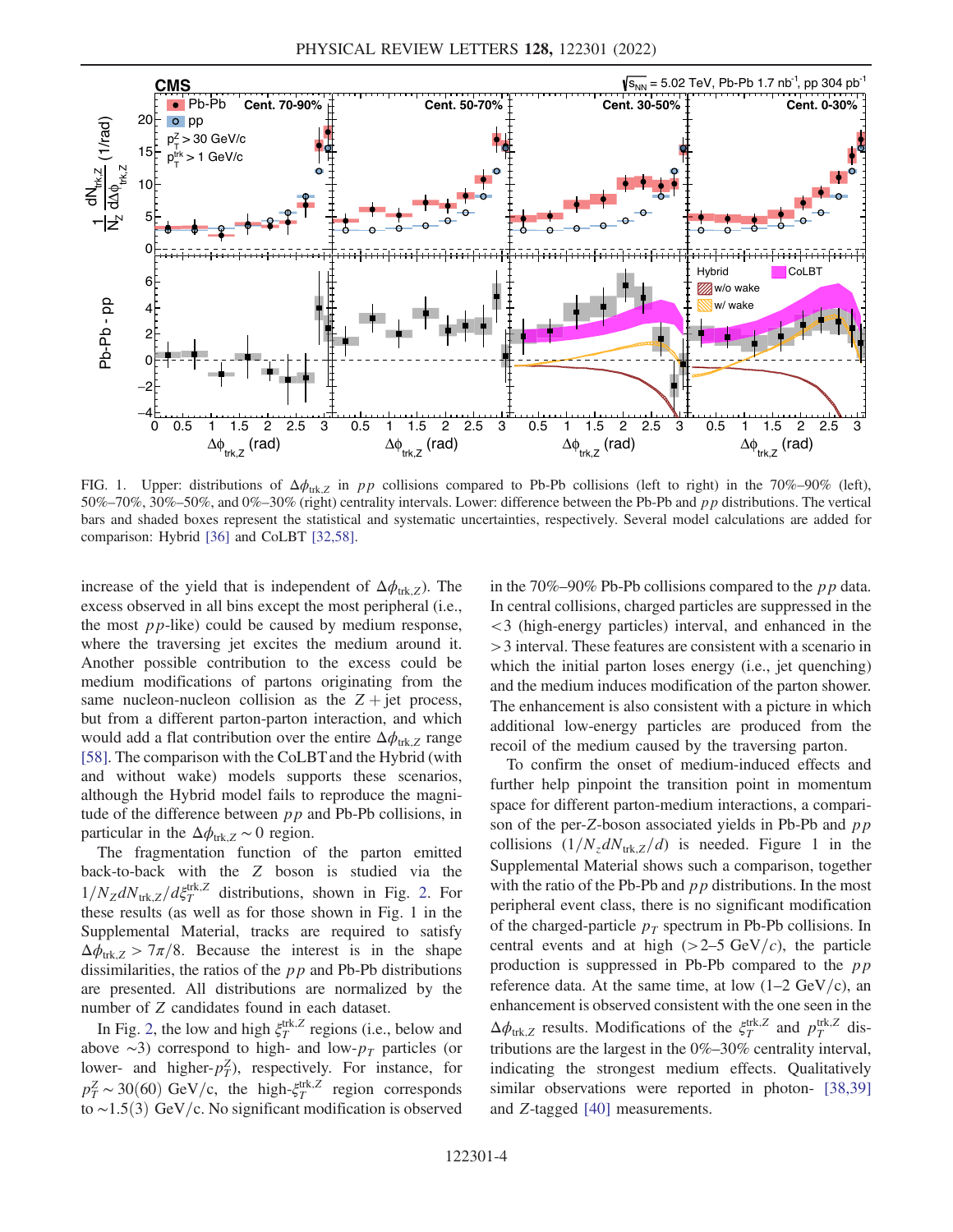<span id="page-6-0"></span>

FIG. 2. Upper: distributions of in pp collisions compared to Pb-Pb collisions (left to right) in the 70%–90% (left), 50%–70%, 30%–50%, and 0%–30% (right) centrality intervals. Lower: ratios of the Pb-Pb to pp distributions. The vertical bars and shaded boxes represent the statistical and systematic uncertainties, respectively. Several model calculations are added for comparison: Hybrid [\[36\]](#page-8-4), CoLBT [\[32](#page-8-0)[,58\]](#page-8-26), and  $SCET_G$  [\[56\]](#page-8-24).

The medium response is not expected to play an important role for the high- $p_T^{\text{trk},Z}$  and low- $\xi_T^{\text{trk},Z}$  regions, as is illustrated in the Hybrid model, where calculations with and without wake are indistinguishable. In this region, there is good agreement between the data and the  $SCET<sub>G</sub>$ and the Hybrid calculations. At low- and high-, the increase in the charged particle yield can only be reproduced if a feedback from the medium is considered. In these regions, both the Hybrid with wake and CoLBT models capture the general features seen in data, including the expected weakening of medium effects at higher  $p<sub>T</sub>$  values from 0%–30% to 30%–50% Pb-Pb event centralities.

In summary, the measurements of charged hadrons produced in the shower of a parton originating in the same hard scattering with a Z boson, are reported in lead-lead nuclei (Pb-Pb) and proton-proton  $(pp)$  collisions at  $\sqrt{s_{NN}}$  = 5.02 TeV. Collision data with a Z boson candidate with transverse momentum  $p_T > 30$  GeV/c are analyzed. The Z-tagged fragmentation functions and spectra, which probe the longitudinal structure of the parton shower inside the medium, are measured, and significant modifications are observed. Particle yields, which are sensitive to modification of the in-medium parton shower and medium recoils, are measured for all charged particles as a function of the azimuthal angle  $(\phi)$  with respect to the Z boson momentum vector. Comparison of the Pb-Pb and  $p p$  results indicates a modification of the angular correlation functions extending to  $\phi$  angles close to the Z boson in central Pb-Pb events. The data favor theoretical models that include the response of the medium to the traversing parton in addition to energy loss. These results represent the first studies of parton-medium interactions over all  $\phi$  angles, in which the initial state of the scattered parton is known before it enters the medium.

We congratulate our colleagues in the CERN accelerator departments for the excellent performance of the LHC and thank the technical and administrative staffs at CERN and at other CMS institutes for their contributions to the success of the CMS effort. In addition, we gratefully acknowledge the computing centers and personnel of the Worldwide LHC Computing Grid and other centers for delivering so effectively the computing infrastructure essential to our analyses. Finally, we acknowledge the enduring support for the construction and operation of the LHC, the CMS detector, and the supporting computing infrastructure provided by the following funding agencies: BMBWF and FWF (Austria); FNRS and FWO (Belgium); CNPq, CAPES, FAPERJ, FAPERGS, and FAPESP (Brazil); MES (Bulgaria); CERN; CAS, MoST, and NSFC (China); COLCIENCIAS (Colombia); MSES and CSF (Croatia); RIF (Cyprus); SENESCYT (Ecuador); MoER, ERC PUT and ERDF (Estonia); Academy of Finland, MEC, and HIP (Finland); CEA and CNRS/IN2P3 (France); BMBF, DFG, and HGF (Germany); GSRT (Greece); NKFIA (Hungary); DAE and DST (India); IPM (Iran); SFI (Ireland); INFN (Italy); MSIP and NRF (Republic of Korea); MES (Latvia); LAS (Lithuania); MOE and UM (Malaysia); BUAP,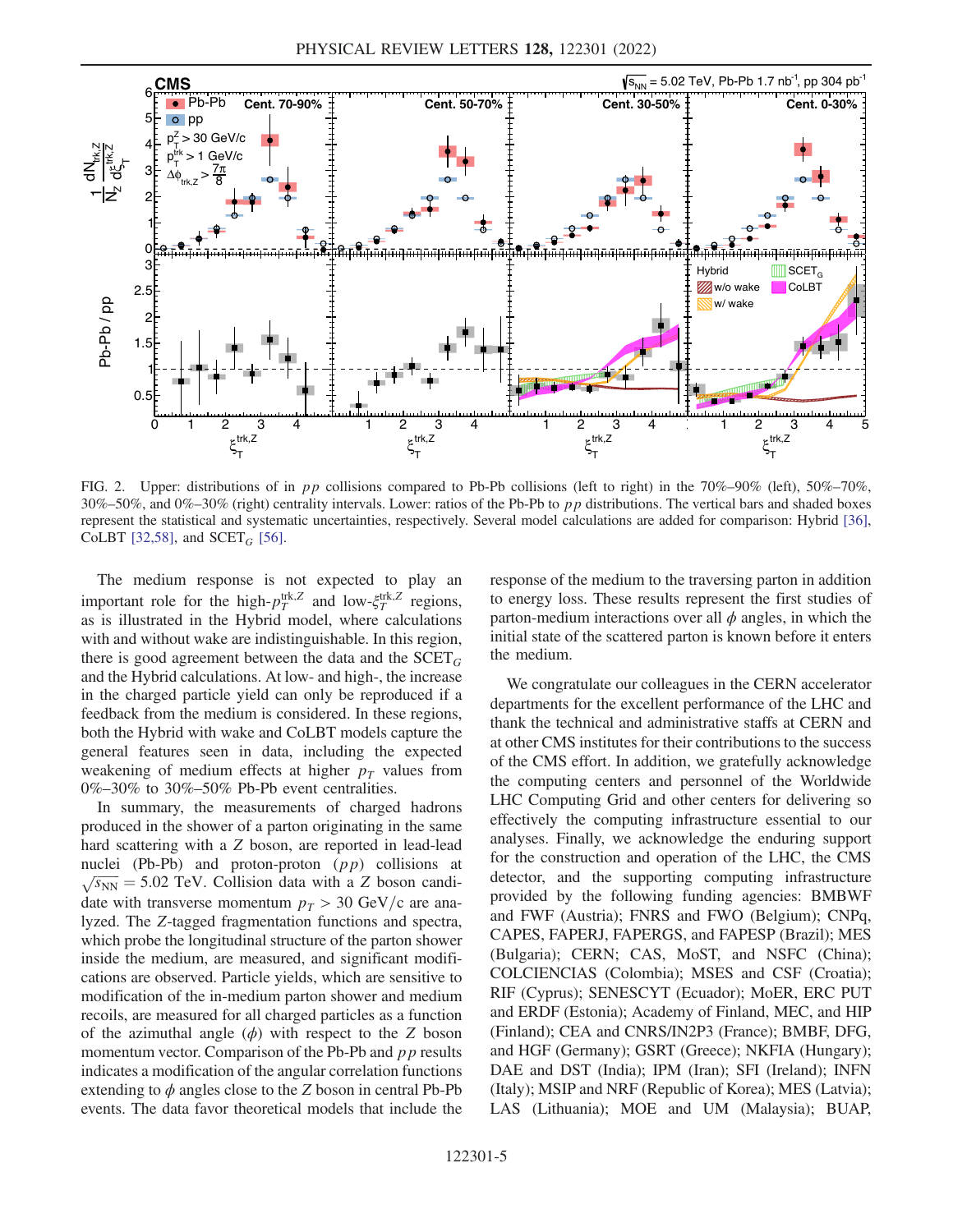CINVESTAV, CONACYT, LNS, SEP, and UASLP-FAI (Mexico); MOS (Montenegro); MBIE (New Zealand); PAEC (Pakistan); MSHE and NSC (Poland); FCT (Portugal); JINR (Dubna); MON, RosAtom, RAS, RFBR, and NRC KI (Russia); MESTD (Serbia); SEIDI, CPAN, PCTI, and FEDER (Spain); MOSTR (Sri Lanka); Swiss Funding Agencies (Switzerland); MST (Taipei); ThEPCenter, IPST, STAR, and NSTDA (Thailand); TUBITAK and TAEK (Turkey); NASU (Ukraine); STFC (United Kingdom); DOE and NSF (USA).

- <span id="page-7-0"></span>[1] J. C. Collins and M. J. Perry, Superdense Matter: Neutrons or Asymptotically Free Quarks?, [Phys. Rev. Lett.](https://doi.org/10.1103/PhysRevLett.34.1353) 34, 1353 [\(1975\).](https://doi.org/10.1103/PhysRevLett.34.1353)
- <span id="page-7-1"></span>[2] F. Karsch, The phase transition to the quark gluon plasma: Recent results from lattice calculations, [Nucl. Phys.](https://doi.org/10.1016/0375-9474(95)00248-Y) A590, [367 \(1995\)](https://doi.org/10.1016/0375-9474(95)00248-Y).
- <span id="page-7-2"></span>[3] D. A. Appell, Jets as a probe of quark-gluon plasmas, [Phys.](https://doi.org/10.1103/PhysRevD.33.717) Rev. D 33[, 717 \(1986\)](https://doi.org/10.1103/PhysRevD.33.717).
- <span id="page-7-3"></span>[4] J. P. Blaizot and L. D. McLerran, Jets in expanding quarkgluon plasmas, Phys. Rev. D 34[, 2739 \(1986\).](https://doi.org/10.1103/PhysRevD.34.2739)
- <span id="page-7-4"></span>[5] M. Gyulassy and M. Plümer, Jet quenching in dense matter, [Phys. Lett. B](https://doi.org/10.1016/0370-2693(90)91409-5) 243, 432 (1990).
- <span id="page-7-5"></span>[6] J. Adams et al. (STAR Collaboration), Transverse-Momentum and Collision-Energy Dependence of High $p_T$  Hadron Suppression in AuAu Collisions at Ultrarelativistic Energies, Phys. Rev. Lett. 91[, 172302 \(2003\)](https://doi.org/10.1103/PhysRevLett.91.172302).
- [7] B. B. Back et al. (PHOBOS Collaboration), Centrality Dependence of Charged Hadron Transverse Momentum Spectra in Au + Au Collisions from  $\sqrt{s_{NN}} = 62.4$  to 200 GeV, Phys. Rev. Lett. 94[, 082304 \(2005\).](https://doi.org/10.1103/PhysRevLett.94.082304)
- [8] A. Adare *et al.* (PHENIX Collaboration), Suppression Pattern of Neutral Pions at High Transverse Momentum in AuAu Collisions at  $\sqrt{s_{NN}} = 200 \text{ GeV}$  and Constraints on Medium Transport Coefficients, [Phys. Rev. Lett.](https://doi.org/10.1103/PhysRevLett.101.232301) 101, [232301 \(2008\).](https://doi.org/10.1103/PhysRevLett.101.232301)
- [9] ALICE Collaboration, Centrality dependence of charged particle production at large transverse momentum in Pb-Pb collisions at  $\sqrt{s_{NN}} = 2.76$  TeV, [Phys. Lett. B](https://doi.org/10.1016/j.physletb.2013.01.051) 720, 52 [\(2013\).](https://doi.org/10.1016/j.physletb.2013.01.051)
- [10] ATLAS Collaboration, Measurement of charged-particle spectra in Pb-Pb collisions at  $\sqrt{s_{NN}} = 2.76$  TeV with the ATLAS detector at the LHC, [J. High Energy Phys. 09](https://doi.org/10.1007/JHEP09(2015)050) [\(2015\) 050.](https://doi.org/10.1007/JHEP09(2015)050)
- <span id="page-7-6"></span>[11] CMS Collaboration, Charged-particle nuclear modification factors in Pb-Pb and pPb collisions at  $\sqrt{s_{NN}} = 5.02$  TeV, [J. High Energy Phys. 04 \(2017\) 039.](https://doi.org/10.1007/JHEP04(2017)039)
- <span id="page-7-7"></span>[12] CMS Collaboration, First measurement of large area jet transverse momentum spectra in heavy-ion collisions, [J. High Energy Phys. 05 \(2021\) 284.](https://doi.org/10.1007/JHEP05(2021)284)
- [13] CMS Collaboration, Measurement of inclusive jet cross sections in pp and Pb-Pb collisions at  $\sqrt{s_{NN}} = 2.76$  TeV, Phys. Rev. C 96[, 015202 \(2017\).](https://doi.org/10.1103/PhysRevC.96.015202)
- [14] ALICE Collaboration, Measurement of jet suppression in central Pb-Pb collisions at  $\sqrt{s_{NN}} = 2.76$  TeV, [Phys. Lett. B](https://doi.org/10.1016/j.physletb.2015.04.039) 746[, 1 \(2015\).](https://doi.org/10.1016/j.physletb.2015.04.039)
- [15] ALICE Collaboration, Measurements of inclusive jet spectra in pp and central Pb-Pb collisions at  $\sqrt{s_{NN}} = 5.02 \text{ TeV}$ , Phys. Rev. C 101[, 034911 \(2020\).](https://doi.org/10.1103/PhysRevC.101.034911)
- [16] ALICE Collaboration, Measurement of jet quenching with semi-inclusive hadron-jet distributions in central Pb-Pb collisions at  $\sqrt{s_{NN}} = 2.76$  TeV, [J. High Energy Phys. 09](https://doi.org/10.1007/JHEP09(2015)170) [\(2015\) 170.](https://doi.org/10.1007/JHEP09(2015)170)
- [17] L. Adamczyk et al. (STAR Collaboration), Dijet Imbalance Measurements in AuAu and pp Collisions at  $\sqrt{s_{NN}} =$ 200 GeV at STAR, Phys. Rev. Lett. 119[, 062301 \(2017\).](https://doi.org/10.1103/PhysRevLett.119.062301)
- <span id="page-7-18"></span>[18] CMS Collaboration, Observation and studies of jet quenching in Pb-Pb collisions at  $\sqrt{s_{NN}} = 2.76$  TeV, [Phys. Rev. C](https://doi.org/10.1103/PhysRevC.84.024906) 84[, 024906 \(2011\).](https://doi.org/10.1103/PhysRevC.84.024906)
- [19] ATLAS Collaboration, Measurement of the nuclear modification factor for inclusive jets in Pb-Pb collisions at  $\sqrt{s_{NN}}$  = 5.02 TeV with the ATLAS detector, [Phys. Lett.](https://doi.org/10.1016/j.physletb.2018.10.076) B 790[, 108 \(2019\)](https://doi.org/10.1016/j.physletb.2018.10.076).
- <span id="page-7-8"></span>[20] ATLAS Collaboration, Observation of a Centrality-Dependent Dijet Asymmetry in Lead-Lead Collisions at  $\sqrt{s_{NN}}$  = 2.76 TeV with the ATLAS Detector at the LHC, Phys. Rev. Lett. 105[, 252303 \(2010\).](https://doi.org/10.1103/PhysRevLett.105.252303)
- <span id="page-7-9"></span>[21] V. Kartvelishvili, R. Kvatadze, and R. Shanidze, On Z and  $Z + jet$  production in heavy ion collisions, [Phys. Lett. B](https://doi.org/10.1016/0370-2693(95)00865-I) 356[, 589 \(1995\)](https://doi.org/10.1016/0370-2693(95)00865-I).
- [22] X.-N. Wang, Z. Huang, and I. Sarcevic, Jet Quenching in the Direction Opposite to a Tagged Photon in High-Energy Heavy Ion Collisions, [Phys. Rev. Lett.](https://doi.org/10.1103/PhysRevLett.77.231) 77, 231 (1996).
- <span id="page-7-10"></span>[23] Z.-B. Kang, I. Vitev, and H. Xing, Vector-boson-tagged jet production in heavy ion collisions at energies available at the CERN large hadron collider, [Phys. Rev. C](https://doi.org/10.1103/PhysRevC.96.014912) 96, 014912 [\(2017\).](https://doi.org/10.1103/PhysRevC.96.014912)
- <span id="page-7-11"></span>[24] ATLAS Collaboration, Centrality, rapidity, and transverse momentum dependence of isolated prompt photon production in lead-lead collisions at  $\sqrt{s_{NN}} = 2.76$  TeV measured with the ATLAS detector, Phys. Rev. C 93[, 034914 \(2016\).](https://doi.org/10.1103/PhysRevC.93.034914)
- <span id="page-7-15"></span>[25] CMS Collaboration, Measurement of isolated photon production in pp and Pb-Pb collisions at  $\sqrt{s_{NN}} = 2.76 \text{ TeV}$ , [Phys. Lett. B](https://doi.org/10.1016/j.physletb.2012.02.077) 710, 256 (2012).
- [26] CMS Collaboration, Study of W boson production in Pb-Pb and pp collisions at  $\sqrt{s_{NN}}$  = 2.76 TeV, [Phys. Lett. B](https://doi.org/10.1016/j.physletb.2012.07.025) 715, [66 \(2012\).](https://doi.org/10.1016/j.physletb.2012.07.025)
- <span id="page-7-12"></span>[27] CMS Collaboration, Study of Z production in Pb-Pb and pp collisions at  $\sqrt{s_{NN}} = 2.76$  TeV in the dimuon and dielectron decay channels, [J. High Energy Phys. 03 \(2015\) 022.](https://doi.org/10.1007/JHEP03(2015)022)
- <span id="page-7-13"></span>[28] R. B. Neufeld and I. Vitev,  $Z^0$ -Tagged Jet Event Asymmetry in Heavy-Ion Collisions at the CERN Large Hadron Collider, Phys. Rev. Lett. 108[, 242001 \(2012\)](https://doi.org/10.1103/PhysRevLett.108.242001).
- <span id="page-7-17"></span>[29] J. Casalderrey-Solana, D. C. Gulhan, J. G. Milhano, D. Pablos, and K. Rajagopal, Predictions for boson-jet observables and fragmentation function ratios from a hybrid strong/weak coupling model for jet quenching, [J. High](https://doi.org/10.1007/JHEP03(2016)053) [Energy Phys. 03 \(2016\) 053.](https://doi.org/10.1007/JHEP03(2016)053)
- <span id="page-7-14"></span>[30] R. Kunnawalkam Elayavalli and K. C. Zapp, Simulating  $V +$  jet processes in heavy ion collisions with JEWEL, [Eur.](https://doi.org/10.1140/epjc/s10052-016-4534-6) Phys. J. C 76[, 695 \(2016\).](https://doi.org/10.1140/epjc/s10052-016-4534-6)
- <span id="page-7-16"></span>[31] S. Chatrchyan et al. (CMS Collaboration), Studies of jet quenching using isolated-photon  $+$  jet correlations in PbPb and pp collisions at  $\sqrt{s_{NN}}$  = 2.76 TeV, [Phys. Lett. B](https://doi.org/10.1016/j.physletb.2012.11.003) 718, [773 \(2013\)](https://doi.org/10.1016/j.physletb.2012.11.003).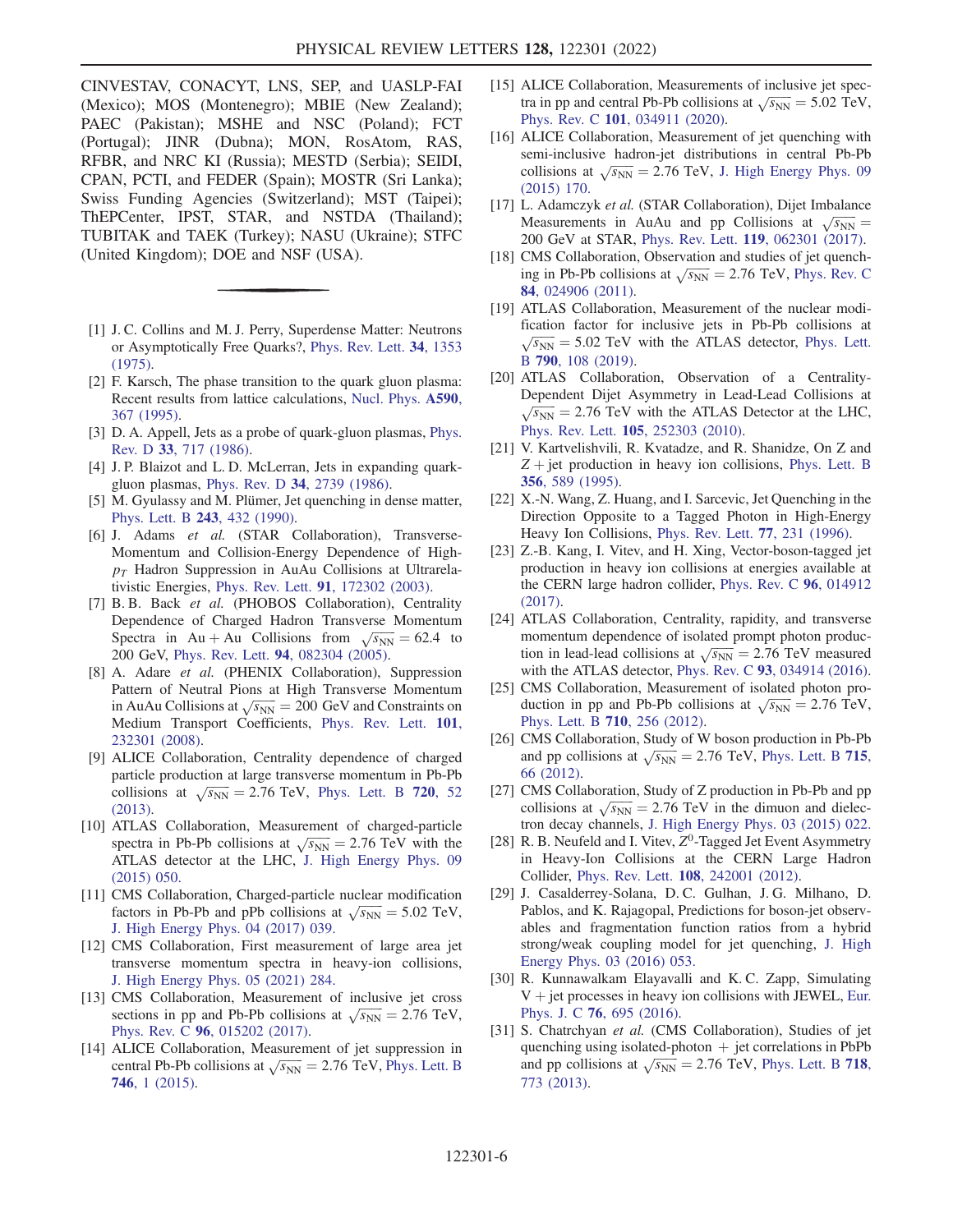- <span id="page-8-0"></span>[32] W. Chen, S. Cao, T. Luo, L.-G. Pang, and X.-N. Wang, Medium modification of  $\gamma$ -jet fragmentation functions in Pb-Pb collisions at LHC, Phys. Lett. B 810[, 135783 \(2020\).](https://doi.org/10.1016/j.physletb.2020.135783)
- <span id="page-8-1"></span>[33] G. Ovanesyan and I. Vitev, An effective theory for jet propagation in dense QCD matter: jet broadening and medium-induced bremsstrahlung, [J. High Energy Phys.](https://doi.org/10.1007/JHEP06(2011)080) [06 \(2011\) 080.](https://doi.org/10.1007/JHEP06(2011)080)
- <span id="page-8-2"></span>[34] W. Chen, S. Cao, T. Luo, L.-G. Pang, and X.-N. Wang, Effects of jet-induced medium excitation in  $\gamma$ -hadron correlation in AA collisions, [Phys. Lett. B](https://doi.org/10.1016/j.physletb.2017.12.015) 777, 86 (2018).
- <span id="page-8-3"></span>[35] J.Casalderrey-Solana, D. C. Gulhan, J. G.Milhano, D. Pablos, and K. Rajagopal, A hybrid strong/weak coupling approach to jet quenching, [J. High Energy Phys. 10 \(2014\) 019.](https://doi.org/10.1007/JHEP10(2014)019)
- <span id="page-8-4"></span>[36] J. Casalderrey-Solana, D. Gulhan, G. Milhano, D. Pablos, and K. Rajagopal, Angular structure of jet quenching within a hybrid strong/weak coupling model, [J. High Energy Phys.](https://doi.org/10.1007/JHEP03(2017)135) [03 \(2017\) 135.](https://doi.org/10.1007/JHEP03(2017)135)
- <span id="page-8-5"></span>[37] CMS Collaboration, Measurement of jet fragmentation in Pb-Pb and pp collisions at  $\sqrt{s_{NN}} = 2.76$  TeV, [Phys. Rev. C](https://doi.org/10.1103/PhysRevC.90.024908) 90[, 024908 \(2014\).](https://doi.org/10.1103/PhysRevC.90.024908)
- <span id="page-8-6"></span>[38] CMS Collaboration, Observation of Medium-Induced Modifications of Jet Fragmentation in Pb-Pb Collisions at  $\sqrt{s_{NN}}$  = 5.02 TeV using Isolated Photon-Tagged Jets, Phys. Rev. Lett. 121[, 242301 \(2018\).](https://doi.org/10.1103/PhysRevLett.121.242301)
- <span id="page-8-7"></span>[39] ATLAS Collaboration, Comparison of Fragmentation Functions for Jets Dominated by Light Quarks and Gluons from pp and  $Pb + Pb$  Collisions in ATLAS, [Phys. Rev. Lett.](https://doi.org/10.1103/PhysRevLett.123.042001) 123, [042001 \(2019\).](https://doi.org/10.1103/PhysRevLett.123.042001)
- <span id="page-8-8"></span>[40] ATLAS Collaboration, Medium-Induced Modification of Z-Tagged Charged Particle Yields in  $Pb + Pb$  Collisions at 5.02 TeV with the ATLAS Detector, [Phys. Rev. Lett.](https://doi.org/10.1103/PhysRevLett.126.072301) 126, [072301 \(2021\).](https://doi.org/10.1103/PhysRevLett.126.072301)
- <span id="page-8-9"></span>[41] CMS Collaboration, The CMS experiment at the CERN LHC, J. Instrum. 3[, S08004 \(2008\).](https://doi.org/10.1088/1748-0221/3/08/S08004)
- <span id="page-8-10"></span>[42] CMS Collaboration, The CMS trigger system, [J. Instrum.](https://doi.org/10.1088/1748-0221/12/01/P01020) 12[, P01020 \(2017\)](https://doi.org/10.1088/1748-0221/12/01/P01020).
- <span id="page-8-11"></span>[43] T. Sjöstrand, S. Ask, J. R. Christiansen, R. Corke, N. Desai, P. Ilten, S. Mrenna, S. Prestel, C. O. Rasmussen, and P. Z. Skands, An introduction to PYTHIA 8.2, [Comput. Phys.](https://doi.org/10.1016/j.cpc.2015.01.024) Commun. 191[, 159 \(2015\)](https://doi.org/10.1016/j.cpc.2015.01.024).
- <span id="page-8-12"></span>[44] CMS Collaboration, Extraction and validation of a new set of CMS PYTHIA8 tunes from underlying-event measurements, [Eur. Phys. J. C](https://doi.org/10.1140/epjc/s10052-019-7499-4) 80, 4 (2020).
- <span id="page-8-13"></span>[45] J. Alwall, R. Frederix, S. Frixione, V. Hirschi, F. Maltoni, O. Mattelaer, H. S. Shao, T. Stelzer, P. Torrielli, and M. Zaro,

The automated computation of tree-level and next-toleading order differential cross sections, and their matching to parton shower simulations, [J. High Energy Phys. 07](https://doi.org/10.1007/JHEP07(2014)079) [\(2014\) 079.](https://doi.org/10.1007/JHEP07(2014)079)

- <span id="page-8-14"></span>[46] I. P. Lokhtin and A. M. Snigirev, A model of jet quenching in ultrarelativistic heavy ion collisions and high- $p<sub>T</sub>$  hadron spectra at RHIC, [Eur. Phys. J. C](https://doi.org/10.1140/epjc/s2005-02426-3) 45, 211 (2006).
- <span id="page-8-15"></span>[47] S. Agostinelli et al. (GEANT4 Collaboration), GEANT4—a simulation toolkit, [Nucl. Instrum. Methods Phys. Res., Sect.](https://doi.org/10.1016/S0168-9002(03)01368-8) A 506[, 250 \(2003\).](https://doi.org/10.1016/S0168-9002(03)01368-8)
- <span id="page-8-16"></span>[48] CMS Collaboration, Performance of electron reconstruction and selection with the CMS detector in protonproton collisions at  $\sqrt{s} = 8$  TeV, [J. Instrum.](https://doi.org/10.1088/1748-0221/10/06/P06005) 10, P06005 [\(2015\).](https://doi.org/10.1088/1748-0221/10/06/P06005)
- <span id="page-8-17"></span>[49] CMS Collaboration, Particle-flow reconstruction and global event description with the CMS detector, [J. Instrum.](https://doi.org/10.1088/1748-0221/12/10/P10003) 12, [P10003 2017.](https://doi.org/10.1088/1748-0221/12/10/P10003)
- <span id="page-8-18"></span>[50] CMS Collaboration, Performance of CMS muon reconstruction in pp collision events at  $\sqrt{s} = 7$  TeV, [J.](https://doi.org/10.1088/1748-0221/7/10/P10002) Instrum. 7[, P10002 \(2012\).](https://doi.org/10.1088/1748-0221/7/10/P10002)
- <span id="page-8-19"></span>[51] CMS Collaboration, Description and performance of track and primary-vertex reconstruction with the CMS tracker, [J.](https://doi.org/10.1088/1748-0221/9/10/P10009) Instrum. 9[, P10009 \(2014\).](https://doi.org/10.1088/1748-0221/9/10/P10009)
- <span id="page-8-20"></span>[52] CMS Collaboration, Jet Shapes of Isolated Photon-Tagged Jets in Pb-Pb and pp Collisions at  $\sqrt{s_{NN}} = 5.02$  TeV, [Phys.](https://doi.org/10.1103/PhysRevLett.122.152001) Rev. Lett. 122[, 152001 \(2019\).](https://doi.org/10.1103/PhysRevLett.122.152001)
- <span id="page-8-21"></span>[53] B. Efron, Bootstrap methods: Another look at the jackknife, Ann. Stat. 7[, 1 \(1979\).](https://doi.org/10.1214/aos/1176344552)
- <span id="page-8-22"></span>[54] See Supplemental Material at [http://link.aps.org/supplemental/](http://link.aps.org/supplemental/10.1103/PhysRevLett.128.122301) [10.1103/PhysRevLett.128.122301](http://link.aps.org/supplemental/10.1103/PhysRevLett.128.122301) for average relative systematic uncertainties for  $\Delta \phi_{\text{trk},Z}$ ,  $\xi_T^{\text{trk},Z}$ , and  $\rho_T^{\text{trk}}$ .
- <span id="page-8-23"></span>[55] CMS Collaboration, Measurement of the inclusive W and Z production cross sections in pp collisions at  $\sqrt{s} = 7$  TeV with the CMS experiment, [J. High Energy Phys. 10 \(2011\)](https://doi.org/10.1007/JHEP10(2011)132) [132.](https://doi.org/10.1007/JHEP10(2011)132)
- <span id="page-8-24"></span>[56] H. T. Li and I. Vitev, Jet charge modification in finite QCD matter, Phys. Rev. D 101[, 076020 \(2020\)](https://doi.org/10.1103/PhysRevD.101.076020).
- <span id="page-8-25"></span>[57] Y.-T. Chien, A. Emerman, Z.-B. Kang, G. Ovanesyan, and I. Vitev, Jet quenching from QCD evolution, [Phys. Rev. D](https://doi.org/10.1103/PhysRevD.93.074030) 93, [074030 \(2016\).](https://doi.org/10.1103/PhysRevD.93.074030)
- <span id="page-8-26"></span>[58] W. Chen, Z. Yang, Y. He, W. Ke, L. G. Pang, and X.-N. Wang, Search for the Elusive Jet-Induced Diffusion Wake in  $Z/\gamma$ -Jets with 2D Jet Tomography in High-Energy Heavy-Ion Collisions, [Phys. Rev. Lett.](https://doi.org/10.1103/PhysRevLett.127.082301) 127, [082301 \(2021\).](https://doi.org/10.1103/PhysRevLett.127.082301)

<span id="page-8-28"></span><span id="page-8-27"></span>A. M. Sirunyan,<sup>1[,a](#page-18-0)</sup> A. Tumasyan,<sup>1</sup> W. Adam,<sup>2</sup> F. Ambrogi,<sup>2</sup> T. Bergauer,<sup>2</sup> M. Dragicevic,<sup>2</sup> J. Erö,<sup>2</sup> A. Escalante Del Valle,<sup>2</sup> R. Frühwirth,<sup>[2,b](#page-18-1)</sup> M. Jeitler,<sup>2[,b](#page-18-1)</sup> N. Krammer,<sup>2</sup> L. Lechner,<sup>2</sup> D. Liko,<sup>2</sup> T. Madlener,<sup>2</sup> I. Mikulec,<sup>2</sup> F. M. Pitters,<sup>2</sup> N. Rad,<sup>2</sup> J. Schieck,<sup>2[,b](#page-18-1)</sup> R. Schöfbeck,<sup>2</sup> M. Spanring,<sup>2</sup> S. Templ,<sup>2</sup> W. Waltenberger,<sup>2</sup> C.-E. Wulz,<sup>[2,b](#page-18-1)</sup> M. Zarucki,<sup>2</sup> V. Chekhovsky,<sup>3</sup> A. Litomin,<sup>3</sup> V. Makarenko,<sup>3</sup> J. Suarez Gonzalez,<sup>3</sup> M. R. Darwish,<sup>4[,c](#page-18-2)</sup> E. A. De Wolf,<sup>4</sup> D. Di Croce,<sup>4</sup> X. Janssen,<sup>4</sup> T. Kello,<sup>4[,d](#page-18-3)</sup>

<span id="page-8-29"></span>A. Lelek,<sup>4</sup> M. Pieters,<sup>4</sup> H. Rejeb Sfar,<sup>4</sup> H. Van Haevermaet,<sup>4</sup> P. Van Mechelen,<sup>4</sup> S. Van Putte,<sup>4</sup> N. Van Remortel,<sup>4</sup> F. Blekman,<sup>5</sup> E. S. Bols,<sup>5</sup> S. S. Chhibra,<sup>5</sup> J. D'Hondt,<sup>5</sup> J. De Clercq,<sup>5</sup> D. Lontkovskyi,<sup>5</sup> S. Lowette,<sup>5</sup> I. Marchesini,<sup>5</sup>

S. Moortgat,<sup>5</sup> A. Morton,<sup>5</sup> Q. Python,<sup>5</sup> S. Tavernier,<sup>5</sup> W. Van Doninck,<sup>5</sup> P. Van Mulders,<sup>5</sup> D. Beghin,<sup>6</sup> B. Bilin,<sup>6</sup> B. Clerbaux,<sup>6</sup> G. De Lentdecker,<sup>6</sup> B. Dorney,<sup>6</sup> L. Favart,<sup>6</sup> A. Grebenyuk,<sup>6</sup> A. K. Kalsi,<sup>6</sup> I. Makarenko,<sup>6</sup> L. Moureaux,<sup>6</sup>

L. Pétré,<sup>6</sup> A. Popov,<sup>6</sup> N. Postiau,<sup>6</sup> E. Starling,<sup>6</sup> L. Thomas,<sup>6</sup> C. Vander Velde,<sup>6</sup> P. Vanlaer,<sup>6</sup> D. Vannerom,<sup>6</sup> L. Wezenbeek,<sup>6</sup>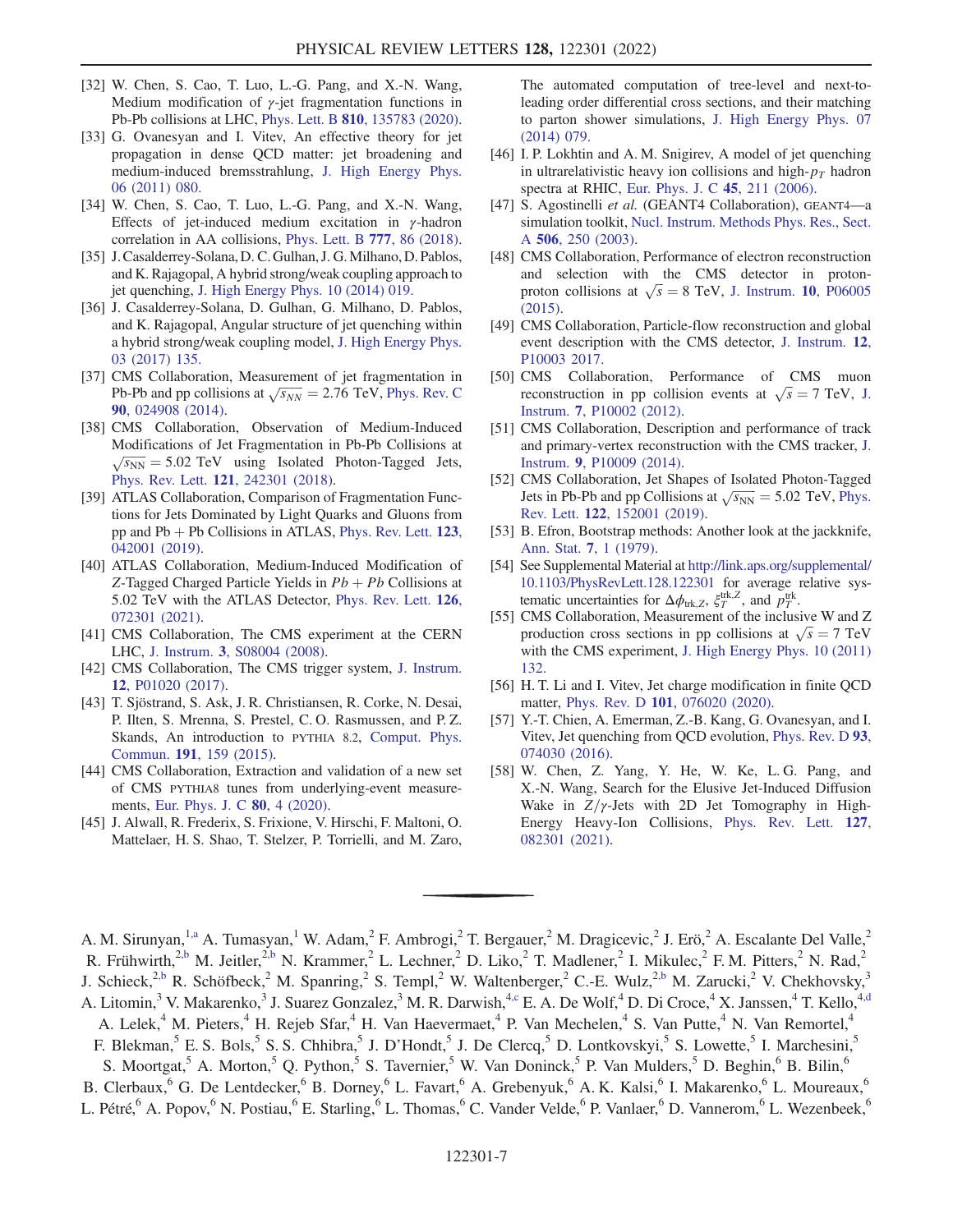<span id="page-9-15"></span><span id="page-9-14"></span><span id="page-9-13"></span><span id="page-9-12"></span><span id="page-9-11"></span><span id="page-9-10"></span><span id="page-9-9"></span><span id="page-9-8"></span><span id="page-9-7"></span><span id="page-9-6"></span><span id="page-9-5"></span><span id="page-9-4"></span><span id="page-9-3"></span><span id="page-9-2"></span><span id="page-9-1"></span><span id="page-9-0"></span>T. Cornelis,<sup>7</sup> D. Dobur,<sup>7</sup> M. Gruchala,<sup>7</sup> I. Khvastunov,<sup>7[,e](#page-18-4)</sup> M. Niedziela,<sup>7</sup> C. Roskas,<sup>7</sup> K. Skovpen,<sup>7</sup> M. Tytgat,<sup>7</sup> W. Verbeke,<sup>7</sup> B. Vermassen,<sup>7</sup> M. Vit,<sup>7</sup> G. Bruno,<sup>8</sup> F. Bury,<sup>8</sup> C. Caputo,<sup>8</sup> P. David,<sup>8</sup> C. Delaere,<sup>8</sup> M. Delcourt,<sup>8</sup> I. S. Donertas,<sup>8</sup> A. Giammanco,<sup>8</sup> V. Lemaitre,<sup>8</sup> K. Mondal,<sup>8</sup> J. Prisciandaro,<sup>8</sup> A. Taliercio,<sup>8</sup> M. Teklishyn,<sup>8</sup> P. Vischia,<sup>8</sup> S. Wuyckens,<sup>8</sup> J. Zobec, <sup>8</sup> G. A. Alves, <sup>9</sup> G. Correia Silva, <sup>9</sup> C. Hensel, <sup>9</sup> A. Moraes, <sup>9</sup> W. L. Aldá Júnior, <sup>10</sup> E. Belchior Batista Das Chagas, <sup>10</sup> H. BRANDAO MALBOUISSON,<sup>10</sup> W. Carvalho,<sup>10</sup> J. Chinellato,<sup>10[,f](#page-19-0)</sup> E. Coelho,<sup>10</sup> E. M. Da Costa,<sup>10</sup> G. G. Da Silveira,<sup>10[,g](#page-19-1)</sup> D. De Jesus Damiao,<sup>10</sup> S. Fonseca De Souza,<sup>10</sup> J. Martins,<sup>1[0,h](#page-19-2)</sup> D. Matos Figueiredo,<sup>10</sup> M. Medina Jaime,<sup>10[,i](#page-19-3)</sup> M. Melo De Almeida,<sup>10</sup> C. Mora Herrera,<sup>10</sup> L. Mundim,<sup>10</sup> H. Nogima,<sup>10</sup> P. Rebello Teles,<sup>10</sup> L. J. Sanchez Rosas,<sup>10</sup> A. Santoro,<sup>10</sup> S. M. Silva Do Amaral,<sup>10</sup> A. Sznajder,<sup>10</sup> M. Thiel,<sup>10</sup> E. J. Tonelli Manganote,<sup>10[,f](#page-19-0)</sup> F. Torres Da Silva De Araujo,<sup>10</sup> A. Vilela Pereira,<sup>10</sup> C. A. Bernardes,<sup>11a</sup> L. Calligaris,<sup>11a</sup> T. R. Fernandez Perez Tomei,<sup>11a</sup> E. M. Gregores,<sup>11a,11b</sup> D. S. Lemos,<sup>11a</sup> P. G. Mercadante,<sup>11a,11b</sup> S. F. Novaes,<sup>11a</sup> Sandra S. Padula,<sup>11a</sup> A. Aleksandrov,<sup>12</sup> G. Antchev,<sup>12</sup> I. Atanasov,<sup>12</sup> R. Hadjiiska,<sup>12</sup> P. Iaydjiev,<sup>12</sup> M. Misheva,<sup>12</sup> M. Rodozov,<sup>12</sup> M. Shopova,<sup>12</sup> G. Sultanov,<sup>12</sup> M. Bonchev,<sup>13</sup> A. Dimitrov,<sup>13</sup> T. Ivanov,<sup>13</sup> L. Litov,<sup>13</sup> B. Pavlov,<sup>13</sup> P. Petkov,<sup>13</sup> A. Petrov,<sup>13</sup> W. Fang,<sup>1[4,d](#page-18-3)</sup> Q. Guo,<sup>14</sup> H. Wang,<sup>14</sup> L. Yuan,<sup>14</sup> M. Ahmad,<sup>15</sup> Z. Hu,<sup>15</sup> Y. Wang,<sup>15</sup> E. Chapon,<sup>16</sup> G. M. Chen,<sup>16[,j](#page-19-4)</sup> H. S. Chen,<sup>1[6,j](#page-19-4)</sup> M. Chen,<sup>16</sup> D. Leggat,<sup>16</sup> H. Liao,<sup>16</sup> Z. Liu,<sup>16</sup> R. Sharma,<sup>16</sup> A. Spiezia,<sup>16</sup> J. Tao,<sup>16</sup> J. Thomas-wilsker,<sup>16</sup> J. Wang,<sup>16</sup> H. Zhang,<sup>16</sup> S. Zhang, <sup>16[,j](#page-19-4)</sup> J. Zhao, <sup>16</sup> A. Agapitos, <sup>17</sup> Y. Ban, <sup>17</sup> C. Chen, <sup>17</sup> A. Levin, <sup>17</sup> Q. Li, <sup>17</sup> M. Lu, <sup>17</sup> X. Lyu, <sup>17</sup> Y. Mao, <sup>17</sup> S. J. Qian, <sup>17</sup> D. Wang,<sup>17</sup> Q. Wang,<sup>17</sup> J. Xiao,<sup>17</sup> Z. You,<sup>18</sup> X. Gao,<sup>1[9,d](#page-18-3)</sup> M. Xiao,<sup>20</sup> C. Avila,<sup>21</sup> A. Cabrera,<sup>21</sup> C. Florez,<sup>21</sup> J. Fraga,<sup>21</sup> A. Sarkar,<sup>21</sup> M. A. Segura Delgado,<sup>21</sup> J. Jaramillo,<sup>22</sup> J. Mejia Guisao,<sup>22</sup> F. Ramirez,<sup>22</sup> J. D. Ruiz Alvarez,<sup>22</sup> C. A. Salazar González,<sup>22</sup> N. Vanegas Arbelaez,<sup>22</sup> D. Giljanovic,<sup>23</sup> N. Godinovic,<sup>23</sup> D. Lelas,<sup>23</sup> I. Puljak,<sup>23</sup> T. Sculac,<sup>23</sup> Z. Antunovic,<sup>24</sup> M. Kovac,<sup>24</sup> V. Brigljevic,<sup>25</sup> D. Ferencek,<sup>25</sup> D. Majumder,<sup>25</sup> M. Roguljic,<sup>25</sup> A. Starodumov,<sup>25[,k](#page-19-5)</sup> T. Susa,<sup>25</sup> M. W. Ather,<sup>26</sup> A. Attikis,<sup>26</sup> E. Erodotou,<sup>26</sup> A. Ioannou,<sup>26</sup> G. Kole,<sup>26</sup> M. Kolosova,<sup>26</sup> S. Konstantinou,<sup>26</sup> G. Mavromanolakis,<sup>26</sup> J. Mousa,<sup>26</sup> C. Nicolaou,<sup>26</sup> F. Ptochos,<sup>26</sup> P. A. Razis,<sup>26</sup> H. Rykaczewski,<sup>26</sup> H. Saka,<sup>26</sup> D. Tsiakkouri,<sup>26</sup> M. Finger,<sup>27[,l](#page-19-6)</sup> M. Finger Jr.,<sup>2[7,l](#page-19-6)</sup> A. Kveton,<sup>27</sup> J. Tomsa,<sup>27</sup> E. Ayala,<sup>28</sup> E. Carrera Jarrin,<sup>29</sup> H. Abdalla,<sup>30[,m](#page-19-7)</sup> S. Abu Zeid,<sup>30[,n](#page-19-8)</sup> A. Ellithi Kamel,<sup>3[0,m](#page-19-7)</sup> M. A. Mahmoud,<sup>31</sup> Y. Mohammed,<sup>3[1,o](#page-19-9)</sup> S. Bhowmik,<sup>32</sup> A. Carvalho Antunes De Oliveira,<sup>32</sup> R. K. Dewanjee,<sup>32</sup> K. Ehataht,<sup>32</sup> M. Kadastik,<sup>32</sup> M. Raidal,<sup>32</sup> C. Veelken,<sup>32</sup> P. Eerola,<sup>33</sup> L. Forthomme,<sup>33</sup> H. Kirschenmann,<sup>33</sup> K. Osterberg,<sup>33</sup> M. Voutilainen,<sup>33</sup> E. Brücken,<sup>34</sup> F. Garcia,<sup>34</sup> J. Havukainen,<sup>34</sup> V. Karimäki,<sup>34</sup> M. S. Kim,<sup>34</sup> R. Kinnunen,<sup>34</sup> T. Lampén,<sup>34</sup> K. Lassila-Perini,<sup>34</sup> S. Laurila,<sup>34</sup> S. Lehti,<sup>34</sup> T. Lindén,<sup>34</sup> H. Siikonen,<sup>34</sup> E. Tuominen,<sup>34</sup> J. Tuominiemi,<sup>34</sup> P. Luukka,<sup>35</sup> T. Tuuva,<sup>35</sup> C. Amendola,<sup>36</sup> M. Besancon,<sup>36</sup> F. Couderc,<sup>36</sup> M. Dejardin,<sup>36</sup> D. Denegri,<sup>36</sup> J. L. Faure,<sup>36</sup> F. Ferri,<sup>36</sup> S. Ganjour,<sup>36</sup> A. Givernaud,<sup>36</sup> P. Gras,<sup>36</sup> G. Hamel de Monchenault,<sup>36</sup> P. Jarry,<sup>36</sup> B. Lenzi,<sup>36</sup> E. Locci,<sup>36</sup> J. Malcles,<sup>36</sup> J. Rander,<sup>36</sup> A. Rosowsky,<sup>36</sup> M. Ö. Sahin,<sup>36</sup> A. Savoy-Navarro,<sup>36[,p](#page-19-10)</sup> M. Titov,<sup>36</sup> G. B. Yu,<sup>36</sup> S. Ahuja,<sup>37</sup> F. Beaudette,<sup>37</sup> M. Bonanomi,<sup>37</sup> A. Buchot Perraguin,<sup>37</sup> P. Busson,<sup>37</sup> C. Charlot,<sup>37</sup> O. Davignon,<sup>37</sup> B. Diab,<sup>37</sup> G. Falmagne,<sup>37</sup> R. Granier de Cassagnac,<sup>37</sup> A. Hakimi,<sup>37</sup> I. Kucher,<sup>37</sup> A. Lobanov,<sup>37</sup> C. Martin Perez,<sup>37</sup> M. Nguyen,<sup>37</sup> C. Ochando,<sup>37</sup> P. Paganini,<sup>37</sup> J. Rembser,<sup>37</sup> R. Salerno,<sup>37</sup> J. B. Sauvan,<sup>37</sup> Y. Sirois,<sup>37</sup> A. Zabi,<sup>37</sup> A. Zghiche,<sup>37</sup> J.-L. Agram,<sup>3[8,q](#page-19-11)</sup> J. Andrea,<sup>38</sup> D. Bloch,<sup>38</sup> G. Bourgatte,<sup>38</sup> J.-M. Brom,<sup>38</sup> E.C. Chabert,<sup>38</sup> C. Collard,<sup>38</sup> J.-C. Fontaine,<sup>38[,q](#page-19-11)</sup> D. Gelé,<sup>38</sup> U. Goerlach,<sup>38</sup> C. Grimault,<sup>38</sup> A.-C. Le Bihan,<sup>38</sup> P. Van Hove,<sup>38</sup> E. Asilar,<sup>39</sup> S. Beauceron,<sup>39</sup> C. Bernet,<sup>39</sup> G. Boudoul,<sup>39</sup> C. Camen,<sup>39</sup> A. Carle,<sup>39</sup> N. Chanon,<sup>39</sup> D. Contardo,<sup>39</sup> P. Depasse,<sup>39</sup> H. El Mamouni,<sup>39</sup> J. Fay,<sup>39</sup> S. Gascon,<sup>39</sup> M. Gouzevitch,<sup>39</sup> B. Ille,<sup>39</sup> Sa. Jain,<sup>39</sup> I. B. Laktineh,<sup>39</sup> H. Lattaud,<sup>39</sup> A. Lesauvage,<sup>39</sup> M. Lethuillier,<sup>39</sup> L. Mirabito,<sup>39</sup> L. Torterotot,<sup>39</sup> G. Touquet,<sup>39</sup> M. Vander Donckt,<sup>39</sup> S. Viret,<sup>39</sup> A. Khvedelidze,<sup>40[,l](#page-19-6)</sup> Z. Tsamalaidze,<sup>4[0,l](#page-19-6)</sup> L. Feld,<sup>41</sup> K. Klein,<sup>41</sup> M. Lipinski,<sup>41</sup> D. Meuser,<sup>41</sup> A. Pauls,<sup>41</sup> M. Preuten,<sup>41</sup> M. P. Rauch,<sup>41</sup> J. Schulz,<sup>41</sup> M. Teroerde,<sup>41</sup> D. Eliseev,<sup>42</sup> M. Erdmann,<sup>42</sup> P. Fackeldey,<sup>42</sup> B. Fischer,<sup>42</sup> S. Ghosh,<sup>42</sup> T. Hebbeker,<sup>42</sup> K. Hoepfner,<sup>42</sup> H. Keller,<sup>42</sup> L. Mastrolorenzo,<sup>42</sup> M. Merschmeyer,<sup>42</sup> A. Meyer,<sup>42</sup> P. Millet,<sup>42</sup> G. Mocellin,<sup>42</sup> S. Mondal,<sup>42</sup> S. Mukherjee,<sup>42</sup> D. Noll,<sup>42</sup> A. Novak,<sup>42</sup> T. Pook,<sup>42</sup> A. Pozdnyakov,<sup>42</sup> T. Quast,<sup>42</sup> M. Radziej,<sup>42</sup> Y. Rath,<sup>42</sup> H. Reithler,<sup>42</sup> J. Roemer,<sup>42</sup> A. Schmidt,<sup>42</sup> S. C. Schuler,<sup>42</sup> A. Sharma,<sup>42</sup> S. Wiedenbeck,<sup>42</sup> S. Zaleski,<sup>42</sup> C. Dziwok,<sup>43</sup> G. Flügge,<sup>43</sup> W. Haj Ahmad,<sup>43[,r](#page-19-12)</sup> O. Hlushchenko,<sup>43</sup> T. Kress,<sup>43</sup> A. Nowack,<sup>43</sup> C. Pistone,<sup>43</sup> O. Pooth,<sup>43</sup> D. Roy,<sup>43</sup> H. Sert,<sup>43</sup> A. Stahl,<sup>4[3,s](#page-19-13)</sup> T. Ziemons,<sup>43</sup> H. Aarup Petersen,<sup>44</sup> M. Aldaya Martin,<sup>44</sup> P. Asmuss,<sup>44</sup> I. Babounikau,<sup>44</sup> S. Baxter,<sup>44</sup> O. Behnke,<sup>44</sup> A. Bermúdez Martínez,<sup>44</sup> A. A. Bin Anuar,<sup>44</sup> K. Borras,<sup>44[,t](#page-19-14)</sup> V. Botta,<sup>44</sup> D. Brunner,<sup>44</sup> A. Campbell,<sup>44</sup> A. Cardini,<sup>44</sup> P. Connor,<sup>44</sup> S. Consuegra Rodríguez,<sup>44</sup> V. Danilov,<sup>44</sup> A. De Wit,<sup>44</sup> M. M. Defranchis,<sup>44</sup> L. Didukh,<sup>44</sup> D. Domínguez Damiani,<sup>44</sup> G. Eckerlin,<sup>44</sup> D. Eckstein,<sup>44</sup> T. Eichhorn,<sup>44</sup> L. I. Estevez Banos,<sup>44</sup> E. Gallo,<sup>4[4,u](#page-19-15)</sup> A. Geiser,<sup>44</sup> A. Giraldi,<sup>44</sup> A. Grohsjean,<sup>44</sup> M. Guthoff,<sup>44</sup> A. Harb,<sup>44</sup> A. Jafari,<sup>4[4,v](#page-19-16)</sup> N. Z. Jomhari,<sup>44</sup> H. Jung,<sup>44</sup> A. Kasem,<sup>4[4,t](#page-19-14)</sup> M. Kasemann,<sup>44</sup> H. Kaveh,<sup>44</sup> C. Kleinwort,<sup>44</sup> J. Knolle,<sup>44</sup> D. Krücker,<sup>44</sup> W. Lange,<sup>44</sup> T. Lenz,<sup>44</sup> J. Lidrych,<sup>44</sup> K. Lipka,<sup>44</sup> W. Lohmann,<sup>4[4,w](#page-19-17)</sup> R. Mankel,<sup>44</sup> I.-A. Melzer-Pellmann,<sup>44</sup> J. Metwally,<sup>44</sup>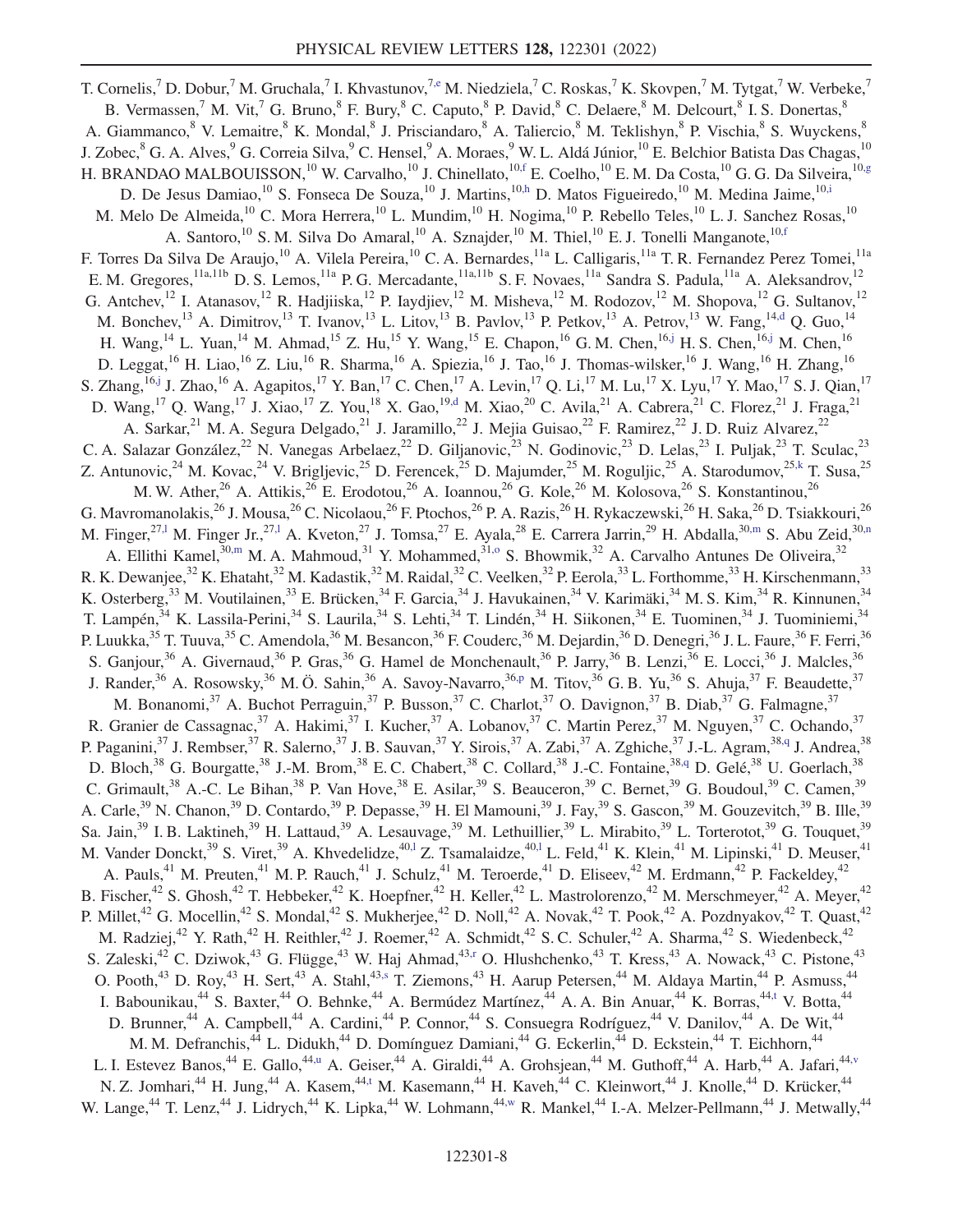<span id="page-10-12"></span><span id="page-10-11"></span><span id="page-10-10"></span><span id="page-10-9"></span><span id="page-10-8"></span><span id="page-10-7"></span><span id="page-10-6"></span><span id="page-10-5"></span><span id="page-10-4"></span><span id="page-10-3"></span><span id="page-10-2"></span><span id="page-10-1"></span><span id="page-10-0"></span>A. B. Meyer,<sup>44</sup> M. Meyer,<sup>44</sup> M. Missiroli,<sup>44</sup> J. Mnich,<sup>44</sup> A. Mussgiller,<sup>44</sup> V. Myronenko,<sup>44</sup> Y. Otarid,<sup>44</sup> D. Pérez Adán,<sup>44</sup> S. K. Pflitsch,<sup>44</sup> D. Pitzl,<sup>44</sup> A. Raspereza,<sup>44</sup> A. Saggio,<sup>44</sup> A. Saibel,<sup>44</sup> M. Savitskyi,<sup>44</sup> V. Scheurer,<sup>44</sup> P. Schütze,<sup>44</sup> C. Schwanenberger,<sup>44</sup> A. Singh,<sup>44</sup> R. E. Sosa Ricardo,<sup>44</sup> N. Tonon,<sup>44</sup> O. Turkot,<sup>44</sup> A. Vagnerini,<sup>44</sup> M. Van De Klundert,<sup>44</sup> R. Walsh,<sup>44</sup> D. Walter,<sup>44</sup> Y. Wen,<sup>44</sup> K. Wichmann,<sup>44</sup> C. Wissing,<sup>44</sup> S. Wuchterl,<sup>44</sup> O. Zenaiev,<sup>44</sup> R. Zlebcik,<sup>44</sup> R. Aggleton,<sup>45</sup> S. Bein,<sup>45</sup> L. Benato,<sup>45</sup> A. Benecke,<sup>45</sup> K. De Leo,<sup>45</sup> T. Dreyer,<sup>45</sup> A. Ebrahimi,<sup>45</sup> M. Eich,<sup>45</sup> F. Feindt,<sup>45</sup> A. Fröhlich,<sup>45</sup> C. Garbers,<sup>45</sup> E. Garutti,<sup>45</sup> P. Gunnellini,<sup>45</sup> J. Haller,<sup>45</sup> A. Hinzmann,<sup>45</sup> A. Karavdina,<sup>45</sup> G. Kasieczka,<sup>45</sup> R. Klanner,<sup>45</sup> R. Kogler,<sup>45</sup> V. Kutzner,<sup>45</sup> J. Lange,<sup>45</sup> T. Lange,<sup>45</sup> A. Malara,<sup>45</sup> C. E. N. Niemeyer,<sup>45</sup> A. Nigamova,<sup>45</sup> K. J. Pena Rodriguez,<sup>45</sup> O. Rieger,<sup>45</sup> P. Schleper,<sup>45</sup> S. Schumann,<sup>45</sup> J. Schwandt,<sup>45</sup> D. Schwarz,<sup>45</sup> J. Sonneveld,<sup>45</sup> H. Stadie,<sup>45</sup> G. Steinbrück,<sup>45</sup> B. Vormwald,<sup>45</sup> I. Zoi,<sup>45</sup> M. Baselga,<sup>46</sup> S. Baur,<sup>46</sup> J. Bechtel,<sup>46</sup> T. Berger,<sup>46</sup> E. Butz,<sup>46</sup> R. Caspart,<sup>46</sup> T. Chwalek,<sup>46</sup> W. De Boer,<sup>46</sup> A. Dierlamm,<sup>46</sup> A. Droll,<sup>46</sup> K. El Morabit,<sup>46</sup> N. Faltermann,<sup>46</sup> K. Flöh,<sup>46</sup> M. Giffels,<sup>46</sup> A. Gottmann,<sup>46</sup> F. Hartmann,<sup>4[6,s](#page-19-13)</sup> C. Heidecker,<sup>46</sup> U. Husemann,<sup>46</sup> M. A. Iqbal,<sup>46</sup> I. Katkov,<sup>4[6,x](#page-19-18)</sup> P. Keicher,<sup>46</sup> R. Koppenhöfer,<sup>46</sup> S. Maier,<sup>46</sup> M. Metzler,<sup>46</sup> S. Mitra,<sup>46</sup> D. Müller,<sup>46</sup> Th. Müller,<sup>46</sup> M. Musich,<sup>46</sup> G. Quast,<sup>46</sup> K. Rabbertz,<sup>46</sup> J. Rauser,<sup>46</sup> D. Savoiu,<sup>46</sup> D. Schäfer,<sup>46</sup> M. Schnepf,<sup>46</sup> M. Schröder,<sup>46</sup> D. Seith,<sup>46</sup> I. Shvetsov,<sup>46</sup> H. J. Simonis,<sup>46</sup> R. Ulrich,<sup>46</sup> M. Wassmer,<sup>46</sup> M. Weber,<sup>46</sup> R. Wolf,<sup>46</sup> S. Wozniewski,<sup>46</sup> G. Anagnostou,<sup>47</sup> P. Asenov,<sup>47</sup> G. Daskalakis,<sup>47</sup> T. Geralis,<sup>47</sup> A. Kyriakis,<sup>47</sup> D. Loukas,<sup>47</sup> G. Paspalaki,<sup>47</sup> A. Stakia,<sup>47</sup> M. Diamantopoulou,<sup>48</sup> D. Karasavvas,<sup>48</sup> G. Karathanasis,<sup>48</sup> P. Kontaxakis,<sup>48</sup> C. K. Koraka,<sup>48</sup> A. Manousakis-katsikakis,<sup>48</sup> A. Panagiotou,<sup>48</sup> I. Papavergou,<sup>48</sup> N. Saoulidou,<sup>48</sup> K. Theofilatos,<sup>48</sup> K. Vellidis,<sup>48</sup> E. Vourliotis,<sup>48</sup> G. Bakas,<sup>49</sup> K. Kousouris,<sup>49</sup> I. Papakrivopoulos,<sup>49</sup> G. Tsipolitis,<sup>49</sup> A. Zacharopoulou,<sup>49</sup> I. Evangelou,<sup>50</sup> C. Foudas,<sup>50</sup> P. Gianneios,<sup>50</sup> P. Katsoulis,<sup>50</sup> P. Kokkas,<sup>50</sup> S. Mallios,<sup>50</sup> K. Manitara,<sup>50</sup> N. Manthos,<sup>50</sup> I. Papadopoulos,<sup>50</sup> J. Strologas,<sup>50</sup> M. Bartók,<sup>5[1,y](#page-19-19)</sup> R. Chudasama,<sup>51</sup> M. Csanad,<sup>51</sup> M. M. A. Gadallah,<sup>5[1,z](#page-19-20)</sup> S. Lökös,<sup>51[,aa](#page-19-21)</sup> P. Major,<sup>51</sup> K. Mandal,<sup>51</sup> A. Mehta,<sup>51</sup> G. Pasztor,<sup>51</sup> O. Surányi,<sup>51</sup> G. I. Veres,<sup>51</sup> G. Bencze,<sup>52</sup> C. Hajdu,<sup>52</sup> D. Horvath,<sup>5[2,bb](#page-19-22)</sup> F. Sikler,<sup>52</sup> V. Veszpremi,<sup>52</sup> G. Vesztergombi,<sup>5[2,a,aa](#page-18-0)</sup> S. Czellar,<sup>53</sup> J. Karancsi,<sup>5[3,y](#page-19-19)</sup> J. Molnar,<sup>53</sup> Z. Szillasi,<sup>53</sup> D. Teyssier,<sup>53</sup> P. Raics,<sup>54</sup> Z. L. Trocsanyi,<sup>54</sup> G. Zilizi,<sup>54</sup> T. Csorgo,<sup>55</sup> F. Nemes,<sup>55</sup> T. Novak,<sup>55</sup> S. Choudhury,<sup>56</sup> J. R. Komaragiri,<sup>56</sup> D. Kumar,<sup>56</sup> L. Panwar,<sup>56</sup> P. C. Tiwari,<sup>56</sup> S. Bahinipati,<sup>5[7,cc](#page-19-23)</sup> D. Dash,<sup>57</sup> C. Kar,<sup>57</sup> P. Mal,<sup>57</sup> T. Mishra,<sup>57</sup> V. K. Muraleedharan Nair Bindhu,<sup>57</sup> A. Nayak,<sup>5[7,dd](#page-19-24)</sup> D. K. Sahoo,<sup>5[7,cc](#page-19-23)</sup> N. Sur,<sup>57</sup> S. K. Swain,<sup>57</sup> S. Bansal,<sup>58</sup> S. B. Beri,<sup>58</sup> V. Bhatnagar,<sup>58</sup> S. Chauhan,<sup>58</sup> N. Dhingra,<sup>58</sup>[,ee](#page-19-25) R. Gupta,<sup>58</sup> A. Kaur,<sup>58</sup> S. Kaur,<sup>58</sup> P. Kumari,<sup>58</sup> M. Lohan,<sup>58</sup> M. Meena,<sup>58</sup> K. Sandeep,<sup>58</sup> S. Sharma,<sup>58</sup> J. B. Singh,<sup>58</sup> A. K. Virdi,<sup>58</sup> A. Ahmed,<sup>59</sup> A. Bhardwaj,<sup>59</sup> B. C. Choudhary,<sup>59</sup> R. B. Garg,<sup>59</sup> M. Gola,<sup>59</sup> S. Keshri,<sup>59</sup> A. Kumar,<sup>59</sup> M. Naimuddin,<sup>59</sup> P. Priyanka,<sup>59</sup> K. Ranjan,<sup>59</sup> A. Shah,<sup>59</sup> M. Bharti,<sup>6[0,ff](#page-19-26)</sup> R. Bhattacharya,  $^{60}$  S. Bhattacharya,  $^{60}$  D. Bhowmik,  $^{60}$  S. Dutta,  $^{60}$  S. Ghosh,  $^{60}$  B. Gomber,  $^{60,gg}$  $^{60,gg}$  $^{60,gg}$  M. Maity,  $^{60,hh}$  $^{60,hh}$  $^{60,hh}$  S. Nandan,  $^{60}$ P. Palit,<sup>60</sup> A. Purohit,<sup>60</sup> P. K. Rout,<sup>60</sup> G. Saha,<sup>60</sup> S. Sarkar,<sup>60</sup> M. Sharan,<sup>60</sup> B. Singh,<sup>6[0,ff](#page-19-26)</sup> S. Thakur,<sup>60[,ff](#page-19-26)</sup> P. K. Behera,<sup>61</sup> S. C. Behera, <sup>61</sup> P. Kalbhor, <sup>61</sup> A. Muhammad, <sup>61</sup> R. Pradhan, <sup>61</sup> P. R. Pujahari, <sup>61</sup> A. Sharma, <sup>61</sup> A. K. Sikdar, <sup>61</sup> D. Dutta, <sup>62</sup> V. Kumar, <sup>62</sup> K. Naskar, <sup>6[2,ii](#page-19-29)</sup> P. K. Netrakanti, <sup>62</sup> L. M. Pant, <sup>62</sup> P. Shukla, <sup>62</sup> T. Aziz, <sup>63</sup> M. A. Bhat, <sup>63</sup> S. Dugad, <sup>63</sup> R. Kumar Verma,  $^{63}$  U. Sarkar,  $^{63}$  S. Banerjee,  $^{64}$  S. Bhattacharya,  $^{64}$  S. Chatterjee,  $^{64}$  M. Guchait,  $^{64}$  S. Karmakar,  $^{64}$  S. Kumar,  $^{64}$ G. Majumder, <sup>64</sup> K. Mazumdar, <sup>64</sup> S. Mukherjee, <sup>64</sup> D. Roy, <sup>64</sup> N. Sahoo, <sup>64</sup> S. Dube, <sup>65</sup> B. Kansal, <sup>65</sup> A. Kapoor, <sup>65</sup> K. Kothekar, <sup>65</sup> S. Pandey,<sup>65</sup> A. Rane,<sup>65</sup> A. Rastogi,<sup>65</sup> S. Sharma,<sup>65</sup> H. Bakhshiansohi,<sup>66[,jj](#page-19-30)</sup> S. Chenarani,<sup>6[7,kk](#page-19-31)</sup> S. M. Etesami,<sup>67</sup> M. Khakzad,<sup>67</sup> M. Mohammadi Najafabadi,<sup>67</sup> M. Felcini,<sup>68</sup> M. Grunewald,<sup>68</sup> M. Abbrescia,<sup>69a,69b</sup> R. Aly,<sup>69a,69b,11</sup> C. Aruta,<sup>69a,69b</sup> A. Colaleo,<sup>69a</sup> D. Creanza,<sup>69a,69c</sup> N. De Filippis,<sup>69a,69c</sup> M. De Palma,<sup>69a,69b</sup> A. Di Florio,<sup>69a,69b</sup> A. Di Pilato,<sup>69a,69b</sup> W. Elmetenawee,  $^{69a,69b}$  L. Fiore,  $^{69a}$  A. Gelmi,  $^{69a,69b}$  M. Gul,  $^{69a}$  G. Iaselli,  $^{69a,69c}$  M. Ince,  $^{69a,69b}$  S. Lezki,  $^{69a,69b}$  G. Maggi,  $^{69a,69c}$ M. Maggi,<sup>69a</sup> I. Margjeka,<sup>69a,69b</sup> V. Mastrapasqua,<sup>69a,69b</sup> J. A. Merlin,<sup>69a</sup> S. My,<sup>69a,69b</sup> S. Nuzzo,<sup>69a,69b</sup> A. Pompili,<sup>69a,69b</sup> G. Pugliese,<sup>69a,69c</sup> A. Ranieri,<sup>69a</sup> G. Selvaggi,<sup>69a,69b</sup> L. Silvestris,<sup>69a</sup> F.M. Simone,<sup>69a,69b</sup> R. Venditti,<sup>69a</sup> P. Verwilligen,<sup>69a</sup> G. Abbiendi,<sup>70a</sup> C. Battilana,<sup>70a,70b</sup> D. Bonacorsi,<sup>70a,70b</sup> L. Borgonovi,<sup>70a,70b</sup> S. Braibant-Giacomelli,<sup>70a,70b</sup> R. Campanini,<sup>70a,70b</sup> P. Capiluppi,<sup>70a,70b</sup> A. Castro,<sup>70a,70b</sup> F. R. Cavallo,<sup>70a</sup> M. Cuffiani,<sup>70a,70b</sup> G. M. Dallavalle,<sup>70a</sup> T. Diotalevi,<sup>70a,70b</sup> F. Fabbri,<sup>70a</sup> A. Fanfani,<sup>70a,70b</sup> E. Fontanesi,<sup>70a,70b</sup> P. Giacomelli,<sup>70a</sup> L. Giommi,<sup>70a,70b</sup> C. Grandi,<sup>70a</sup> L. Guiducci,<sup>70a,70b</sup> F. Iemmi,<sup>70a,70b</sup> S. Lo Meo,<sup>70[a,mm](#page-19-33)</sup> S. Marcellini,<sup>70a</sup> G. Masetti,<sup>70a</sup> F. L. Navarria,<sup>70a,70b</sup> A. Perrotta,<sup>70a</sup> F. Primavera,<sup>70a,70b</sup> A. M. Rossi,<sup>70a,70b</sup> T. Rovelli,<sup>70a,70b</sup> G. P. Siroli,<sup>70a,70b</sup> N. Tosi,<sup>70a</sup> S. Albergo,<sup>71a,71b[,nn](#page-19-34)</sup> S. Costa,<sup>71a,71[b,nn](#page-19-34)</sup> A. Di Mattia,<sup>71a</sup> R. Potenza,<sup>71a,71b</sup> A. Tricomi,<sup>71a,71b[,nn](#page-19-34)</sup> C. Tuve,<sup>71a,71b</sup> G. Barbagli,<sup>72a</sup> A. Cassese,<sup>72a</sup> R. Ceccarelli,<sup>72a,72b</sup> V. Ciulli,<sup>72a,72b</sup> C. Civinini,<sup>72a</sup> R. D'Alessandro,<sup>72a,72b</sup> F. Fiori,<sup>72a</sup> E. Focardi,<sup>72a,72b</sup> G. Latino,<sup>72a,72b</sup> P. Lenzi,<sup>72a,72b</sup> M. Lizzo,<sup>72a,72b</sup> M. Meschini,<sup>72a</sup> S. Paoletti,<sup>72a</sup> R. Seidita,<sup>72a,72b</sup> G. Sguazzoni,<sup>72a</sup> L. Viliani,<sup>72a</sup> L. Benussi,<sup>73</sup> S. Bianco,<sup>73</sup> D. Piccolo,<sup>73</sup> M. Bozzo,<sup>74a,74b</sup> F. Ferro,<sup>74a</sup> R. Mulargia,<sup>74a,74b</sup> E. Robutti,<sup>74a</sup> S. Tosi,<sup>74a,74b</sup> A. Benaglia,<sup>75a</sup> A. Beschi,<sup>75a,75b</sup> F. Brivio,<sup>75a,75b</sup> F. Cetorelli,<sup>75a,75b</sup> V. Ciriolo,<sup>75a,75[b,s](#page-19-13)</sup> F. De Guio,<sup>75a,75b</sup> M. E. Dinardo,<sup>75a,75b</sup> P. Dini,<sup>75a</sup> S. Gennai,<sup>75a</sup>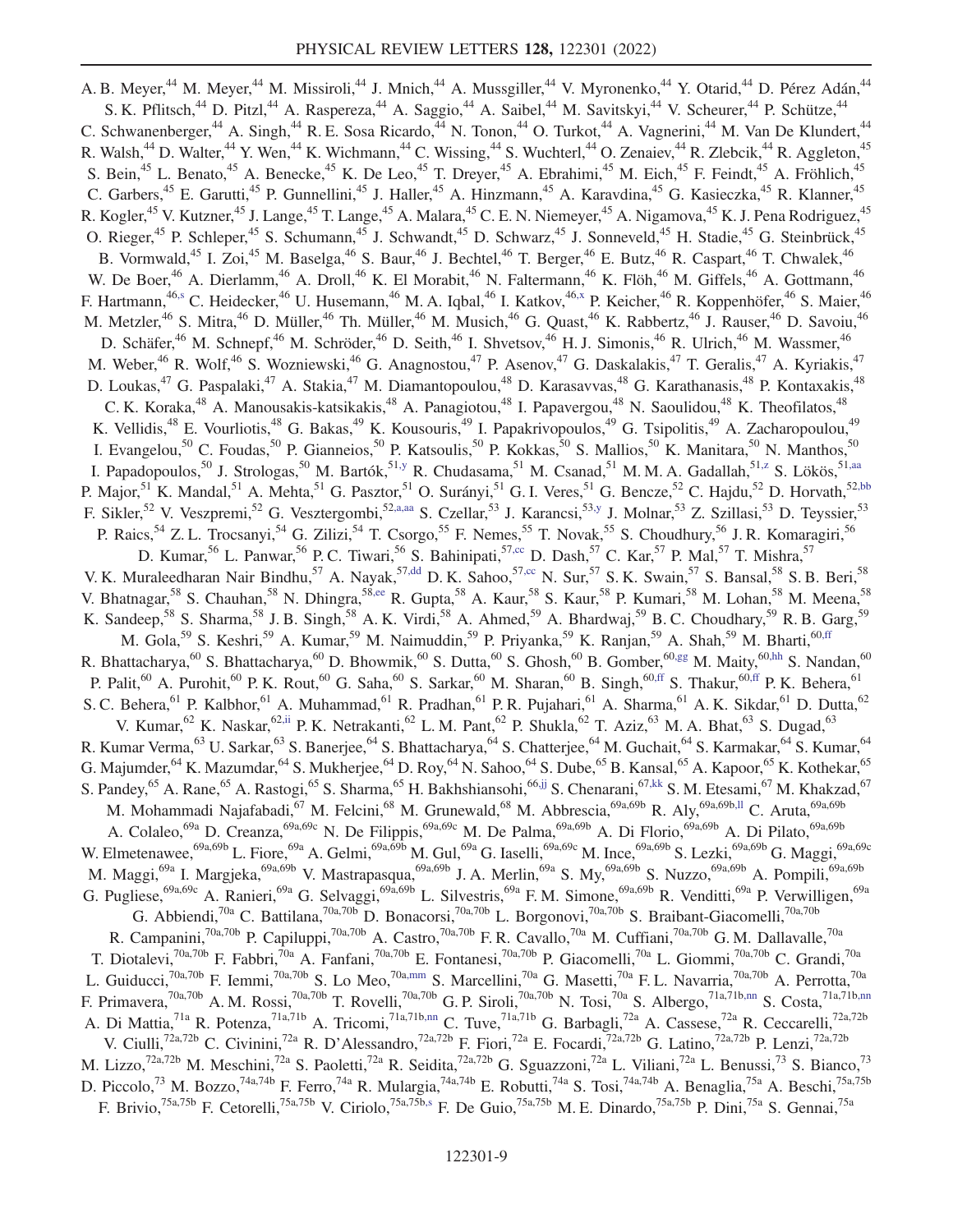<span id="page-11-6"></span><span id="page-11-5"></span><span id="page-11-4"></span><span id="page-11-3"></span><span id="page-11-2"></span><span id="page-11-1"></span><span id="page-11-0"></span>A. Ghezzi,<sup>75a,75b</sup> P. Govoni,<sup>75a,75b</sup> L. Guzzi,<sup>75a,75b</sup> M. Malberti,<sup>75a</sup> S. Malvezzi,<sup>75a</sup> D. Menasce,<sup>75a</sup> F. Monti,<sup>75a,75b</sup> L. Moroni,<sup>75a</sup> M. Paganoni,<sup>75a,75b</sup> D. Pedrini,<sup>75a</sup> S. Ragazzi,<sup>75a,75b</sup> T. Tabarelli de Fatis,<sup>75a,75b</sup> D. Valsecchi,<sup>75a,75[b,s](#page-19-13)</sup> D. Zuolo,<sup>75a,75b</sup> S. Buontempo,<sup>76a</sup> N. Cavallo,<sup>76a,76c</sup> A. De Iorio,<sup>76a,76b</sup> F. Fabozzi,<sup>76a,76c</sup> F. Fienga,<sup>76a</sup> A. O. M. Iorio,<sup>76a,76b</sup> L. Layer,<sup>76a,76b</sup> L. Lista,<sup>76a,76b</sup> S. Meola,<sup>76a,76[d,s](#page-19-13)</sup> P. Paolucci,<sup>76[a,s](#page-19-13)</sup> B. Rossi,<sup>76a</sup> C. Sciacca,<sup>76a,76b</sup> E. Voevodina,<sup>76a,76b</sup> P. Azzi,<sup>77a</sup> N. Bacchetta,<sup>77a</sup> D. Bisello,<sup>77a,77b</sup> A. Boletti,<sup>77a,77b</sup> A. Bragagnolo,<sup>77a,77b</sup> R. Carlin,<sup>77a,77b</sup> P. Checchia,<sup>77a</sup> P. De Castro Manzano,<sup>77a</sup> T. Dorigo,<sup>77a</sup> F. Gasparini,<sup>77a,77b</sup> U. Gasparini,<sup>77a,77b</sup> S. Y. Hoh,<sup>77a,77b</sup> M. Margoni,<sup>77a,77b</sup> A. T. Meneguzzo,<sup>77a,77b</sup> M. Presilla,<sup>77a,77b</sup> P. Ronchese,<sup>77a,77b</sup> R. Rossin,<sup>77a,77b</sup> F. Simonetto,<sup>77a,77b</sup> G. Strong,<sup>77a</sup> A. Tiko,<sup>77a</sup> M. Tosi,<sup>77a,77b</sup> M. Zanetti,<sup>77a,77b</sup> P. Zotto,<sup>77a,77b</sup> A. Zucchetta,<sup>77a,77b</sup> G. Zumerle,<sup>77a,77b</sup> C. Aime`,<sup>78a,78b</sup> A. Braghieri,<sup>78a</sup> S. Calzaferri,<sup>78a,78b</sup> D. Fiorina,<sup>78a,78b</sup> P. Montagna,<sup>78a,78b</sup> S. P. Ratti,<sup>78a,78b</sup> V. Re,<sup>78a</sup> M. Ressegotti,<sup>78a,78b</sup> C. Riccardi,<sup>78a,78b</sup> P. Salvini,<sup>78a</sup> I. Vai,<sup>78a</sup> P. Vitulo,<sup>78a,78b</sup> M. Biasini,<sup>79a,79b</sup> G. M. Bilei,<sup>79a</sup> D. Ciangottini,<sup>79a,79b</sup> L. Fanò,<sup>79a,79b</sup> P. Lariccia,<sup>79a,79b</sup> G. Mantovani,<sup>79a,79b</sup> V. Mariani,<sup>79a,79b</sup> M. Menichelli,<sup>79a</sup> F. Moscatelli,<sup>79a</sup> A. Rossi,<sup>79a,79b</sup> A. Santocchia,<sup>79a,79b</sup> D. Spiga,<sup>79a</sup> T. Tedeschi,<sup>79a,79b</sup> K. Androsov,<sup>80a</sup> P. Azzurri,<sup>80a</sup> G. Bagliesi,<sup>80a</sup> V. Bertacchi,<sup>80a,80c</sup> L. Bianchini,<sup>80a</sup> T. Boccali,<sup>80a</sup> R. Castaldi,<sup>80a</sup> M. A. Ciocci,<sup>80a,80b</sup> R. Dell'Orso,<sup>80a</sup> M. R. Di Domenico,<sup>80a,80d</sup> S. Donato,<sup>80a</sup> L. Giannini,<sup>80a,80c</sup> A. Giassi,<sup>80a</sup> M. T. Grippo,  $^{80a}$  F. Ligabue,  $^{80a,80c}$  E. Manca,  $^{80a,80c}$  G. Mandorli,  $^{80a,80c}$  A. Messineo,  $^{80a,80b}$  F. Palla,  $^{80a}$ G. Ramirez-Sanchez,  $80a,80c$  A. Rizzi,  $80a,80b$  G. Rolandi,  $80a,80c$  S. Roy Chowdhury,  $80a,80c$  A. Scribano,  $80a$  N. Shafiei,  $80a,80b$ P. Spagnolo,<sup>80a</sup> R. Tenchini,<sup>80a</sup> G. Tonelli,<sup>80a,80b</sup> N. Turini,<sup>80a,80d</sup> A. Venturi,<sup>80a</sup> P. G. Verdini,<sup>80a</sup> F. Cavallari,<sup>81a</sup> M. Cipriani,<sup>81a,81b</sup> D. Del Re,<sup>81a,81b</sup> E. Di Marco,<sup>81a</sup> M. Diemoz,<sup>81a</sup> E. Longo,<sup>81a,81b</sup> P. Meridiani,<sup>81a</sup> G. Organtini,<sup>81a,81b</sup> F. Pandolfi,<sup>81a</sup> R. Paramatti,<sup>81a,81b</sup> C. Quaranta,<sup>81a,81b</sup> S. Rahatlou,<sup>81a,81b</sup> C. Rovelli,<sup>81a</sup> F. Santanastasio,<sup>81a,81b</sup> L. Soffi,<sup>81a,81b</sup> R. Tramontano, <sup>81a,81b</sup> N. Amapane, <sup>82a,82b</sup> R. Arcidiacono, <sup>82a,82c</sup> S. Argiro, <sup>82a,82b</sup> M. Arneodo, <sup>82a,82c</sup> N. Bartosik, <sup>82a</sup> R. Bellan, <sup>82a,82b</sup> A. Bellora, <sup>82a,82b</sup> C. Biino, <sup>82a</sup> A. Cappati, <sup>82a,82b</sup> N. Cartiglia, <sup>82a</sup> S. Cometti, <sup>82a</sup> M. Costa, <sup>82a,82b</sup> R. Covarelli,<sup>82a,82b</sup> N. Demaria,<sup>82a</sup> B. Kiani,<sup>82a,82b</sup> F. Legger,<sup>82a</sup> C. Mariotti,<sup>82a</sup> S. Maselli,<sup>82a</sup> E. Migliore,<sup>82a,82b</sup> V. Monaco,  $82a,82b$  E. Monteil,  $82a,82b$  M. Monteno,  $82a$  M. M. Obertino,  $82a,82b$  G. Ortona,  $82a$  L. Pacher,  $82a,82b$  N. Pastrone,  $82a$ M. Pelliccioni,<sup>82a</sup> G. L. Pinna Angioni,<sup>82a,82b</sup> M. Ruspa,<sup>82a,82c</sup> R. Salvatico,<sup>82a,82b</sup> F. Siviero,<sup>82a,82b</sup> V. Sola,<sup>82a</sup> A. Solano,<sup>82a,82b</sup> D. Soldi,<sup>82a,82b</sup> A. Staiano,<sup>82a</sup> D. Trocino,<sup>82a,82b</sup> S. Belforte,<sup>83a</sup> V. Candelise,<sup>83a,83b</sup> M. Casarsa,<sup>83a</sup> F. Cossutti,<sup>83a</sup> A. Da Rold,<sup>83a,83b</sup> G. Della Ricca,<sup>83a,83b</sup> F. Vazzoler,<sup>83a,83b</sup> S. Dogra,<sup>84</sup> C. Huh,<sup>84</sup> B. Kim,<sup>84</sup> D. H. Kim,<sup>84</sup> G. N. Kim,<sup>84</sup> J. Lee,  $84$  S. W. Lee,  $84$  C. S. Moon,  $84$  Y. D. Oh,  $84$  S. I. Pak,  $84$  B. C. Radburn-Smith,  $84$  S. Sekmen,  $84$  Y. C. Yang,  $84$  H. Kim,  $85$ D. H. Moon,  $85$  B. Francois,  $86$  T. J. Kim,  $86$  J. Park,  $86$  S. Cho,  $87$  S. Choi,  $87$  Y. Go,  $87$  S. Ha,  $87$  B. Hong,  $87$  K. Lee,  $87$  K. S. Lee,  $87$ J. Lim, $^{87}$  J. Park, $^{87}$  S. K. Park, $^{87}$  J. Yoo, $^{87}$  J. Goh, $^{88}$  A. Gurtu, $^{88}$  H. S. Kim, $^{89}$  Y. Kim, $^{89}$  J. Almond, $^{90}$  J. H. Bhyun, $^{90}$  J. Choi, $^{90}$ S. Jeon,  $90$  J. Kim,  $90$  J. S. Kim,  $90$  S. Ko,  $90$  H. Kwon,  $90$  H. Lee,  $90$  K. Lee,  $90$  S. Lee,  $90$  K. Nam,  $90$  B. H. Oh,  $90$  M. Oh,  $90$  S. B. Oh,  $90$ H. Seo,<sup>90</sup> U. K. Yang,<sup>90</sup> I. Yoon,<sup>90</sup> D. Jeon,<sup>91</sup> J. H. Kim,<sup>91</sup> B. Ko,<sup>91</sup> J. S. H. Lee,<sup>91</sup> I. C. Park,<sup>91</sup> Y. Roh,<sup>91</sup> D. Song,<sup>91</sup> I. J. Watson,  $91$  H. D. Yoo,  $92$  Y. Choi,  $93$  C. Hwang,  $93$  Y. Jeong,  $93$  H. Lee,  $93$  Y. Lee,  $93$  I. Yu,  $93$  Y. Maghrbi,  $94$  V. Veckalns,  $95,00$ A. Juodagalvis,<sup>96</sup> A. Rinkevicius,<sup>96</sup> G. Tamulaitis,<sup>96</sup> W. A. T. Wan Abdullah,<sup>97</sup> M. N. Yusli,<sup>97</sup> Z. Zolkapli,<sup>97</sup> J. F. Benitez,<sup>98</sup> A. Castaneda Hernandez,<sup>98</sup> J. A. Murillo Quijada,<sup>98</sup> L. Valencia Palomo,<sup>98</sup> H. Castilla-Valdez,<sup>99</sup> E. De La Cruz-Burelo,<sup>99</sup> I. Heredia-De La Cruz, <sup>99[,pp](#page-19-36)</sup> R. Lopez-Fernandez, <sup>99</sup> A. Sanchez-Hernandez, <sup>99</sup> S. Carrillo Moreno, <sup>100</sup> C. Oropeza Barrera, <sup>100</sup> M. Ramirez-Garcia,<sup>100</sup> F. Vazquez Valencia,<sup>100</sup> J. Eysermans,<sup>101</sup> I. Pedraza,<sup>101</sup> H. A. Salazar Ibarguen,<sup>101</sup> C. Uribe Estrada,<sup>101</sup> A. Morelos Pineda,<sup>102</sup> J. Mijuskovic,<sup>103[,e](#page-18-4)</sup> N. Raicevic,<sup>103</sup> D. Krofcheck,<sup>104</sup> S. Bheesette,<sup>105</sup> P. H. Butler,<sup>105</sup> A. Ahmad,<sup>106</sup> M. I. Asghar,<sup>106</sup> M. I. M. Awan,<sup>106</sup> H. R. Hoorani,<sup>106</sup> W. A. Khan,<sup>106</sup> M. A. Shah,<sup>106</sup> M. Shoaib,<sup>106</sup> M. Waqas,<sup>106</sup> V. Avati,<sup>107</sup> L. Grzanka,<sup>107</sup> M. Malawski,<sup>107</sup> H. Bialkowska,<sup>108</sup> M. Bluj,<sup>108</sup> B. Boimska,<sup>108</sup> T. Frueboes,  $^{108}$  M. Górski, $^{108}$  M. Kazana, $^{108}$  M. Szleper, $^{108}$  P. Traczyk,  $^{108}$  P. Zalewski,  $^{108}$  K. Bunkowski,  $^{109}$  A. Byszuk,  $^{109,\mathrm{qq}}$ K. Doroba, 109 A. Kalinowski, 109 M. Konecki, <sup>109</sup> J. Krolikowski, <sup>109</sup> M. Olszewski, <sup>109</sup> M. Walczak, <sup>109</sup> M. Araujo, <sup>110</sup> P. Bargassa,<sup>110</sup> D. Bastos,<sup>110</sup> P. Faccioli,<sup>110</sup> M. Gallinaro,<sup>110</sup> J. Hollar,<sup>110</sup> N. Leonardo,<sup>110</sup> T. Niknejad,<sup>110</sup> J. Seixas,<sup>110</sup> K. Shchelina,<sup>110</sup> O. Toldaiev,<sup>110</sup> J. Varela,<sup>110</sup> S. Afanasiev,<sup>111</sup> P. Bunin,<sup>111</sup> M. Gavrilenko,<sup>111</sup> I. Golutvin,<sup>111</sup> I. Gorbunov,<sup>111</sup> A. Kamenev,<sup>111</sup> V. Karjavine,<sup>111</sup> A. Lanev,<sup>111</sup> A. Malakhov,<sup>111</sup> V. Matveev,<sup>111, rr,ss</sup> P. Moisenz,<sup>111</sup> V. Palichik,<sup>111</sup> V. Perelygin,<sup>111</sup> M. Savina,<sup>111</sup> V. Shalaev,<sup>111</sup> S. Shmatov,<sup>111</sup> S. Shulha,<sup>111</sup> V. Smirnov,<sup>111</sup> O. Teryaev,<sup>111</sup> N. Voytishin,<sup>111</sup> B. S. Yuldashev,<sup>111[,tt](#page-19-39)</sup> A. Zarubin,<sup>111</sup> I. Zhizhin,<sup>111</sup> G. Gavrilov,<sup>112</sup> V. Golovtcov,<sup>112</sup> Y. Ivanov,<sup>112</sup> V. Kim,<sup>112[,uu](#page-19-40)</sup> E. Kuznetsova,  $^{112}$ , vv V. Murzin,  $^{112}$  V. Oreshkin,  $^{112}$  I. Smirnov,  $^{112}$  D. Sosnov,  $^{112}$  V. Sulimov,  $^{112}$  L. Uvarov,  $^{112}$  S. Volkov,  $^{112}$ A. Vorobyev,<sup>112</sup> Yu. Andreev,<sup>113</sup> A. Dermenev,<sup>113</sup> S. Gninenko,<sup>113</sup> N. Golubev,<sup>113</sup> A. Karneyeu,<sup>113</sup> M. Kirsanov,<sup>113</sup> N. Krasnikov,<sup>113</sup> A. Pashenkov,<sup>113</sup> G. Pivovarov,<sup>113</sup> D. Tlisov,<sup>113[,a](#page-18-0)</sup> A. Toropin,<sup>113</sup> V. Epshteyn,<sup>114</sup> V. Gavrilov,<sup>114</sup> N. Lychkovskaya,<sup>114</sup> A. Nikitenko,<sup>11[4,ww](#page-19-42)</sup> V. Popov,<sup>114</sup> G. Safronov,<sup>114</sup> A. Spiridonov,<sup>114</sup> A. Stepennov,<sup>114</sup> M. Toms,<sup>114</sup>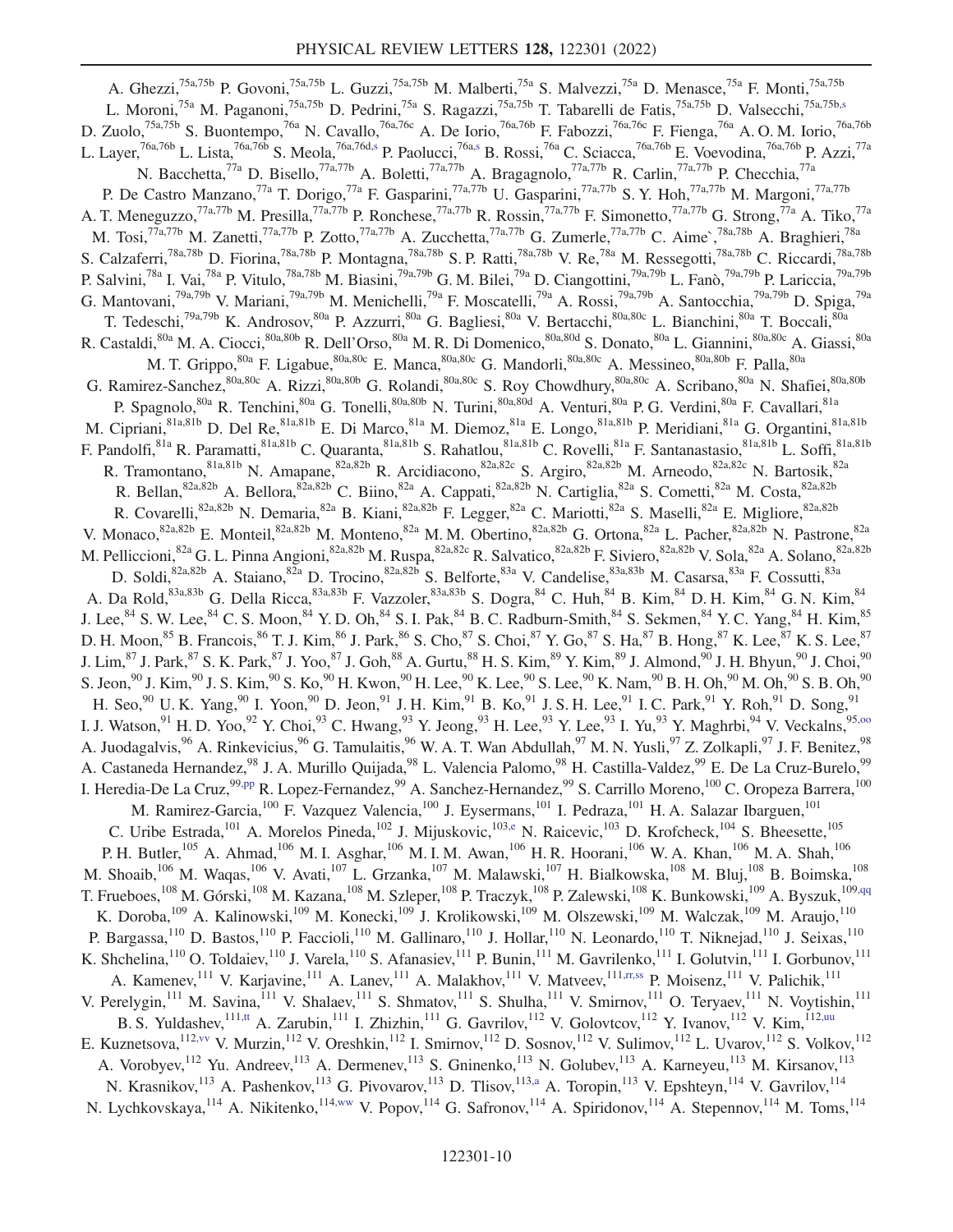<span id="page-12-14"></span><span id="page-12-13"></span><span id="page-12-12"></span><span id="page-12-11"></span><span id="page-12-10"></span><span id="page-12-9"></span><span id="page-12-8"></span><span id="page-12-7"></span><span id="page-12-6"></span><span id="page-12-5"></span><span id="page-12-4"></span><span id="page-12-3"></span><span id="page-12-2"></span><span id="page-12-1"></span><span id="page-12-0"></span>E. Vlasov,<sup>114</sup> A. Zhokin,<sup>114</sup> T. Aushev,<sup>115</sup> R. Chistov,<sup>11[6,xx](#page-19-43)</sup> M. Danilov,<sup>116[,yy](#page-19-44)</sup> A. Oskin,<sup>116</sup> P. Parygin,<sup>116</sup> S. Polikarpov,<sup>116,xx</sup> V. Andreev,<sup>117</sup> M. Azarkin,<sup>117</sup> I. Dremin,<sup>117</sup> M. Kirakosyan,<sup>117</sup> A. Terkulov,<sup>117</sup> A. Belyaev,<sup>118</sup> E. Boos,<sup>118</sup> A. Ershov,<sup>118</sup> A. Gribushin, <sup>118</sup> A. Kaminskiy, <sup>11[8,zz](#page-19-45)</sup> O. Kodolova, <sup>118</sup> V. Korotkikh, <sup>118</sup> I. Lokhtin, <sup>118</sup> S. Obraztsov, <sup>118</sup> S. Petrushanko, <sup>118</sup> V. Savrin, <sup>118</sup> A. Snigirev, <sup>118</sup> I. Vardanyan, <sup>118</sup> V. Blinov, <sup>119, aaa</sup> T. Dimova, <sup>119, aaa</sup> L. Kardapoltsev, <sup>119, aaa</sup> I. Ovtin, <sup>119, aaa</sup> Y. Skovpen,<sup>11[9,aaa](#page-19-46)</sup> I. Azhgirey,<sup>120</sup> I. Bayshev,<sup>120</sup> V. Kachanov,<sup>120</sup> A. Kalinin,<sup>120</sup> D. Konstantinov,<sup>120</sup> V. Petrov,<sup>120</sup> R. Ryutin,<sup>120</sup> A. Sobol,<sup>120</sup> S. Troshin,<sup>120</sup> N. Tyurin,<sup>120</sup> A. Uzunian,<sup>120</sup> A. Volkov,<sup>120</sup> A. Babaev,<sup>121</sup> A. Iuzhakov,<sup>121</sup> V. Okhotnikov,<sup>121</sup> L. Sukhikh,<sup>121</sup> V. Borchsh,<sup>122</sup> V. Ivanchenko,<sup>122</sup> E. Tcherniaev,<sup>122</sup> P. Adzic,<sup>12[3,bbb](#page-19-47)</sup> P. Cirkovic,<sup>123</sup> M. Dordevic,<sup>123</sup> P. Milenovic,<sup>123</sup> J. Milosevic,<sup>123</sup> M. Aguilar-Benitez,<sup>124</sup> J. Alcaraz Maestre,<sup>124</sup> A. Álvarez Fernández,<sup>124</sup> I. Bachiller,<sup>124</sup> M. Barrio Luna,<sup>124</sup> Cristina F. Bedoya,<sup>124</sup> J. A. Brochero Cifuentes,<sup>124</sup> C. A. Carrillo Montoya,<sup>124</sup> M. Cepeda,<sup>124</sup> M. Cerrada,<sup>124</sup> N. Colino,<sup>124</sup> B. De La Cruz,<sup>124</sup> A. Delgado Peris,<sup>124</sup> J. P. Fernández Ramos,<sup>124</sup> J. Flix,<sup>124</sup> M. C. Fouz, <sup>124</sup> A. García Alonso, <sup>124</sup> O. Gonzalez Lopez, <sup>124</sup> S. Goy Lopez, <sup>124</sup> J. M. Hernandez, <sup>124</sup> M. I. Josa, <sup>124</sup> J. León Holgado,<sup>124</sup> D. Moran,<sup>124</sup> Á. Navarro Tobar,<sup>124</sup> A. Pérez-Calero Yzquierdo,<sup>124</sup> J. Puerta Pelayo,<sup>124</sup> I. Redondo,<sup>124</sup> L. Romero,<sup>124</sup> S. Sánchez Navas,<sup>124</sup> M. S. Soares,<sup>124</sup> A. Triossi,<sup>124</sup> L. Urda Gómez,<sup>124</sup> C. Willmott,<sup>124</sup> C. Albajar,<sup>125</sup> J. F. de Trocóniz,<sup>125</sup> R. Reyes-Almanza,<sup>125</sup> B. Alvarez Gonzalez,<sup>126</sup> J. Cuevas,<sup>126</sup> C. Erice,<sup>126</sup> J. Fernandez Menendez,<sup>126</sup> S. Folgueras,<sup>126</sup> I. Gonzalez Caballero,<sup>126</sup> E. Palencia Cortezon,<sup>126</sup> C. Ramón Álvarez,<sup>126</sup> J. Ripoll Sau,<sup>126</sup> V. Rodríguez Bouza,<sup>126</sup> S. Sanchez Cruz,<sup>126</sup> A. Trapote,<sup>126</sup> I. J. Cabrillo,<sup>127</sup> A. Calderon,<sup>127</sup> B. Chazin Quero,<sup>127</sup> J. Duarte Campderros,<sup>127</sup> M. Fernandez,<sup>127</sup> P. J. Fernández Manteca,<sup>127</sup> G. Gomez,<sup>127</sup> C. Martinez Rivero,<sup>127</sup> P. Martinez Ruiz del Arbol,<sup>127</sup> F. Matorras,<sup>127</sup> J. Piedra Gomez,<sup>127</sup> C. Prieels,<sup>127</sup> F. Ricci-Tam,<sup>127</sup> T. Rodrigo,<sup>127</sup> A. Ruiz-Jimeno,<sup>127</sup> L. Scodellaro,<sup>127</sup> I. Vila,<sup>127</sup> J. M. Vizan Garcia,<sup>127</sup> MK Jayananda,<sup>128</sup> B. Kailasapathy,<sup>128[,ccc](#page-19-48)</sup> D. U. J. Sonnadara,<sup>128</sup> DDC Wickramarathna,<sup>128</sup> W. G. D. Dharmaratna,<sup>129</sup> K. Liyanage,<sup>129</sup> N. Perera,<sup>129</sup> N. Wickramage,<sup>129</sup> T. K. Aarrestad,<sup>130</sup> D. Abbaneo,<sup>130</sup> B. Akgun,<sup>130</sup> E. Auffray,<sup>130</sup> G. Auzinger,<sup>130</sup> J. Baechler,<sup>130</sup> P. Baillon,<sup>130</sup> A. H. Ball,<sup>130</sup> D. Barney,<sup>130</sup> J. Bendavid,<sup>130</sup> N. Beni,<sup>130</sup> M. Bianco,<sup>130</sup> A. Bocci,<sup>130</sup> P. Bortignon,<sup>130</sup> E. Bossini,<sup>130</sup> E. Brondolin,<sup>130</sup> T. Camporesi,<sup>130</sup> G. Cerminara,<sup>130</sup> L. Cristella,<sup>130</sup> D. d'Enterria,<sup>130</sup> A. Dabrowski,<sup>130</sup> N. Daci,<sup>130</sup> V. Daponte,<sup>130</sup> A. David,<sup>130</sup> A. De Roeck,<sup>130</sup> M. Deile,<sup>130</sup> R. Di Maria,<sup>130</sup> M. Dobson,<sup>130</sup> M. Dünser,<sup>130</sup> N. Dupont,<sup>130</sup> A. Elliott-Peisert,<sup>130</sup> N. Emriskova,<sup>130</sup> F. Fallavollita,<sup>130</sup>,ddd D. Fasanella,<sup>130</sup> S. Fiorendi,<sup>130</sup> G. Franzoni,<sup>130</sup> J. Fulcher,<sup>130</sup> S. Giani,<sup>130</sup> D. Gigi,<sup>130</sup> K. Gill,<sup>130</sup> F. Glege,<sup>130</sup> L. Gouskos,<sup>130</sup> M. Guilbaud,<sup>130</sup> D. Gulhan,<sup>130</sup> M. Haranko,<sup>130</sup> J. Hegeman,<sup>130</sup> Y. Iiyama,<sup>130</sup> V. Innocente,<sup>130</sup> T. James,<sup>130</sup> P. Janot,<sup>130</sup> J. Kaspar,<sup>130</sup> J. Kieseler,<sup>130</sup> M. Komm,<sup>130</sup> N. Kratochwil,<sup>130</sup> C. Lange,<sup>130</sup> P. Lecoq, <sup>130</sup> K. Long, <sup>130</sup> C. Lourenço, <sup>130</sup> L. Malgeri, <sup>130</sup> M. Mannelli, <sup>130</sup> A. Massironi, <sup>130</sup> F. Meijers, <sup>130</sup> S. Mersi, <sup>130</sup> E. Meschi,<sup>130</sup> F. Moortgat,<sup>130</sup> M. Mulders,<sup>130</sup> J. Ngadiuba,<sup>130</sup> J. Niedziela,<sup>130</sup> S. Orfanelli,<sup>130</sup> L. Orsini,<sup>130</sup> F. Pantaleo,<sup>130[,s](#page-19-13)</sup> L. Pape,<sup>130</sup> E. Perez,<sup>130</sup> M. Peruzzi,<sup>130</sup> A. Petrilli,<sup>130</sup> G. Petrucciani,<sup>130</sup> A. Pfeiffer,<sup>130</sup> M. Pierini,<sup>130</sup> D. Rabady,<sup>130</sup> A. Racz,<sup>130</sup> M. Rieger,<sup>130</sup> M. Rovere,<sup>130</sup> H. Sakulin,<sup>130</sup> J. Salfeld-Nebgen,<sup>130</sup> S. Scarfi,<sup>130</sup> C. Schäfer,<sup>130</sup> C. Schwick,<sup>130</sup> M. Selvaggi,<sup>130</sup> A. Sharma,<sup>130</sup> P. Silva,<sup>130</sup> W. Snoeys,<sup>130</sup> P. Sphicas,<sup>130[,eee](#page-19-50)</sup> J. Steggemann,<sup>130</sup> S. Summers,<sup>130</sup> V. R. Tavolaro,<sup>130</sup> D. Treille,<sup>130</sup> A. Tsirou,<sup>130</sup> G. P. Van Onsem,<sup>130</sup> A. Vartak,<sup>130</sup> M. Verzetti,<sup>130</sup> K. A. Wozniak,<sup>130</sup> W. D. Zeuner,<sup>130</sup> L. Caminada,<sup>13[1,fff](#page-19-51)</sup> W. Erdmann,<sup>131</sup> R. Horisberger,<sup>131</sup> Q. Ingram,<sup>131</sup> H. C. Kaestli,<sup>131</sup> D. Kotlinski,<sup>131</sup> U. Langenegger,<sup>131</sup> T. Rohe,<sup>131</sup> M. Backhaus,<sup>132</sup> P. Berger,<sup>132</sup> A. Calandri,<sup>132</sup> N. Chernyavskaya,<sup>132</sup> A. De Cosa,<sup>132</sup> G. Dissertori,<sup>132</sup> M. Dittmar,<sup>132</sup> M. Donegà, <sup>132</sup> C. Dorfer, <sup>132</sup> T. Gadek, <sup>132</sup> T. A. Gómez Espinosa, <sup>132</sup> C. Grab, <sup>132</sup> D. Hits, <sup>132</sup> W. Lustermann, <sup>132</sup> A.-M. Lyon,<sup>132</sup> R. A. Manzoni,<sup>132</sup> M. T. Meinhard,<sup>132</sup> F. Micheli,<sup>132</sup> F. Nessi-Tedaldi,<sup>132</sup> F. Pauss,<sup>132</sup> V. Perovic,<sup>132</sup> G. Perrin,<sup>132</sup> L. Perrozzi,<sup>132</sup> S. Pigazzini,<sup>132</sup> M. G. Ratti,<sup>132</sup> M. Reichmann,<sup>132</sup> C. Reissel,<sup>132</sup> T. Reitenspiess,<sup>132</sup> B. Ristic,<sup>132</sup> D. Ruini,<sup>132</sup> D. A. Sanz Becerra,<sup>132</sup> M. Schönenberger,<sup>132</sup> V. Stampf,<sup>132</sup> M. L. Vesterbacka Olsson,<sup>132</sup> R. Wallny,<sup>132</sup> D. H. Zhu,<sup>132</sup> C. Amsler,<sup>133[,ggg](#page-19-52)</sup> C. Botta,<sup>133</sup> D. Brzhechko,<sup>133</sup> M. F. Canelli,<sup>133</sup> R. Del Burgo,<sup>133</sup> J. K. Heikkilä,<sup>133</sup> M. Huwiler,<sup>133</sup> A. Jofrehei,<sup>133</sup> B. Kilminster,<sup>133</sup> S. Leontsinis,<sup>133</sup> A. Macchiolo,<sup>133</sup> P. Meiring,<sup>133</sup> V.M. Mikuni,<sup>133</sup> U. Molinatti,<sup>133</sup> I. Neutelings,<sup>133</sup> G. Rauco,<sup>133</sup> A. Reimers,<sup>133</sup> P. Robmann,<sup>133</sup> K. Schweiger,<sup>133</sup> Y. Takahashi,<sup>133</sup> S. Wertz,<sup>133</sup> C. Adloff,<sup>13[4,hhh](#page-19-53)</sup> C. M. Kuo,<sup>134</sup> W. Lin,<sup>134</sup> A. Roy,<sup>134</sup> T. Sarkar,<sup>13[4,hh](#page-19-28)</sup> S. S. Yu,<sup>134</sup> L. Ceard,<sup>135</sup> P. Chang,<sup>135</sup> Y. Chao,<sup>135</sup> K. F. Chen,<sup>135</sup> P. H. Chen,<sup>135</sup> W.-S. Hou,<sup>135</sup> Y. y. Li,<sup>135</sup> R.-S. Lu,<sup>135</sup> E. Paganis,<sup>135</sup> A. Psallidas,<sup>135</sup> A. Steen,<sup>135</sup> E. Yazgan,<sup>135</sup> B. Asavapibhop,<sup>136</sup> C. Asawatangtrakuldee,<sup>136</sup> N. Srimanobhas,<sup>136</sup> F. Boran,<sup>137</sup> S. Damarseckin,<sup>13[7,iii](#page-19-54)</sup> Z. S. Demiroglu,<sup>137</sup> F. Dolek,<sup>137</sup> C. Dozen,<sup>13[7,jjj](#page-19-55)</sup> I. Dumanoglu,<sup>13[7,kkk](#page-19-56)</sup> E. Eskut,<sup>137</sup> G. Gokbulut,<sup>137</sup> Y. Guler,<sup>137</sup> E. Gurpinar Guler,<sup>137[,lll](#page-19-57)</sup> I. Hos,<sup>13[7,mmm](#page-20-0)</sup> C. Isik,<sup>137</sup> E. E. Kangal,<sup>13[7,nnn](#page-20-1)</sup> O. Kara,<sup>137</sup> A. Kayis Topaksu,<sup>137</sup> U. Kiminsu,<sup>137</sup> G. Onengut,<sup>137</sup> K. Ozdemir,<sup>137,000</sup> A. Polatoz,<sup>137</sup> A. E. Simsek,<sup>137</sup> B. Tali,<sup>13[7,ppp](#page-20-3)</sup> U. G. Tok,<sup>137</sup> S. Turkcapar,<sup>137</sup> I. S. Zorbakir,<sup>137</sup> C. Zorbilmez, <sup>137</sup> B. Isildak, <sup>138[,qqq](#page-20-4)</sup> G. Karapinar, <sup>13[8,rrr](#page-20-5)</sup> K. Ocalan, <sup>138[,sss](#page-20-6)</sup> M. Yalvac, <sup>13[8,ttt](#page-20-7)</sup> I. O. Atakisi, <sup>139</sup> E. Gülmez, <sup>139</sup>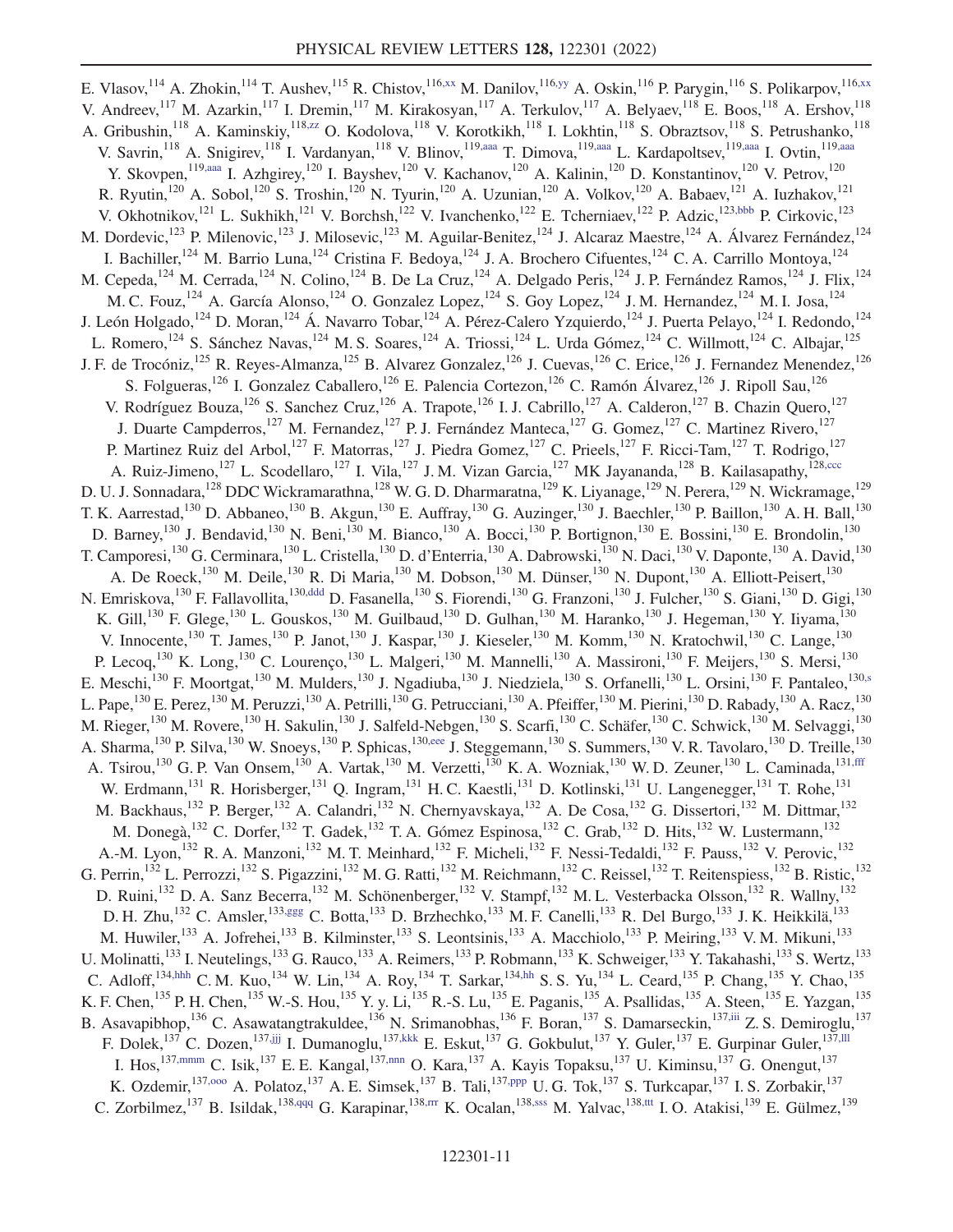<span id="page-13-7"></span><span id="page-13-6"></span><span id="page-13-5"></span><span id="page-13-4"></span><span id="page-13-3"></span><span id="page-13-2"></span><span id="page-13-1"></span><span id="page-13-0"></span>M. Kaya,<sup>13[9,uuu](#page-20-8)</sup> O. Kaya,<sup>13[9,vvv](#page-20-9)</sup> Ö. Özçelik,<sup>139</sup> S. Tekten,<sup>139[,www](#page-20-10)</sup> E. A. Yetkin,<sup>139[,xxx](#page-20-11)</sup> A. Cakir,<sup>140</sup> K. Cankocak,<sup>14[0,kkk](#page-19-56)</sup> Y. Komurcu,<sup>140</sup> S. Sen,<sup>14[0,yyy](#page-20-12)</sup> F. Aydogmus Sen,<sup>141</sup> S. Cerci,<sup>141[,ppp](#page-20-3)</sup> B. Kaynak,<sup>141</sup> S. Ozkorucuklu,<sup>141</sup> D. Sunar Cerci,<sup>141,ppp</sup> B. Grynyov,<sup>142</sup> L. Levchuk,<sup>143</sup> E. Bhal,<sup>144</sup> S. Bologna,<sup>144</sup> J. J. Brooke,<sup>144</sup> E. Clement,<sup>144</sup> D. Cussans,<sup>144</sup> H. Flacher,<sup>144</sup> J. Goldstein,<sup>144</sup> G. P. Heath,<sup>144</sup> H. F. Heath,<sup>144</sup> L. Kreczko,<sup>144</sup> B. Krikler,<sup>144</sup> S. Paramesvaran,<sup>144</sup> T. Sakuma,<sup>144</sup> S. Seif El Nasr-Storey,<sup>144</sup> V. J. Smith,<sup>144</sup> J. Taylor,<sup>144</sup> A. Titterton,<sup>144</sup> K. W. Bell,<sup>145</sup> A. Belyaev,<sup>145[,zzz](#page-20-13)</sup> C. Brew,<sup>145</sup> R. M. Brown,<sup>145</sup> D. J. A. Cockerill,<sup>145</sup> K. V. Ellis,<sup>145</sup> K. Harder,<sup>145</sup> S. Harper,<sup>145</sup> J. Linacre,<sup>145</sup> K. Manolopoulos,<sup>145</sup> D. M. Newbold,<sup>145</sup> E. Olaiya,<sup>145</sup> D. Petyt,<sup>145</sup> T. Reis,<sup>145</sup> T. Schuh,<sup>145</sup> C. H. Shepherd-Themistocleous,<sup>145</sup> A. Thea,<sup>145</sup> I. R. Tomalin,<sup>145</sup> T. Williams,<sup>145</sup> R. Bainbridge,<sup>146</sup> P. Bloch,<sup>146</sup> S. Bonomally,<sup>146</sup> J. Borg,<sup>146</sup> S. Breeze,<sup>146</sup> O. Buchmuller,<sup>146</sup> A. Bundock, <sup>146</sup> V. Cepaitis, <sup>146</sup> G. S. Chahal, <sup>146[,aaaa](#page-20-14)</sup> D. Colling, <sup>146</sup> P. Dauncey, <sup>146</sup> G. Davies, <sup>146</sup> M. Della Negra, <sup>146</sup> G. Fedi, <sup>146</sup> G. Hall,<sup>146</sup> G. Iles,<sup>146</sup> J. Langford,<sup>146</sup> L. Lyons,<sup>146</sup> A.-M. Magnan,<sup>146</sup> S. Malik,<sup>146</sup> A. Martelli,<sup>146</sup> V. Milosevic,<sup>146</sup> J. Nash,<sup>146[,bbbb](#page-20-15)</sup> V. Palladino,<sup>146</sup> M. Pesaresi,<sup>146</sup> D. M. Raymond,<sup>146</sup> A. Richards,<sup>146</sup> A. Rose,<sup>146</sup> E. Scott,<sup>146</sup> C. Seez,<sup>146</sup> A. Shtipliyski,<sup>146</sup> M. Stoye,<sup>146</sup> A. Tapper,<sup>146</sup> K. Uchida,<sup>146</sup> T. Virdee,<sup>14[6,s](#page-19-13)</sup> N. Wardle,<sup>146</sup> S. N. Webb,<sup>146</sup> D. Winterbottom,<sup>146</sup> A. G. Zecchinelli,<sup>146</sup> J. E. Cole,<sup>147</sup> P. R. Hobson,<sup>147</sup> A. Khan,<sup>147</sup> P. Kyberd,<sup>147</sup> C. K. Mackay,<sup>147</sup> I. D. Reid,<sup>147</sup> L. Teodorescu,<sup>147</sup> S. Zahid,<sup>147</sup> A. Brinkerhoff,<sup>148</sup> K. Call,<sup>148</sup> B. Caraway,<sup>148</sup> J. Dittmann,<sup>148</sup> K. Hatakeyama,<sup>148</sup> A. R. Kanuganti,<sup>148</sup> C. Madrid,<sup>148</sup> B. McMaster,<sup>148</sup> N. Pastika,<sup>148</sup> S. Sawant,<sup>148</sup> C. Smith,<sup>148</sup> R. Bartek,<sup>149</sup> A. Dominguez,<sup>149</sup> R. Uniyal,<sup>149</sup> A. M. Vargas Hernandez,<sup>149</sup> A. Buccilli,<sup>150</sup> O. Charaf,<sup>150</sup> S. I. Cooper,<sup>150</sup> S. V. Gleyzer,<sup>150</sup> C. Henderson,<sup>150</sup> P. Rumerio,<sup>150</sup> C. West,<sup>150</sup> A. Akpinar,<sup>151</sup> A. Albert,<sup>151</sup> D. Arcaro,<sup>151</sup> C. Cosby,<sup>151</sup> Z. Demiragli,<sup>151</sup> D. Gastler,<sup>151</sup> C. Richardson,<sup>151</sup> J. Rohlf,<sup>151</sup> K. Salyer,<sup>151</sup> D. Sperka,<sup>151</sup> D. Spitzbart,<sup>151</sup> I. Suarez,<sup>151</sup> S. Yuan,<sup>151</sup> D. Zou,<sup>151</sup> G. Benelli,<sup>152</sup> B. Burkle,<sup>152</sup> X. Coubez,<sup>152[,t](#page-19-14)</sup> D. Cutts,<sup>152</sup> Y. t. Duh,<sup>152</sup> M. Hadley,<sup>152</sup> U. Heintz,<sup>152</sup> J. M. Hogan,<sup>15[2,cccc](#page-20-16)</sup> K. H. M. Kwok,<sup>152</sup> E. Laird,<sup>152</sup> G. Landsberg,<sup>152</sup> K. T. Lau,<sup>152</sup> J. Lee,<sup>152</sup> M. Narain,<sup>152</sup> S. Sagir,<sup>15[2,dddd](#page-20-17)</sup> R. Syarif,<sup>152</sup> E. Usai,<sup>152</sup> W. Y. Wong,<sup>152</sup> D. Yu,<sup>152</sup> W. Zhang,<sup>152</sup> R. Band,<sup>153</sup> C. Brainerd,<sup>153</sup> R. Breedon,<sup>153</sup> M. Calderon De La Barca Sanchez,<sup>153</sup> M. Chertok,<sup>153</sup> J. Conway,<sup>153</sup> R. Conway,<sup>153</sup> P. T. Cox, <sup>153</sup> R. Erbacher,<sup>153</sup> C. Flores, <sup>153</sup> G. Funk, <sup>153</sup> F. Jensen, <sup>153</sup> W. Ko, <sup>153[,a](#page-18-0)</sup> O. Kukral, <sup>153</sup> R. Lander,<sup>153</sup> M. Mulhearn,<sup>153</sup> D. Pellett,<sup>153</sup> J. Pilot,<sup>153</sup> M. Shi,<sup>153</sup> D. Taylor,<sup>153</sup> K. Tos,<sup>153</sup> M. Tripathi,<sup>153</sup> Y. Yao,<sup>153</sup> F. Zhang,<sup>153</sup> M. Bachtis,<sup>154</sup> R. Cousins,<sup>154</sup> A. Dasgupta,<sup>154</sup> A. Florent,<sup>154</sup> D. Hamilton,<sup>154</sup> J. Hauser,<sup>154</sup> M. Ignatenko,<sup>154</sup> T. Lam,<sup>154</sup> N. Mccoll,<sup>154</sup> W. A. Nash,<sup>154</sup> S. Regnard,<sup>154</sup> D. Saltzberg,<sup>154</sup> C. Schnaible,<sup>154</sup> B. Stone,<sup>154</sup> V. Valuev,<sup>154</sup> K. Burt,<sup>155</sup> Y. Chen,<sup>155</sup> R. Clare,<sup>155</sup> J. W. Gary,<sup>155</sup> S. M. A. Ghiasi Shirazi,<sup>155</sup> G. Hanson,<sup>155</sup> G. Karapostoli,<sup>155</sup> O. R. Long,<sup>155</sup> G. Karapostoli,<sup>155</sup> O. R. Long,<sup>155</sup> N. Manganelli,<sup>155</sup> M. Olmedo Negrete,<sup>155</sup> M. I. Paneva,<sup>155</sup> W. Si,<sup>155</sup> S. Wimpenny,<sup>155</sup> Y. Zhang,<sup>155</sup> J. G. Branson,<sup>156</sup> P. Chang, <sup>156</sup> S. Cittolin, <sup>156</sup> S. Cooperstein, <sup>156</sup> N. Deelen, <sup>156</sup> M. Derdzinski, <sup>156</sup> J. Duarte, <sup>156</sup> R. Gerosa, <sup>156</sup> D. Gilbert, <sup>156</sup> B. Hashemi,<sup>156</sup> V. Krutelyov,<sup>156</sup> J. Letts,<sup>156</sup> M. Masciovecchio,<sup>156</sup> S. May,<sup>156</sup> S. Padhi,<sup>156</sup> M. Pieri,<sup>156</sup> V. Sharma,<sup>156</sup> M. Tadel,<sup>156</sup> F. Würthwein,<sup>156</sup> A. Yagil,<sup>156</sup> N. Amin,<sup>157</sup> C. Campagnari,<sup>157</sup> M. Citron,<sup>157</sup> A. Dorsett,<sup>157</sup> V. Dutta,<sup>157</sup> J. Incandela, <sup>157</sup> B. Marsh, <sup>157</sup> H. Mei, <sup>157</sup> A. Ovcharova, <sup>157</sup> H. Qu, <sup>157</sup> M. Quinnan, <sup>157</sup> J. Richman, <sup>157</sup> U. Sarica, <sup>157</sup> D. Stuart, <sup>157</sup> S. Wang,<sup>157</sup> D. Anderson,<sup>158</sup> A. Bornheim,<sup>158</sup> O. Cerri,<sup>158</sup> I. Dutta,<sup>158</sup> J. M. Lawhorn,<sup>158</sup> N. Lu,<sup>158</sup> J. Mao,<sup>158</sup> H. B. Newman,<sup>158</sup> T. Q. Nguyen,<sup>158</sup> J. Pata,<sup>158</sup> M. Spiropulu,<sup>158</sup> J. R. Vlimant,<sup>158</sup> S. Xie,<sup>158</sup> Z. Zhang,<sup>158</sup> R. Y. Zhu,<sup>158</sup> J. Alison,<sup>159</sup> M. B. Andrews,<sup>159</sup> T. Ferguson,<sup>159</sup> T. Mudholkar,<sup>159</sup> M. Paulini,<sup>159</sup> M. Sun,<sup>159</sup> I. Vorobiev,<sup>159</sup> J. P. Cumalat,<sup>160</sup> W. T. Ford,<sup>160</sup> E. MacDonald,<sup>160</sup> T. Mulholland,<sup>160</sup> R. Patel,<sup>160</sup> A. Perloff,<sup>160</sup> K. Stenson,<sup>160</sup> K. A. Ulmer,<sup>160</sup> S. R. Wagner,<sup>160</sup> J. Alexander,<sup>161</sup> Y. Cheng,<sup>161</sup> J. Chu,<sup>161</sup> D. J. Cranshaw,<sup>161</sup> A. Datta,<sup>161</sup> A. Frankenthal,<sup>161</sup> K. Mcdermott,<sup>161</sup> J. Monroy,<sup>161</sup> J. R. Patterson,<sup>161</sup> D. Quach,<sup>161</sup> A. Ryd,<sup>161</sup> W. Sun,<sup>161</sup> S. M. Tan,<sup>161</sup> Z. Tao,<sup>161</sup> J. Thom,<sup>161</sup> P. Wittich,<sup>161</sup> M. Zientek,<sup>161</sup> S. Abdullin,<sup>162</sup> M. Albrow,<sup>162</sup> M. Alyari,<sup>162</sup> G. Apollinari,<sup>162</sup> A. Apresyan,<sup>162</sup> A. Apyan,<sup>162</sup> S. Banerjee,<sup>162</sup> L. A. T. Bauerdick,  $^{162}$  A. Beretvas,  $^{162}$  D. Berry,  $^{162}$  J. Berryhill,  $^{162}$  P. C. Bhat,  $^{162}$  K. Burkett,  $^{162}$  J. N. Butler,  $^{162}$  A. Canepa,  $^{162}$ G. B. Cerati,<sup>162</sup> H. W. K. Cheung,<sup>162</sup> F. Chlebana,<sup>162</sup> M. Cremonesi,<sup>162</sup> V. D. Elvira,<sup>162</sup> J. Freeman,<sup>162</sup> Z. Gecse,<sup>162</sup> E. Gottschalk,<sup>162</sup> L. Gray,<sup>162</sup> D. Green,<sup>162</sup> S. Grünendahl,<sup>162</sup> O. Gutsche,<sup>162</sup> R. M. Harris,<sup>162</sup> S. Hasegawa,<sup>162</sup> R. Heller,<sup>162</sup> T. C. Herwig,<sup>162</sup> J. Hirschauer,<sup>162</sup> B. Jayatilaka,<sup>162</sup> S. Jindariani,<sup>162</sup> M. Johnson,<sup>162</sup> U. Joshi,<sup>162</sup> P. Klabbers,<sup>162</sup> T. Klijnsma,<sup>162</sup> B. Klima,<sup>162</sup> M. J. Kortelainen,<sup>162</sup> S. Lammel,<sup>162</sup> D. Lincoln,<sup>162</sup> R. Lipton,<sup>162</sup> M. Liu,<sup>162</sup> T. Liu,<sup>162</sup> J. Lykken,<sup>162</sup> K. Maeshima,<sup>162</sup> D. Mason,<sup>162</sup> P. McBride,<sup>162</sup> P. Merkel,<sup>162</sup> S. Mrenna,<sup>162</sup> S. Nahn,<sup>162</sup> V. O'Dell,<sup>162</sup> V. Papadimitriou,<sup>162</sup> K. Pedro,<sup>162</sup> C. Pena,<sup>162[,eeee](#page-20-18)</sup> O. Prokofyev,<sup>162</sup> F. Ravera,<sup>162</sup> A. Reinsvold Hall,<sup>162</sup> L. Ristori,<sup>162</sup> B. Schneider, <sup>162</sup> E. Sexton-Kennedy, <sup>162</sup> N. Smith, <sup>162</sup> A. Soha, <sup>162</sup> W. J. Spalding, <sup>162</sup> L. Spiegel, <sup>162</sup> S. Stoynev, <sup>162</sup> J. Strait, <sup>162</sup> L. Taylor,<sup>162</sup> S. Tkaczyk,<sup>162</sup> N. V. Tran,<sup>162</sup> L. Uplegger,<sup>162</sup> E. W. Vaandering,<sup>162</sup> H. A. Weber,<sup>162</sup> A. Woodard,<sup>162</sup> D. Acosta,<sup>163</sup> P. Avery,<sup>163</sup> D. Bourilkov,<sup>163</sup> L. Cadamuro,<sup>163</sup> V. Cherepanov,<sup>163</sup> F. Errico,<sup>163</sup> R. D. Field,<sup>163</sup> D. Guerrero,<sup>163</sup> B. M. Joshi,<sup>163</sup> M. Kim,<sup>163</sup> J. Konigsberg,<sup>163</sup> A. Korytov,<sup>163</sup> K. H. Lo,<sup>163</sup> K. Matchev,<sup>163</sup> N. Menendez,<sup>163</sup>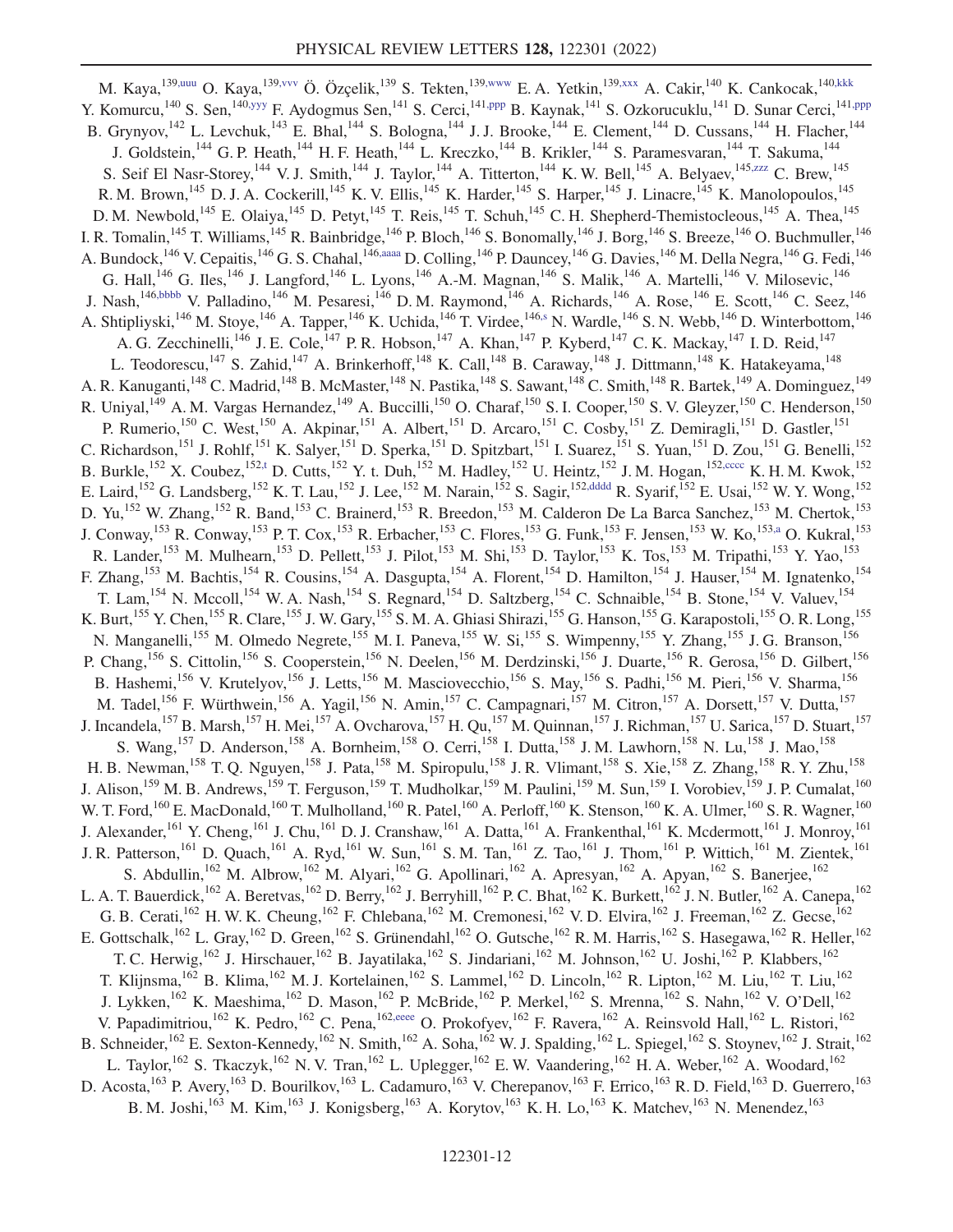<span id="page-14-3"></span><span id="page-14-2"></span><span id="page-14-1"></span><span id="page-14-0"></span>G. Mitselmakher,  $^{163}$  D. Rosenzweig,  $^{163}$  K. Shi,  $^{163}$  J. Wang,  $^{163}$  S. Wang,  $^{163}$  X. Zuo,  $^{163}$  T. Adams,  $^{164}$  A. Askew,  $^{164}$  D. Diaz,  $^{164}$ R. Habibullah,<sup>164</sup> S. Hagopian,<sup>164</sup> V. Hagopian,<sup>164</sup> K. F. Johnson,<sup>164</sup> R. Khurana,<sup>164</sup> T. Kolberg,<sup>164</sup> G. Martinez,<sup>164</sup> H. Prosper,<sup>164</sup> C. Schiber,<sup>164</sup> R. Yohay,<sup>164</sup> J. Zhang,<sup>164</sup> M. M. Baarmand,<sup>165</sup> S. Butalla,<sup>165</sup> T. Elkafrawy,<sup>16[5,n](#page-19-8)</sup> M. Hohlmann,<sup>165</sup> D. Noonan,<sup>165</sup> M. Rahmani,<sup>165</sup> M. Saunders,<sup>165</sup> F. Yumiceva,<sup>165</sup> M. R. Adams,<sup>166</sup> L. Apanasevich,<sup>166</sup> H. Becerril Gonzalez, <sup>166</sup> R. Cavanaugh, <sup>166</sup> X. Chen, <sup>166</sup> S. Dittmer, <sup>166</sup> O. Evdokimov, <sup>166</sup> C. E. Gerber, <sup>166</sup> D. A. Hangal, <sup>166</sup> D. J. Hofman,<sup>166</sup> C. Mills,<sup>166</sup> G. Oh,<sup>166</sup> T. Roy,<sup>166</sup> M. B. Tonjes,<sup>166</sup> N. Varelas,<sup>166</sup> J. Viinikainen,<sup>166</sup> X. Wang,<sup>166</sup> Z. Wu,<sup>166</sup> M. Alhusseini,<sup>167</sup> K. Dilsiz,<sup>16[7,ffff](#page-20-19)</sup> S. Durgut,<sup>167</sup> R. P. Gandrajula,<sup>167</sup> M. Haytmyradov,<sup>167</sup> V. Khristenko,<sup>167</sup> O. K. Köseyan,<sup>167</sup> J.-P. Merlo,<sup>167</sup> A. Mestvirishvili,<sup>167[,gggg](#page-20-20)</sup> A. Moeller,<sup>167</sup> J. Nachtman,<sup>167</sup> H. Ogul,<sup>167[,hhhh](#page-20-21)</sup> Y. Onel,<sup>167</sup> F. Ozok,<sup>16[7,iiii](#page-20-22)</sup> A. Penzo,  $^{167}$  C. Snyder,  $^{167}$  E. Tiras,  $^{167}$  J. Wetzel,  $^{167}$  K. Yi,  $^{167}$ ,  $^{167}$  O. Amram,  $^{168}$  B. Blumenfeld,  $^{168}$  L. Corcodilos,  $^{168}$ M. Eminizer,<sup>168</sup> A. V. Gritsan,<sup>168</sup> S. Kyriacou,<sup>168</sup> P. Maksimovic,<sup>168</sup> C. Mantilla,<sup>168</sup> J. Roskes,<sup>168</sup> M. Swartz,<sup>168</sup> T. Á. Vámi, <sup>168</sup> C. Baldenegro Barrera, <sup>169</sup> P. Baringer, <sup>169</sup> A. Bean, <sup>169</sup> A. Bylinkin, <sup>169</sup> T. Isidori, <sup>169</sup> S. Khalil, <sup>169</sup> J. King, <sup>169</sup> G. Krintiras, <sup>169</sup> A. Kropivnitskaya, <sup>169</sup> C. Lindsey, <sup>169</sup> N. Minafra, <sup>169</sup> M. Murray, <sup>169</sup> C. Rogan, <sup>169</sup> C. Royon, <sup>169</sup> S. Sanders, <sup>169</sup> E. Schmitz,<sup>169</sup> J. D. Tapia Takaki,<sup>169</sup> Q. Wang,<sup>169</sup> J. Williams,<sup>169</sup> G. Wilson,<sup>169</sup> S. Duric,<sup>170</sup> A. Ivanov,<sup>170</sup> K. Kaadze,<sup>170</sup> D. Kim,<sup>170</sup> Y. Maravin,<sup>170</sup> T. Mitchell,<sup>170</sup> A. Modak,<sup>170</sup> A. Mohammadi,<sup>170</sup> F. Rebassoo,<sup>171</sup> D. Wright,<sup>171</sup> E. Adams,<sup>172</sup> A. Baden,<sup>172</sup> O. Baron,<sup>172</sup> A. Belloni,<sup>172</sup> S. C. Eno,<sup>172</sup> Y. Feng,<sup>172</sup> N. J. Hadley,<sup>172</sup> S. Jabeen,<sup>172</sup> G. Y. Jeng,<sup>172</sup> R. G. Kellogg, <sup>172</sup> T. Koeth, <sup>172</sup> A. C. Mignerey, <sup>172</sup> S. Nabili, <sup>172</sup> M. Seidel, <sup>172</sup> A. Skuja, <sup>172</sup> S. C. Tonwar, <sup>172</sup> L. Wang, <sup>172</sup> K. Wong, <sup>172</sup> D. Abercrombie, <sup>173</sup> B. Allen, <sup>173</sup> R. Bi, <sup>173</sup> S. Brandt, <sup>173</sup> W. Busza, <sup>173</sup> I. A. Cali, <sup>173</sup> Y. Chen, <sup>173</sup> M. D'Alfonso, <sup>173</sup> G. Gomez Ceballos,<sup>173</sup> M. Goncharov,<sup>173</sup> P. Harris,<sup>173</sup> D. Hsu,<sup>173</sup> M. Hu,<sup>173</sup> M. Klute,<sup>173</sup> D. Kovalskyi,<sup>173</sup> J. Krupa,<sup>173</sup> Y.-J. Lee,<sup>173</sup> P. D. Luckey,<sup>173</sup> B. Maier,<sup>173</sup> A. C. Marini,<sup>173</sup> C. Mcginn,<sup>173</sup> C. Mironov,<sup>173</sup> S. Narayanan,<sup>173</sup> X. Niu,<sup>173</sup> C. Paus,<sup>173</sup> D. Rankin,<sup>173</sup> C. Roland,<sup>173</sup> G. Roland,<sup>173</sup> Z. Shi,<sup>173</sup> G. S. F. Stephans,<sup>173</sup> K. Sumorok,<sup>173</sup> K. Tatar,<sup>173</sup> D. Velicanu,<sup>173</sup> J. Wang,<sup>173</sup> T.W. Wang,<sup>173</sup> Z. Wang,<sup>173</sup> B. Wyslouch,<sup>173</sup> R.M. Chatterjee,<sup>174</sup> A. Evans,<sup>174</sup> S. Guts,<sup>174[,a](#page-18-0)</sup> P. Hansen,<sup>174</sup> J. Hiltbrand,<sup>174</sup> Sh. Jain,<sup>174</sup> M. Krohn,<sup>174</sup> Y. Kubota,<sup>174</sup> Z. Lesko,<sup>174</sup> J. Mans,<sup>174</sup> M. Revering,<sup>174</sup> R. Rusack,<sup>174</sup> R. Saradhy,  $^{174}$  N. Schroeder,  $^{174}$  N. Strobbe,  $^{174}$  M. A. Wadud,  $^{174}$  J. G. Acosta,  $^{175}$  S. Oliveros,  $^{175}$  K. Bloom,  $^{176}$  S. Chauhan,  $^{176}$ D. R. Claes, <sup>176</sup> C. Fangmeier, <sup>176</sup> L. Finco, <sup>176</sup> F. Golf, <sup>176</sup> J. R. González Fernández, <sup>176</sup> I. Kravchenko, <sup>176</sup> J. E. Siado, <sup>176</sup> G. R. Snow,  $^{176}$ , B. Stieger,  $^{176}$  W. Tabb,  $^{176}$  F. Yan,  $^{176}$  G. Agarwal,  $^{177}$  C. Harrington,  $^{177}$  L. Hay,  $^{177}$  I. Iashvili,  $^{177}$ A. Kharchilava,<sup>177</sup> C. McLean,<sup>177</sup> D. Nguyen,<sup>177</sup> A. Parker,<sup>177</sup> J. Pekkanen,<sup>177</sup> S. Rappoccio,<sup>177</sup> B. Roozbahani,<sup>177</sup> G. Alverson,<sup>178</sup> E. Barberis,<sup>178</sup> C. Freer,<sup>178</sup> Y. Haddad,<sup>178</sup> A. Hortiangtham,<sup>178</sup> J. Li,<sup>178</sup> G. Madigan,<sup>178</sup> B. Marzocchi,<sup>178</sup> D. M. Morse,<sup>178</sup> V. Nguyen,<sup>178</sup> T. Orimoto,<sup>178</sup> L. Skinnari,<sup>178</sup> A. Tishelman-Charny,<sup>178</sup> T. Wamorkar,<sup>178</sup> B. Wang,<sup>178</sup> A. Wisecarver,<sup>178</sup> D. Wood,<sup>178</sup> S. Bhattacharya,<sup>179</sup> J. Bueghly,<sup>179</sup> Z. Chen,<sup>179</sup> A. Gilbert,<sup>179</sup> T. Gunter,<sup>179</sup> K. A. Hahn,<sup>179</sup> N. Odell,<sup>179</sup> M. H. Schmitt,<sup>179</sup> K. Sung,<sup>179</sup> M. Velasco,<sup>179</sup> R. Bucci,<sup>180</sup> N. Dev,<sup>180</sup> R. Goldouzian,<sup>180</sup> M. Hildreth,<sup>180</sup> K. Hurtado Anampa,<sup>180</sup> C. Jessop,<sup>180</sup> D. J. Karmgard,<sup>180</sup> K. Lannon,<sup>180</sup> W. Li,<sup>180</sup> N. Loukas,<sup>180</sup> N. Marinelli,<sup>180</sup> I. Mcalister,<sup>180</sup> F. Meng,<sup>180</sup> K. Mohrman,<sup>180</sup> Y. Musienko,<sup>180[,rr](#page-19-38)</sup> R. Ruchti,<sup>180</sup> P. Siddireddy,<sup>180</sup> S. Taroni,<sup>180</sup> M. Wayne,<sup>180</sup> A. Wightman,<sup>180</sup> M. Wolf,<sup>180</sup> L. Zygala,<sup>180</sup> J. Alimena,<sup>181</sup> B. Bylsma,<sup>181</sup> B. Cardwell,<sup>181</sup> L. S. Durkin,<sup>181</sup> B. Francis,<sup>181</sup> C. Hill,<sup>181</sup> A. Lefeld,<sup>181</sup> B. L. Winer,<sup>181</sup> B. R. Yates,<sup>181</sup> P. Das,<sup>182</sup> G. Dezoort,<sup>182</sup> P. Elmer,<sup>182</sup> B. Greenberg,<sup>182</sup> N. Haubrich,<sup>182</sup> S. Higginbotham,<sup>182</sup> A. Kalogeropoulos,<sup>182</sup> G. Kopp,<sup>182</sup> S. Kwan,<sup>182</sup> D. Lange,<sup>182</sup> M. T. Lucchini,<sup>182</sup> J. Luo,<sup>182</sup> D. Marlow,<sup>182</sup> K. Mei,<sup>182</sup> I. Ojalvo,<sup>182</sup> J. Olsen,<sup>182</sup> C. Palmer,<sup>182</sup> P. Piroué,<sup>182</sup> D. Stickland,<sup>182</sup> C. Tully,<sup>182</sup> S. Malik,<sup>183</sup> S. Norberg,<sup>183</sup> V. E. Barnes,<sup>184</sup> R. Chawla,<sup>184</sup> S. Das,<sup>184</sup> L. Gutay,<sup>184</sup> M. Jones,<sup>184</sup> A. W. Jung,<sup>184</sup> B. Mahakud,<sup>184</sup> G. Negro,<sup>184</sup> N. Neumeister,<sup>184</sup> C. C. Peng,<sup>184</sup> S. Piperov,<sup>184</sup> H. Qiu,<sup>184</sup> J. F. Schulte,<sup>184</sup> N. Trevisani,<sup>184</sup> F. Wang,<sup>184</sup> R. Xiao,<sup>184</sup> W. Xie,<sup>184</sup> T. Cheng,<sup>185</sup> J. Dolen,<sup>185</sup> N. Parashar,<sup>185</sup> M. Stojanovic,<sup>185</sup> A. Baty,<sup>186</sup> S. Dildick,<sup>186</sup> K. M. Ecklund,<sup>186</sup> S. Freed,<sup>186</sup> F. J. M. Geurts,<sup>186</sup> M. Kilpatrick,<sup>186</sup> A. Kumar,<sup>186</sup> W. Li,<sup>186</sup> B. P. Padley,<sup>186</sup> R. Redjimi,<sup>186</sup> J. Roberts,<sup>186[,a](#page-18-0)</sup> J. Rorie,<sup>186</sup> W. Shi,<sup>186</sup> A. G. Stahl Leiton,<sup>186</sup> A. Bodek,<sup>187</sup> P. de Barbaro,<sup>187</sup> R. Demina,<sup>187</sup> J. L. Dulemba,<sup>187</sup> C. Fallon,<sup>187</sup> T. Ferbel,<sup>187</sup> M. Galanti,<sup>187</sup> A. Garcia-Bellido,<sup>187</sup> O. Hindrichs,<sup>187</sup> A. Khukhunaishvili,<sup>187</sup> E. Ranken,<sup>187</sup> R. Taus,<sup>187</sup> B. Chiarito,<sup>188</sup> J. P. Chou,<sup>188</sup> A. Gandrakota,<sup>188</sup> Y. Gershtein,<sup>188</sup> E. Halkiadakis,<sup>188</sup> A. Hart,<sup>188</sup> M. Heindl,<sup>188</sup> E. Hughes,<sup>188</sup> S. Kaplan,<sup>188</sup> O. Karacheban,<sup>18[8,w](#page-19-17)</sup> I. Laflotte,<sup>188</sup> A. Lath,<sup>188</sup> R. Montalvo,<sup>188</sup> K. Nash,<sup>188</sup> M. Osherson,<sup>188</sup> S. Salur,<sup>188</sup> S. Schnetzer,<sup>188</sup> S. Somalwar,<sup>188</sup> R. Stone,<sup>188</sup> S. A. Thayil,<sup>188</sup> S. Thomas,<sup>188</sup> H. Wang,<sup>188</sup> H. Acharya,<sup>189</sup> A. G. Delannoy,<sup>189</sup> S. Spanier,<sup>189</sup> O. Bouhali,<sup>190[,kkkk](#page-20-24)</sup> M. Dalchenko,<sup>190</sup> A. Delgado,<sup>190</sup> R. Eusebi,<sup>190</sup> J. Gilmore,<sup>190</sup> T. Huang,<sup>190</sup> T. Kamon,<sup>190,1111</sup> H. Kim,  $^{190}$  S. Luo,  $^{190}$  S. Malhotra,  $^{190}$  R. Mueller,  $^{190}$  D. Overton,  $^{190}$  L. Perniè,  $^{190}$  D. Rathjens,  $^{190}$  A. Safonov,  $^{190}$  J. Sturdy,  $^{190}$ N. Akchurin,<sup>191</sup> J. Damgov,<sup>191</sup> V. Hegde,<sup>191</sup> S. Kunori,<sup>191</sup> K. Lamichhane,<sup>191</sup> S. W. Lee,<sup>191</sup> T. Mengke,<sup>191</sup> S. Muthumuni,<sup>191</sup> T. Peltola,<sup>191</sup> S. Undleeb,<sup>191</sup> I. Volobouev,<sup>191</sup> Z. Wang,<sup>191</sup> A. Whitbeck,<sup>191</sup> E. Appelt,<sup>192</sup> S. Greene,<sup>192</sup> A. Gurrola,<sup>192</sup>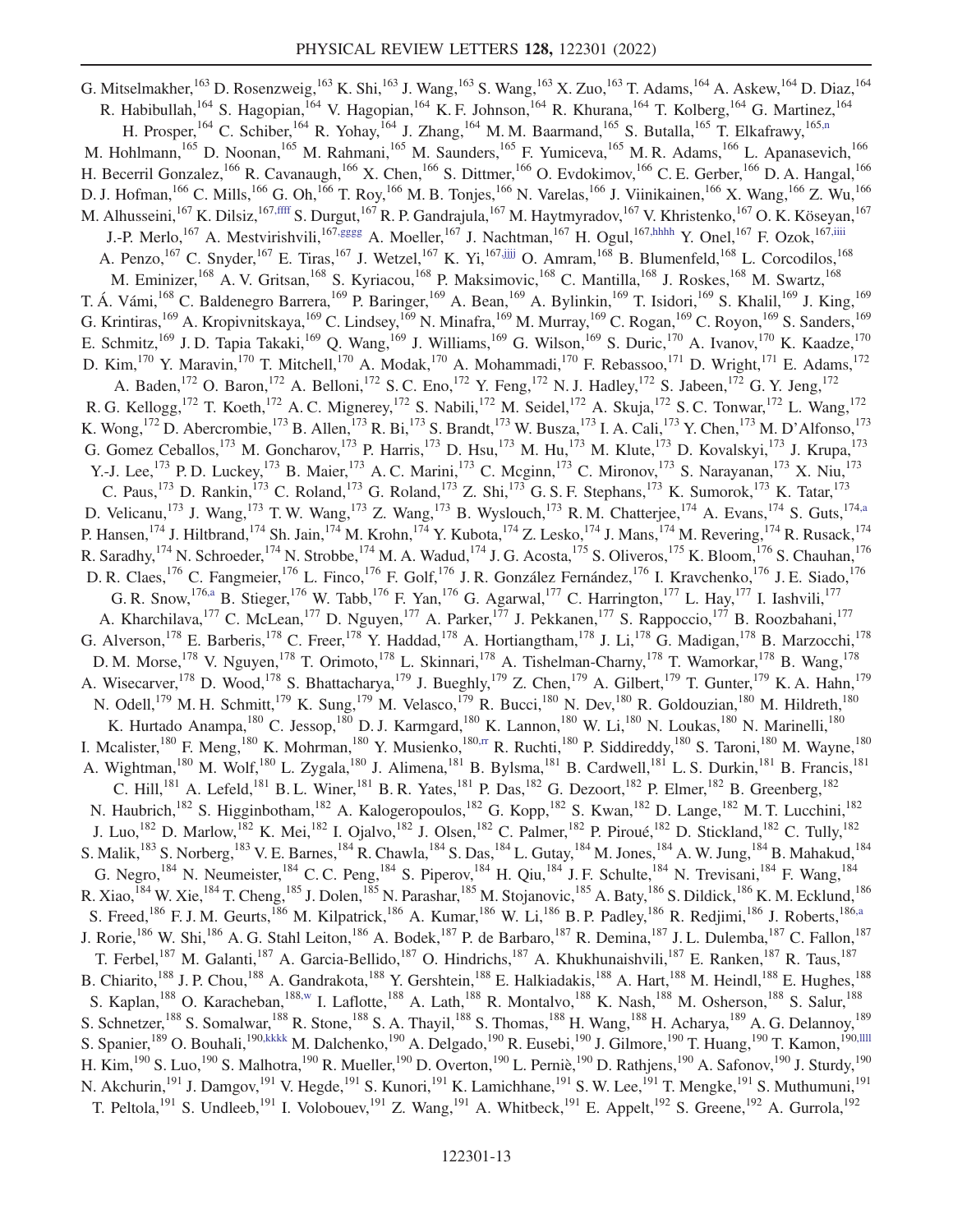R. Janjam,<sup>192</sup> W. Johns,<sup>192</sup> C. Maguire,<sup>192</sup> A. Melo,<sup>192</sup> H. Ni,<sup>192</sup> K. Padeken,<sup>192</sup> F. Romeo,<sup>192</sup> P. Sheldon,<sup>192</sup> S. Tuo,<sup>192</sup> J. Velkovska,<sup>192</sup> M. Verweij,<sup>192</sup> M.W. Arenton,<sup>193</sup> B. Cox,<sup>193</sup> G. Cummings,<sup>193</sup> J. Hakala,<sup>193</sup> R. Hirosky,<sup>193</sup> M. Joyce,<sup>193</sup> A. Ledovskoy, <sup>193</sup> A. Li, <sup>193</sup> C. Neu, <sup>193</sup> B. Tannenwald, <sup>193</sup> Y. Wang, <sup>193</sup> E. Wolfe, <sup>193</sup> F. Xia, <sup>193</sup> P. E. Karchin, <sup>194</sup> N. Poudyal, <sup>194</sup> P. Thapa, <sup>194</sup> K. Black, <sup>195</sup> T. Bose, <sup>195</sup> J. Buchanan, <sup>195</sup> C. Caillol, <sup>195</sup> S. Dasu, <sup>195</sup> I. De Bruyn, <sup>195</sup> P. Everaerts, <sup>195</sup> C. Galloni, <sup>195</sup> H. He,<sup>195</sup> M. Herndon,<sup>195</sup> A. Hervé,<sup>195</sup> U. Hussain,<sup>195</sup> A. Lanaro,<sup>195</sup> A. Loeliger,<sup>195</sup> R. Loveless,<sup>195</sup>

J. Madhusudanan Sreekala,<sup>195</sup> A. Mallampalli,<sup>195</sup> D. Pinna,<sup>195</sup> T. Ruggles,<sup>195</sup> A. Savin,<sup>195</sup> V. Shang,<sup>195</sup> V. Sharma,<sup>195</sup> W. H. Smith,<sup>195</sup> D. Teague,<sup>195</sup> S. Trembath-reichert,<sup>195</sup> and W. Vetens<sup>195</sup>

(CMS Collaboration)

<sup>1</sup>Yerevan Physics Institute, Yerevan, Armenia

2 Institut für Hochenergiephysik, Wien, Austria

3 Institute for Nuclear Problems, Minsk, Belarus

<sup>4</sup>Universiteit Antwerpen, Antwerpen, Belgium <sup>5</sup>Vrije Universiteit Brussel, Brussel, Belgium

 $\frac{V}{V}$ Vrije Universiteit Brussel, Brussel, Belgium Université Libre de Bruxelles, Bruxelles, Belgium<br><sup>7</sup>Chant University, Chant, Belgium

 $'$ Ghent University, Ghent, Belgium<br><sup>8</sup>Université Catholique de Louvain, Louvain la N  $^8$ Université Catholique de Louvain, Louvain-la-Neuve, Belgium<br> $^9$ Cartre Presileire de Pesquisse Fisiese, Pie de Laneire, Presil

<sup>9</sup>Centro Brasileiro de Pesquisas Fisicas, Rio de Janeiro, Brazil<br><sup>10</sup>Universidade do Estado do Rio de Janeiro, Rio de Janeiro, Brazil<br><sup>11a</sup>Universidade Estadual Paulista, São Paulo, Brazil<br><sup>11b</sup>Universidade Federal do AB

<sup>15</sup>Department of Physics, Tsinghua University, Beijing, China<br><sup>16</sup>Institute of High Energy Physics, Beijing, China<br><sup>17</sup>State Key Laboratory of Nuclear Physics and Technology, Peking University, Beijing, China<br><sup>19</sup>Institu

Shanghai, China<br><sup>20</sup>Zhejiang University, Hangzhou, China<br><sup>21</sup>Universidad de Los Andes, Bogota, Colombia<br><sup>22</sup>University of Split, Faculty of Electrical Engineering, Mechanical Engineering and Naval Architecture, Split, Croa

<sup>27</sup>Charles University, Prague, Czech Republic<br><sup>28</sup>Escuela Politecnica Nacional, Quito, Ecuador<br><sup>30</sup>Academy of Scientific Research and Technology of the Arab Republic of Egypt, Egyptian Network of High Energy Physics,

Cairo, Egypt<br><sup>31</sup>Center for High Energy Physics (CHEP-FU), Fayoum University, El-Fayoum, Egypt<br><sup>32</sup>National Institute of Chemical Physics and Biophysics, Tallinn, Estonia<br><sup>33</sup>Department of Physics, University of Helsinki,

<sup>37</sup>Laboratoire Leprince-Ringuet, CNRS/IN2P3, Ecole Polytechnique, Institut Polytechnique de Paris, Palaiseau, France<br><sup>38</sup>Université de Strasbourg, CNRS, IPHC UMR 7178 Strasbourg, France<br><sup>39</sup>Institut de Physique des 2 Inf

<sup>43</sup>RWTH Aachen University, III. Physikalisches Institut B, Aachen, Germany <sup>44</sup>Deutsches Elektronen-Synchrotron, Hamburg, Germany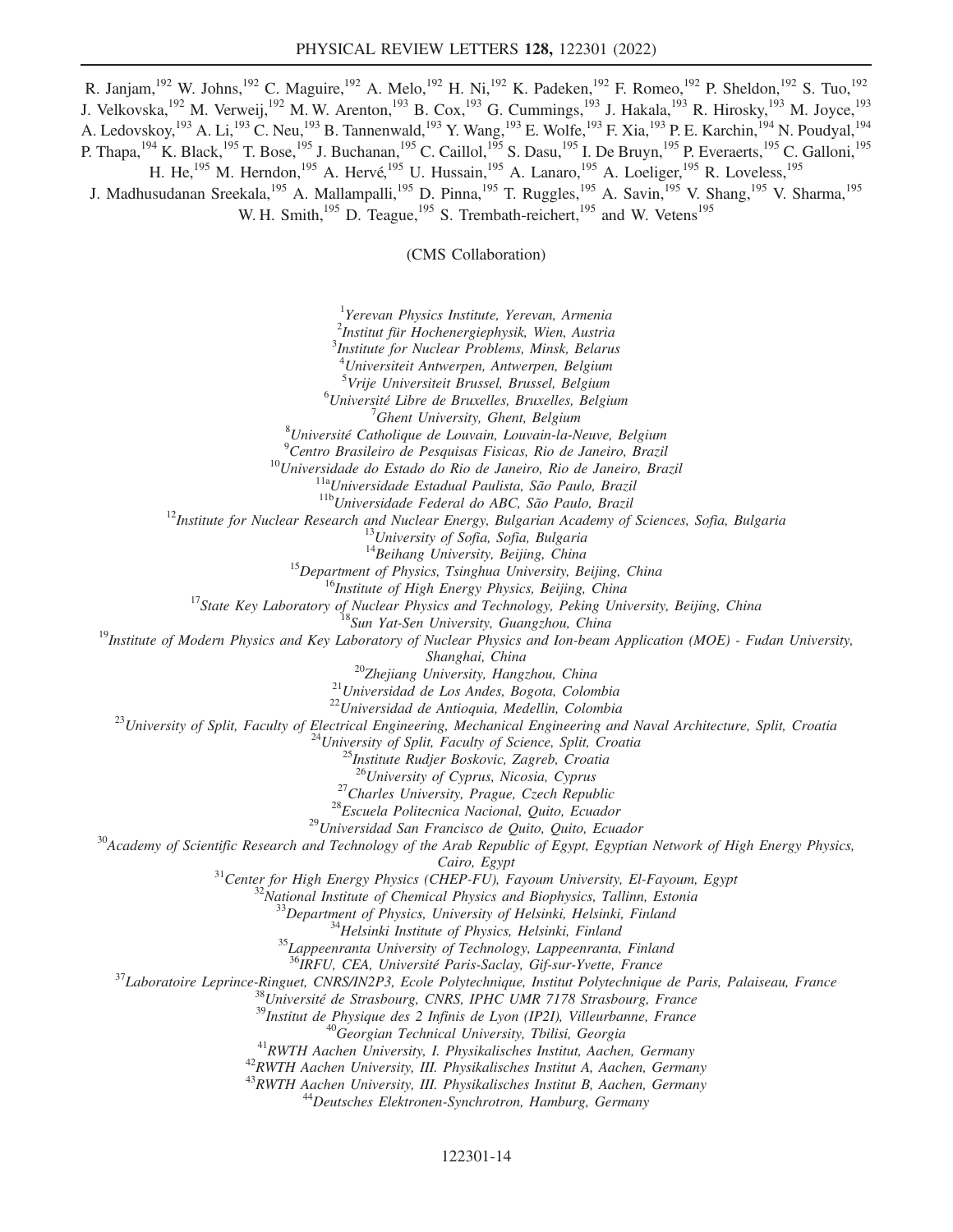$\begin{array}{c} \begin{array}{c} \text{45} \text{University of Hamburg, Hamburg, Germany} \\ \text{46} \text{Karlsruhe} \text{RarI Institute of Nuclear Institute, Hankung, Germany \\ \text{47} \text{Institute of Nuclear Institute of Nuclear Institute: Physical Mathematics, Aglia Paraskevi, Greece \\ \text{48} \text{National and Kapodistribution University of Athens, Athens, Greece \\ \text{49} \text{National Technical University of Adams, Athens, Greece \\ \text{49} \text{Uniformive} \text{stive} \text{S} \text{University of Ioánnina, Ioánnina, Greece \\ \text{40} \text{Stuiversity of Ioánnina, Ioánnina, Greece \\ \text{41} \text{Stuinger Research Centre$ </mark>  $^{59}$ University of Delhi, Delhi, India  $^{60}$ Saha Institute of Nuclear Physics, HBNI, Kolkata, India <sup>61</sup>Indian Institute of Technology Madras, Madras, India<br><sup>62</sup>Bhabha Atomic Research Centre, Mumbai, India  $\frac{63}{4}$ Tata Institute of Fundamental Research-A, Mumbai, India  $\frac{64}{4}$ Tata Institute of Fundamental Research-B, Mumbai, India  $^{65}$ Indian Institute of Science Education and Research (IISER), Pune, India <sup>66</sup>Department of Physics, Isfahan University of Technology, Isfahan, Iran  $^{67}$ *Institute for Research in Fundamental Sciences (IPM), Tehran, Iran*  $^{68}$ *University College Dublin, Dublin, Ireland* <sup>69a</sup>INFN Sezione di Bari, Bari, Italy <sup>69b</sup>Università di Bari, Bari, Italy<br><sup>69c</sup>Politecnico di Bari, Bari, Italy <sup>70a</sup>INFN Sezione di Bologna, Bologna, Italy<br><sup>70b</sup>Università di Bologna, Bologna, Italy <sup>71a</sup>INFN Sezione di Catania, Catania, Italy <sup>71b</sup>Università di Catania, Catania, Italy <sup>72a</sup>INFN Sezione di Firenze, Firenze, Italy  $\frac{72b}{12b}$ Università di Firenze, Firenze, Italy <sup>73</sup>INFN Laboratori Nazionali di Frascati, Frascati, Italy <sup>74a</sup>INFN Sezione di Genova, Genova, Italy <sup>74b</sup>Università di Genova, Genova, Italy <sup>75a</sup>INFN Sezione di Milano-Bicocca, Milano, Italy<br><sup>75b</sup>Università di Milano-Bicocca, Milano, Italy <sup>76a</sup>INFN Sezione di Napoli, Napoli, Italy<br><sup>76b</sup>Università di Napoli 'Federico II', Napoli, Italy<br><sup>76</sup><sup>0</sup>Università della Basilicata, Potenza, Italy<br><sup>764</sup>Università G. Marconi, Roma, Italy<br><sup>77a</sup>INFN Sezione di Padova, Pad <sup>77c</sup>Università di Trento, Trento, Italy <sup>78a</sup>INFN Sezione di Pavia, Pavia, Italy <sup>78b</sup>Università di Pavia, Pavia, Italy <sup>79a</sup>INFN Sezione di Perugia, Perugia, Italy <sup>79b</sup>Università di Perugia, Perugia, Italy  $^{80a}$ INFN Sezione di Pisa, Pisa, Italy  $^{80b}$ Università di Pisa, Pisa, Italy <sup>80c</sup>Scuola Normale Superiore di Pisa, Pisa, Italy<br><sup>80d</sup>Università di Siena, Siena, Italy<br><sup>81a</sup>INFN Sezione di Roma, Rome, Italy<br><sup>81b</sup>Sapienza Università di Roma, Rome, Italy<br><sup>82b</sup>Università di Torino, Torino, Italy<br><sup>82b</sup>  $82c$ Università del Piemonte Orientale, Novara, Italy  $83a$ INFN Sezione di Trieste, Trieste, Italy 83b Università di Trieste, Trieste, Italy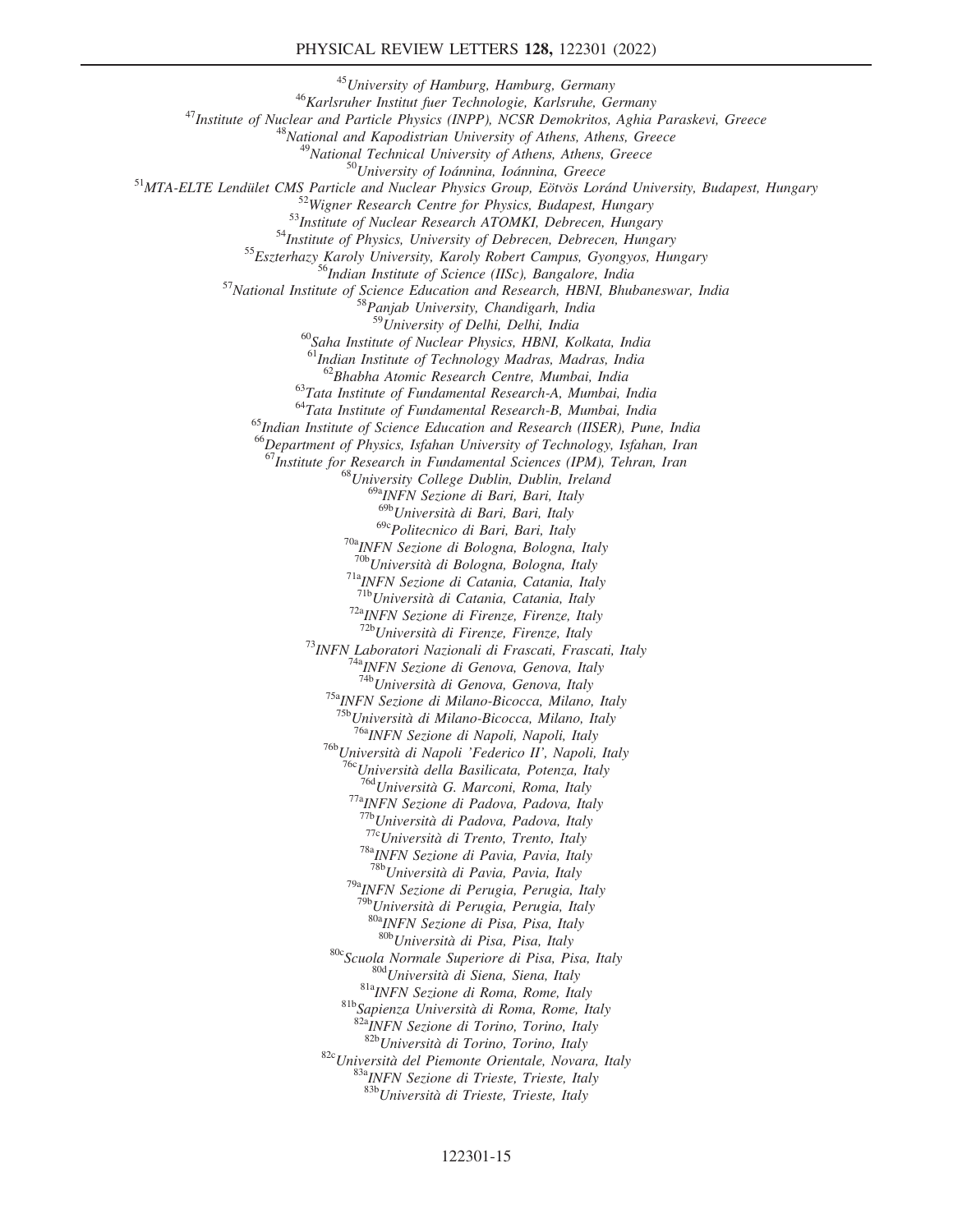#### PHYSICAL REVIEW LETTERS 128, 122301 (2022)

<sup>85</sup>Chonnam National University, Institute for University, Daegu, Korea<br><sup>85</sup>Chonnam National University, Institute for Universe and Elementary Particles, Kwangju, Korea<br><sup>86</sup>Hanyang University, Seoul, Korea <sup>87</sup>Korea Unive <sup>88</sup>Kyung Hee University, Department of Physics, Seoul, Republic of Korea<br><sup>89</sup>Sejong University, Seoul, Korea<br><sup>90</sup>Seoul National University, Seoul, Korea<br>University of Seoul, Seoul, Korea <sup>92</sup>Yonsei University, Department of Physics, Seoul, Korea<br><sup>93</sup>Sungkyunkwan University, Suwon, Korea<br><sup>94</sup>College of Engineering and Technology, American University of the Middle East (AUM), Egaila, Kuwait<sup>94</sup> <sup>95</sup>Riga Technical University, Riga, Latvia<br><sup>96</sup>Vilnius University, Vilnius, Lithuania <sup>97</sup>National Centre for Particle Physics, Universiti Malaya, Kuala Lumpur, Malaysia<br><sup>98</sup>Universidad de Sonora (UNISON), Hermosillo, Mexico<br><sup>99</sup>Centro de Investigacion y de Estudios Avanzados del IPN, Mexico City, Mexico<br><sup></sup> <sup>105</sup>University of Canterbury, Christchurch, New Zealand<br><sup>107</sup>AGH University of Science and Technology Faculty of Computer Science, Electronics and Telecommunications,<br>Krakow, Poland <sup>108</sup>National Centre for Nuclear Research, Swierk, Poland<br><sup>109</sup>Institute of Experimental Physics, Faculty of Physics, University of Warsaw, Warsaw, Poland<br><sup>110</sup>Laboratório de Instrumentação e Física Experimental de Partíc <sup>110</sup>Laboratório de Instrumentação e Física Experimental de Partículas, Lisboa, Portugal<br><sup>111</sup>Loint Institute for Nuclear Research, Dubna, Russia<br><sup>112</sup>Petersburg Wuclear Physics Institute, Gachina (St. Petersburg), Russia <sup>123</sup>University of Belgrade: Faculty of Physics and VINCA Institute of Nuclear Sciences, Belgrade, Serbia<br><sup>124</sup>Centro de Investigaciones Energéticas Medioambientales y Tecnológicas (CIEMAT), Madrid, Spain<br><sup>125</sup>Universidad <sup>138</sup>Middle East Technical University, Physics Department, Ankara, Turkey<br><sup>139</sup>Bogazici University, Istanbul, Turkey<br><sup>140</sup>Istanbul Technical University, Istanbul, Turkey<br><sup>141</sup>Istanbul University, Istanbul, Turkey<br><sup>142</sup>Ins

#### 122301-16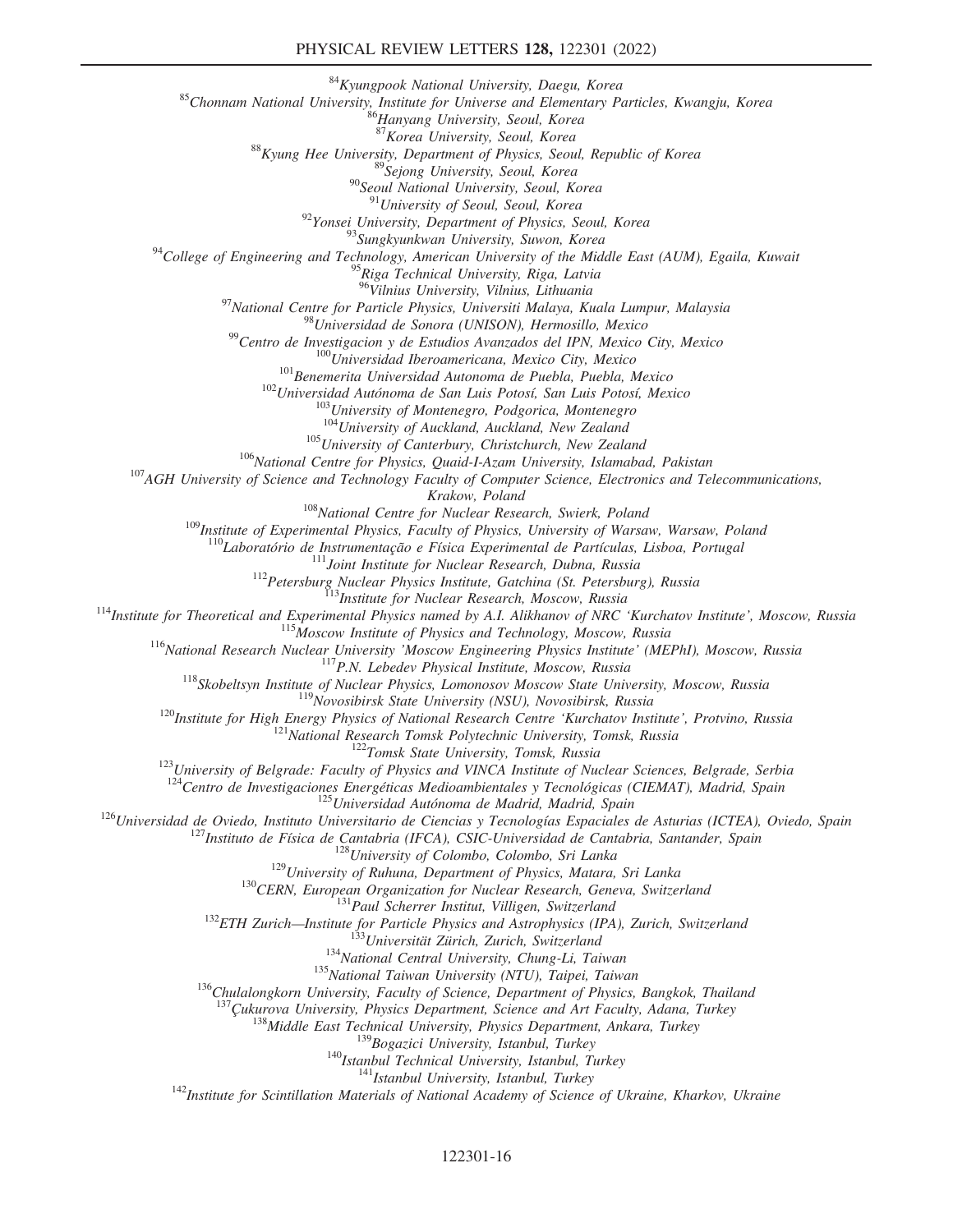<sup>143</sup>National Scientific Center, Kharkov Institute of Physics and Technology, Kharkov, Ukraine<br><sup>144</sup>University of Bristol, Bristol, United Kingdom<br><sup>145</sup>Rutherford Appleton Laboratory, Didcot, United Kingdom<br><sup>146</sup>Imperial <sup>152</sup>Brown University, Providence, Rhode Island, USA<br><sup>153</sup>University of California, Davis, Davis, California, USA<br><sup>154</sup>University of California, Los Angeles, California, USA<br><sup>155</sup>University of California, Riverside, River 159<br>Carnegie Mellon University, Pittsburgh, Pennsylvania, USA<br><sup>160</sup>University of Colorado Boulder, Boulder, Colorado, USA <sup>161</sup>Cornell University, Ithaca, New York, USA<br><sup>162</sup>Fermi National Accelerator Laboratory, Batavia, Illinois, USA<br><sup>163</sup>University of Florida, Gainesville, Florida, USA<br><sup>164</sup>Florida State University, Tallahassee, Florida, <sup>170</sup>Kansas State University, Manhattan, Kansas, USA<br><sup>171</sup>Lawrence Livermore National Laboratory, Livermore, California, USA<br><sup>172</sup>University of Maryland, College Park, Maryland, USA<br><sup>173</sup>Massachusetts Institute of Technol <sup>176</sup>University of Nebraska-Lincoln, Lincoln, Nebraska, USA<br><sup>177</sup>State University of New York at Buffalo, Buffalo, New York, USA<br><sup>178</sup>Northeastern University, Boston, Massachusetts, USA<br><sup>179</sup>Northwestern University, Evans <sup>180</sup>University of Notre Dame, Notre Dame, Indiana, USA <sup>181</sup>The Ohio State University, Columbus, Ohio, USA <sup>182</sup>Princeton University, Princeton, New Jersey, USA  $^{183}$ University of Puerto Rico, Mayaguez, Puerto Rico, USA  $^{184}$ Purdue University, West Lafayette, Indiana, USA <sup>185</sup>Purdue University Northwest, Hammond, Indiana, USA<br><sup>186</sup>Rice University, Houston, Texas, USA<br><sup>187</sup>University of Rochester, Rochester, New York, USA<br><sup>188</sup>Rutgers, The State University of New Jersey, Piscataway, New Je  $192$ Vanderbilt University, Nashville, Tennessee, USA  $193$ University of Virginia, Charlottesville, Virginia, USA 194 Wayne State University, Detroit, Michigan, USA 195 University of Wisconsin - Madison, Madison, Wisconsin, USA

<span id="page-18-0"></span>[a](#page-8-27) Deceased.

<span id="page-18-1"></span><sup>&</sup>lt;sup>[b](#page-8-28)</sup>Also at Vienna University of Technology, Vienna, Austria.

<span id="page-18-2"></span><sup>&</sup>lt;sup>[c](#page-8-29)</sup>Also at Institute of Basic and Applied Sciences, Faculty of Engineering, Arab Academy for Science, Technology and Maritime Transport, Alexandria, Egypt.

<span id="page-18-3"></span><sup>&</sup>lt;sup>[d](#page-8-29)</sup>Also at Univ[e](#page-9-0)rsité Libre de Bruxelles, Bruxelles, Belgium.<br><sup>e</sup>Also et IBELL CEA, Université Peris Seeley, Gif sur Vuett

<span id="page-18-4"></span><sup>&</sup>lt;sup>e</sup> Also at IRFU, CEA, Université Paris-Saclay, Gif-sur-Yvette, France.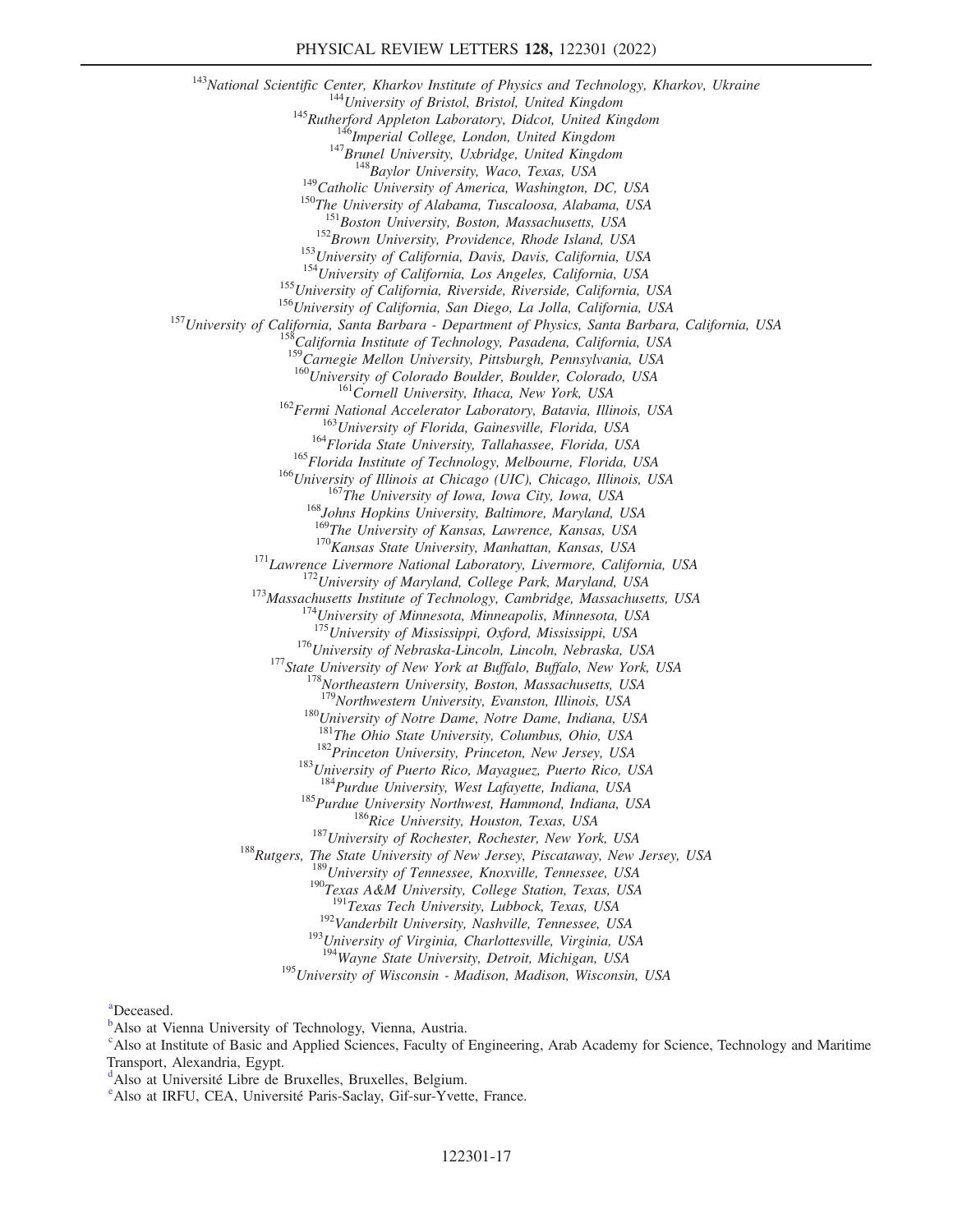- <span id="page-19-0"></span>[f](#page-9-1) Also at Universidade Estadual de Campinas, Campinas, Brazil.
- <span id="page-19-1"></span>[g](#page-9-2) Also at Federal University of Rio Grande do Sul, Porto Alegre, Brazil.
- <span id="page-19-2"></span>[h](#page-9-3) Also at Universidade Federal do Mato Grosso do Sul (UFMS), Nova Andradina, Mato Grosso do Sul, Brazil.
- <span id="page-19-3"></span>[i](#page-9-3) Also at Universidade Federal de Pelotas, Pelotas, Brazil.
- <span id="page-19-4"></span><sup>[j](#page-9-4)</sup>Also at University of Chinese Academy of Sciences, Beijing, China.

<span id="page-19-5"></span>[k](#page-9-5) Also at Institute for Theoretical and Experimental Physics named by A.I. Alikhanov of NRC 'Kurchatov Institute', Moscow, Russia.

- <span id="page-19-6"></span><sup>1</sup>A[l](#page-9-6)so at Joint Institute for Nuclear Research, Dubna, Russia.
- <span id="page-19-7"></span>[m](#page-9-7)Also at Cairo University, Cairo, Egypt.
- <span id="page-19-8"></span>[n](#page-9-8) Also at Ain Shams University, Cairo, Egypt.
- <span id="page-19-9"></span><sup>[o](#page-9-7)</sup>Also at Fayoum University, El-Fayoum, Egypt.
- <span id="page-19-10"></span><su[p](#page-9-9)>p</sup>Also at Purdue University, West Lafayette, Indiana, USA.
- <span id="page-19-11"></span><sup>[q](#page-9-10)</sup>Also at Unive[r](#page-9-11)sité de Haute Alsace, Mulhouse, France.
- <span id="page-19-12"></span>Also at Erzincan Binali Yildirim University, Erzincan, Turkey.
- <span id="page-19-13"></span>[s](#page-9-12) Also at CERN, European Organization for Nuclear Research, Geneva, Switzerland.
- <span id="page-19-14"></span>[t](#page-9-13) Also at RWTH Aachen University, III. Physikalisches Institut A, Aachen, Germany.
- <span id="page-19-15"></span><s[u](#page-9-14)p>u</sup>Also at University of Hamburg, Hamburg, Germany.
- <span id="page-19-16"></span>[v](#page-9-14) Also at Department of Physics, Isfahan University of Technology, Isfahan, Iran.
- <span id="page-19-17"></span>[w](#page-9-15)Also at Brandenburg University of Technology, Cottbus, Germany.
- <span id="page-19-18"></span>[x](#page-10-0) Also at Skobeltsyn Institute of Nuclear Physics, Lomonosov Moscow State University, Moscow, Russia.
- <span id="page-19-19"></span><sup>[y](#page-10-1)</sup> Also at Institute of Physics, University of Debrecen, Debrecen, Hungary.
- <span id="page-19-20"></span><sup>[z](#page-10-2)</sup>Also at Physics Department, Faculty of Science, Assiut University.
- <span id="page-19-21"></span><sup>[aa](#page-10-2)</sup>Also at MTA-ELTE Lendület CMS Particle and Nuclear Physics Group, Eötvös Loránd University, Budapest, Hungary.<br><sup>[bb](#page-10-3)</sup>Also at Institute of Nuclear Research ATOMKI, Debrecen, Hungary.<br><sup>cc</sup>Also at IIT Bhubaneswar, Bhubanesw
- <span id="page-19-23"></span><span id="page-19-22"></span>
- 
- <span id="page-19-24"></span><sup>[dd](#page-10-4)</sup>Also at Institute of Physics, Bhubaneswar, India.
- <span id="page-19-25"></span>[ee](#page-10-5) Also at G.H.G. Khalsa College, Punjab, India. f<sup>f</sup> Also at Shoolini University, Solan, India.
- <span id="page-19-26"></span>
- <span id="page-19-28"></span>
- <span id="page-19-27"></span><sup>[gg](#page-10-7)</sup>Also at University of Hyderabad, Hyderabad, India. [hh](#page-10-7)<br>hhAlso at University of Visva-Bharati, Santiniketan, India.
- <span id="page-19-29"></span>[ii](#page-10-8) Also at Indian Institute of Technology (IIT), Mumbai, India.<br>
<sup>ji</sup> Also at Deutsches Elektronen-Synchrotron, Hamburg, Germany.
- <span id="page-19-30"></span>
- <span id="page-19-31"></span><sup>1</sup>Also at Department of Physics, University of Science and Technology of Mazandaran, Behshahr, Iran.<br><sup>11</sup>Also at INFN Sezione di Bari, Università di Bari, Politecnico di Bari, Bari, Italy.
- <span id="page-19-32"></span>
- <span id="page-19-34"></span><span id="page-19-33"></span>mm Also at Italian National Agency for New Technologies, Energy and Sustainable Economic Development, Rome, Italy.<br>
<sup>nn</sup> Also at Centro Siciliano di Fisica Nucleare e di Struttura De[ll](#page-10-10)a Materia, Catania, Italy.<br>
<sup>[oo](#page-11-0)</sup> Also
- 
- <span id="page-19-36"></span><span id="page-19-35"></span>
- 
- <span id="page-19-37"></span>
- <span id="page-19-38"></span>[rr](#page-11-3)Also at Institute for Nuclear Research, Moscow, Russia.
- <span id="page-19-39"></span><sup>ss</sup>Also at National Research Nuclear University 'Moscow Engineering Physics Institute' (MEPhI), Moscow, Russia.<br>
<sup>[tt](#page-11-4)</sup>Also at Institute of Nuclear Physics of the Uzbekistan Academy of Sciences, Tashkent, Uzbekistan.<br>
<sup>[uu](#page-11-4)</sup>
- 
- <span id="page-19-40"></span>
- <span id="page-19-41"></span>
- <span id="page-19-42"></span>
- <span id="page-19-43"></span>
- <span id="page-19-44"></span>
- <span id="page-19-45"></span><sup>[zz](#page-12-1)</sup> Also at INFN Sezione di Padova, Università di Padova, Padova, Italy, Università di Trento, Trento, Italy.<br>
<sup>[aaa](#page-12-2)</sup> Also at Budker Institute of Nuclear Physics, Novosibirsk, Russia.<br>
<sup>[bbb](#page-12-3)</sup> Also at Faculty of Physics, Un
- <span id="page-19-46"></span>
- <span id="page-19-47"></span>
- <span id="page-19-49"></span><span id="page-19-48"></span>
- 
- <span id="page-19-51"></span><span id="page-19-50"></span>
- 
- <span id="page-19-53"></span>
- <span id="page-19-52"></span><sup>[ggg](#page-12-8)</sup>Also at Stefan Meyer Institute for Subatomic Physics, Vienna, Austria.<br>[hhh](#page-12-9) Also at Laboratoire d'Annecy-le-Vieux de Physique des Particules, IN2P3-CNRS, Annecy-le-Vieux, France.<br>[iii](#page-12-10) Also at Şırnak University, Şırnak,
- <span id="page-19-54"></span>
- <span id="page-19-55"></span>
- <span id="page-19-56"></span>[kkk](#page-12-11) Also at Near East University, Research Center of Experimental Health Science, Nicosia, Turkey.
- <span id="page-19-57"></span><sup>III</sup>Also at Beykent University, Istanbul, Turkey.